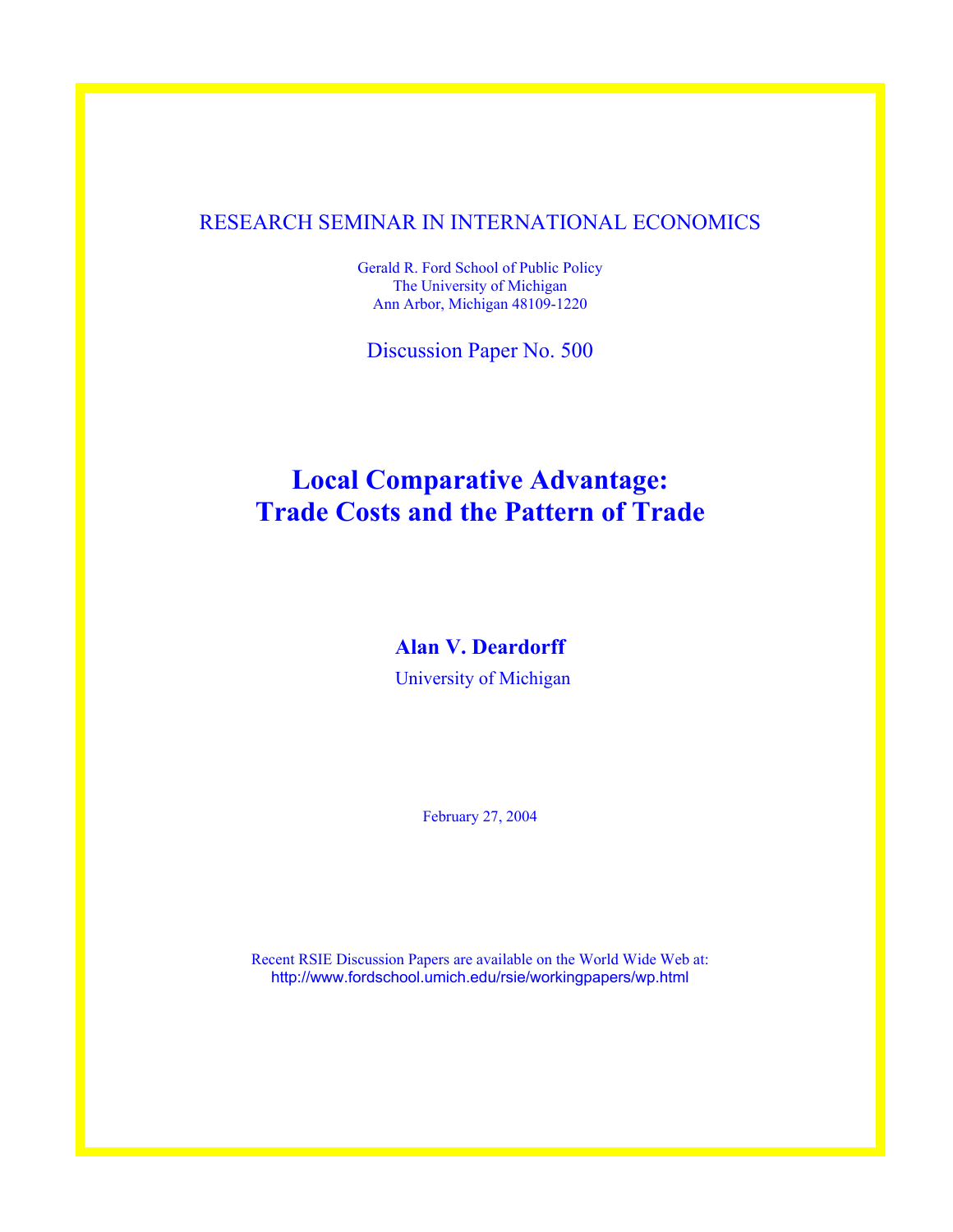**Local Comparative Advantage: Trade Costs and the Pattern of Trade**

**Alan V. Deardorff** 

**The University of Michigan** 

Revised February 27, 2004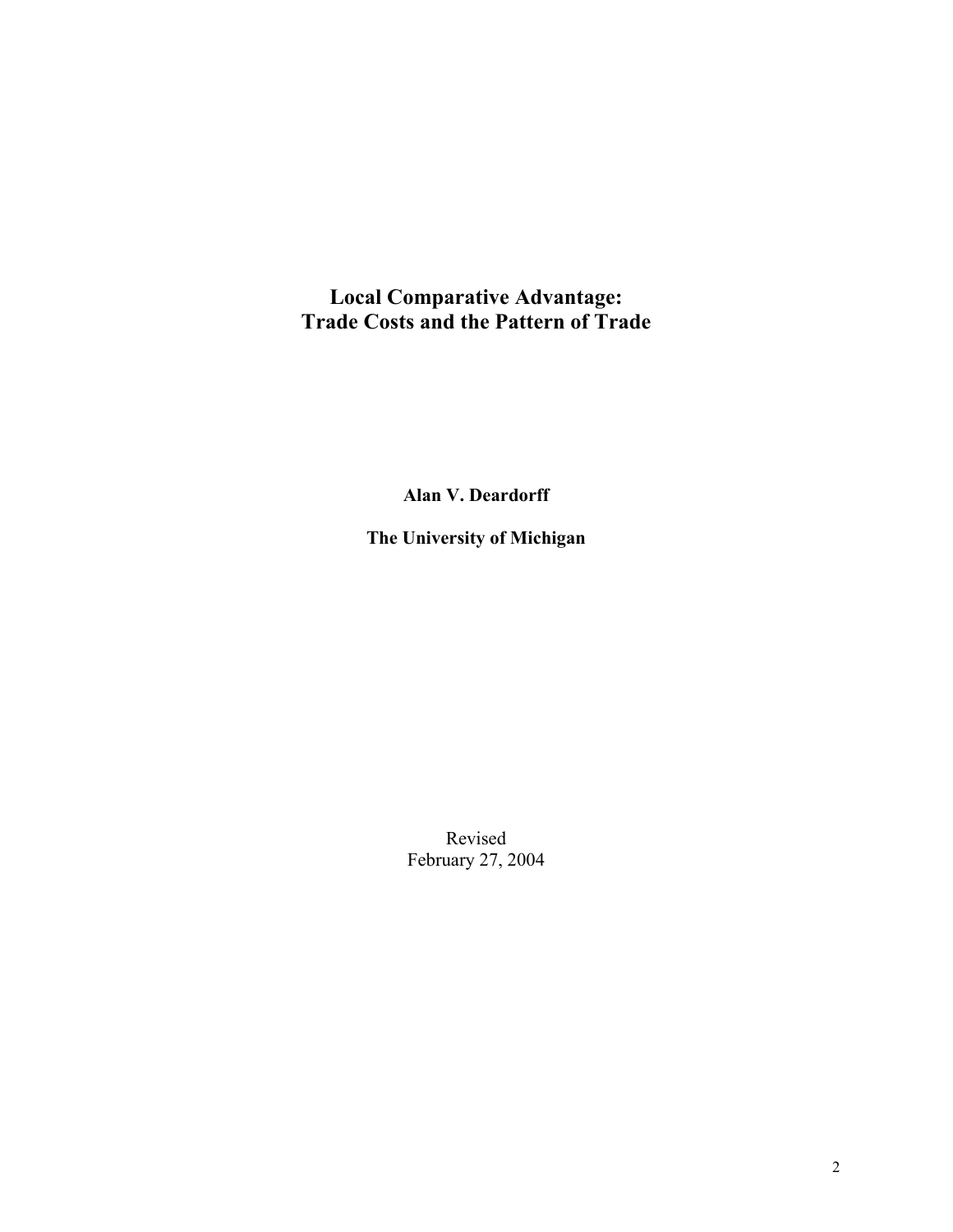Paper: lca.doc

#### **ABSTRACT**

# **Local Comparative Advantage: Trade Costs and the Pattern of Trade**

# **Alan V. Deardorff**

# **The University of Michigan**

 When there are costs of trade, such as transport or other costs, the pattern of trade may not be well described by the usual measures of comparative advantage, which simply compare a country's costs or autarky prices to those of the world. Instead, a better comparison takes into account the costs of trade. This paper shows first, in an example, how trade patterns can vary with costs of trade. It then provides restatements of the Law of Comparative Advantage, first in a Ricardian model with trade costs. It then extends a result from Deardorff (1980) and Dixit and Norman (1980) to include trade costs explicitly in a more general framework. It uses this result to derive two correlations that relate trade patterns to measures of comparative advantage that take account of both autarky prices and the costs of trade. Finally, it examines the solution to a trade model with product differentiation in order to make the potential role of trade costs more explicit, both algebraically and graphically. With product differentiation either by country or by firm, net trade in an industry, both bilaterally and globally, depends on a country's costs of both production *and* trade relative to an index of those costs for other countries.

| <b>Keywords:</b> Comparative advantage |
|----------------------------------------|
| Transportation costs                   |
| Trade costs                            |

# $Correspondence:$

Alan V. Deardorff Department of Economics **JEL Subject Code:** University of Michigan F11 Neoclassical Trade Models Ann Arbor, MI 48109-1220

> Tel. 734-764-6817 Fax. 734-763-9181 E-mail: alandear@umich.ed http://www.econ.lsa.umich.edu/~alandear/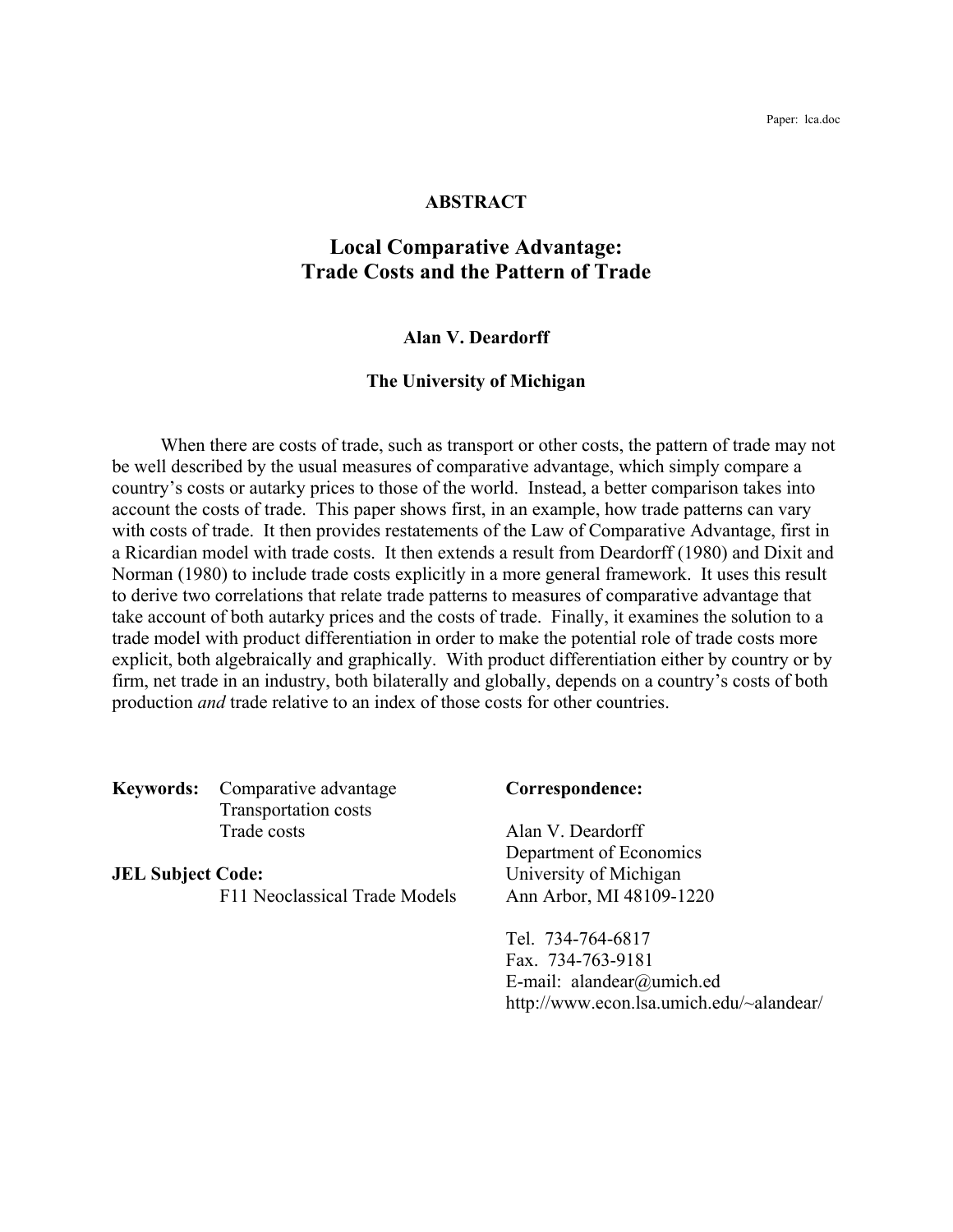# **Local Comparative Advantage: Trade Costs and the Pattern of Trade\***

**Alan V. Deardorff The University of Michigan** 

#### **I. Introduction**

 $\overline{\phantom{a}}$ 

Trade theory customarily explains trade by comparisons that are done globally: A country exports a good for which its own relative cost of production is low compared to the world; or it has a comparative advantage in goods that make intensive use of a factor that it has relatively more of than the world. This may be increasingly appropriate, if we believe both proponents and opponents of globalization, who seem to see us moving ever closer to a fully integrated world economy where costs of trade are negligible. But in fact, the volume of trade remains far less that it would be if all impediments to trade were zero, and several recent authors have suggested that trade may be more costly than we have believed, looking just at the obvious measurable costs of transportation. If that is the case, then patterns of trade may be driven as much by these costs of trade as by the global comparisons of production costs that we have usually attended to. And even the production costs of a country may matter differently for its trade when the relevant

<sup>\*</sup> I must thank the students in my Trade Policy course who, in their papers, showed how useful it can be to look locally at comparative advantage as they sought to fulfill their assignment of explaining the trade patterns of their various chosen countries. I have also benefited from comments by numerous colleagues and participants at seminars at an NBER summer institute, at a session of the AEA, and at the following colleges and universities: Bocconni, Boston College, Columbia, Copenhagen, Emory, Jaume I (Castellón, Spain), Macalester, Miami, Michigan, Notre Dame, Nottingham, Oregon, Pittsburgh, Rochester, Stockholm University, Stockholm School of Economics, and Syracuse.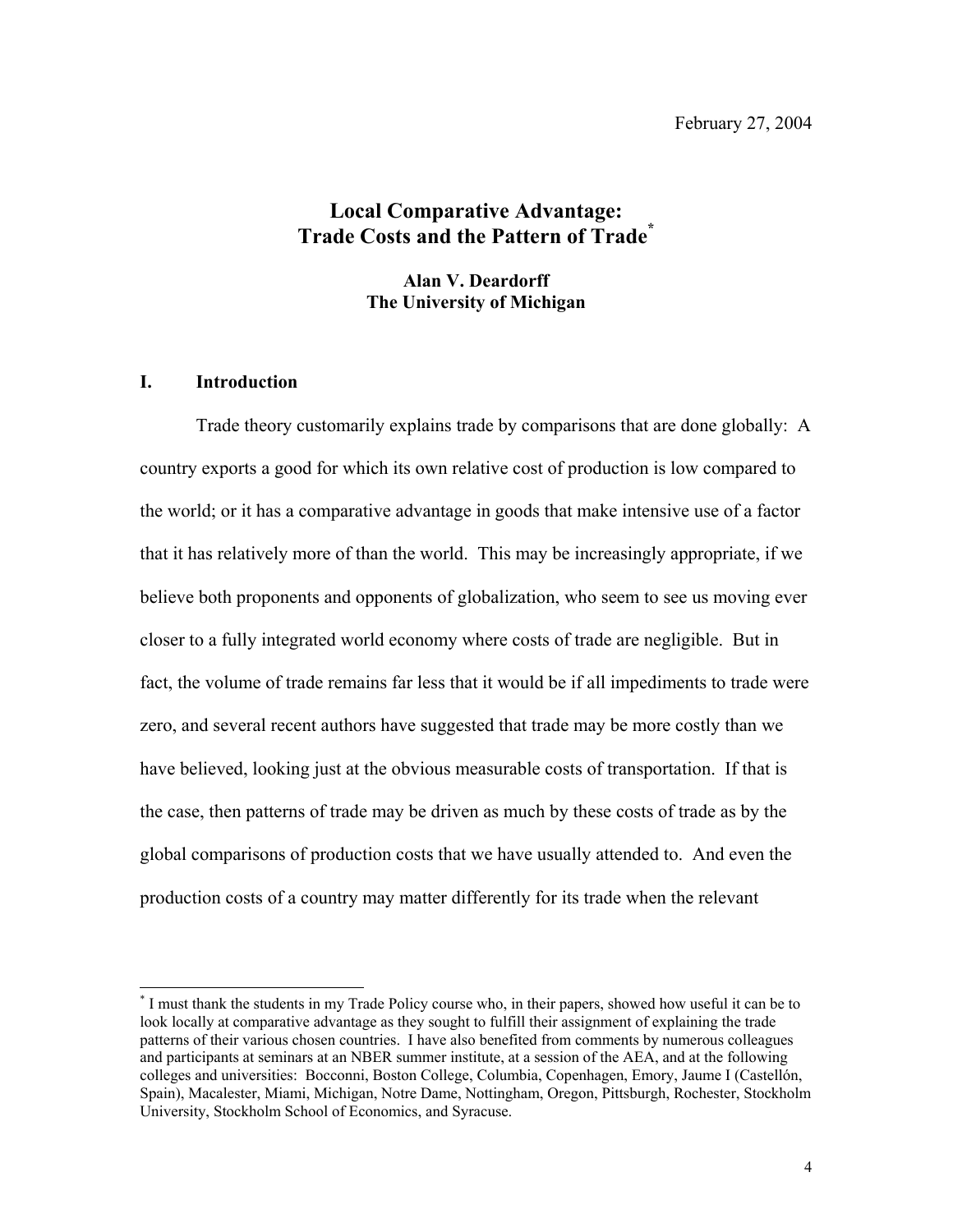comparison is not the world, but only those countries that are somehow close enough for trade with them to be most feasible. These are the issues explored in this paper.

The most obvious cost of trade is transportation, but even this has been surprisingly neglected in trade theory. Transport costs get only three mentions in the index of Jones and Kenen's (1984) Handbook, and all of these come from my chapter on empirical work, either bemoaning the absence of transport costs in trade theory or suggesting the role that they might play if they were introduced. They are, of course, not entirely absent. Samuelson (1952) included them – in his innovative "iceberg" form – in a paper about the transfer problem, thus perhaps condemning them to be mostly ignored thereafter. Iceberg transport costs have reappeared in the literature whenever circumstances made it impossible to ignore transportation altogether, and occasionally they have been illuminating. Dornbusch et al. (1977), for example, used them creatively to explain which goods would and would not be traded. Transport costs have also, necessarily, played a role in attempts to provide theoretical underpinning for the gravity equation, as in Anderson (1979), Bergstrand (1985, 1989), and Deardorff (1998). But to my knowledge, they have been at most allowed for, and never focused on, in theoretical studies of the commodity composition of trade.

One might have thought that this neglect would be of diminishing importance as transport costs themselves have fallen, due to technological progress. In fact, it is not clear that these costs *are* coming down, as Hummels (1999) has found in his detailed study of actual costs of shipping. And whether they are falling or not, there is increasing evidence that the volume of trade is far smaller than we would expect from just the observed costs of trade. It took Trefler (1995) to point this out, with his Mystery of the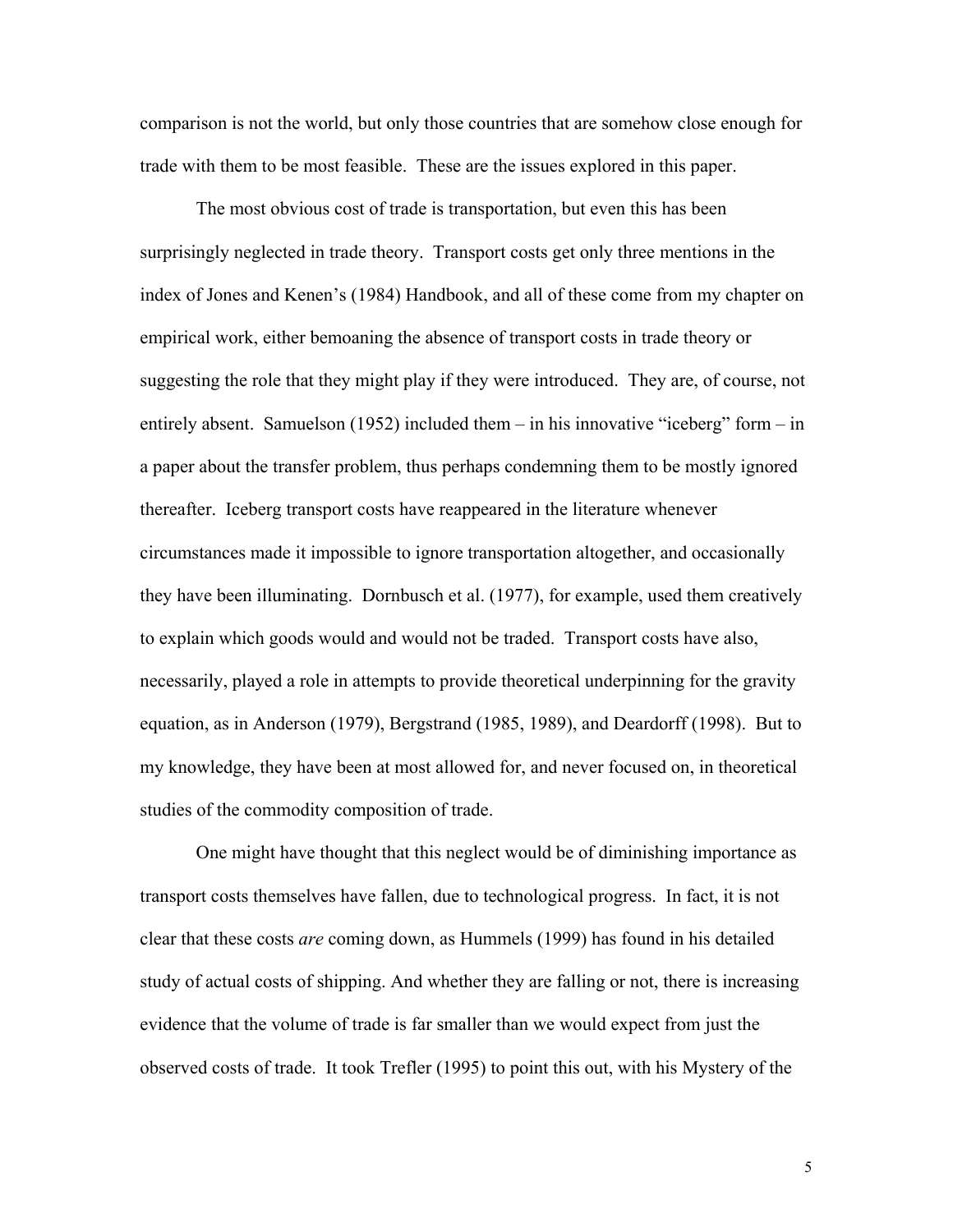Missing Trade, but perhaps we should have realized it from earlier empirical failures of standard trade models, such as Bowen et al. (1987), or even from just looking at the data (which many of us never did). Recent studies, such as Hakura (1995), Debaere (1998), and Davis and Weinstein (2001), have had somewhat more success in explaining trade flows, in part by departing from some of the implications of zero trade costs, such as factor price equalization. Obstfeld and Rogoff (2000) have suggested that unobserved costs of trade may account for several of the puzzles that have bemused the fields of both trade and international finance.<sup>1</sup> In a related vein, the recent evidence for "network" effects" in trade, surveyed by Rauch (2001), makes most sense (to me, at least) only if there are unobserved costs of trade that networks serve to reduce.<sup>2</sup>

If we believe that costs of trade may be large enough to matter for the patterns of trade, then we need to find out how they may matter. That is the purpose of this paper. In section II I will use a simple partial-equilibrium example to show that costs of trade could cause a country to, say, export a good that it would have been expected to import based on global comparative advantage. Then, to try to find a more general pattern to the importance of trade costs in general equilibrium, I will turn first to a Ricardian model in section III. The Ricardian Model has been around so long that someone must surely have worked out the role of trade costs within it. But if so, I have not seen it, and I think in any case that the formulation here may be instructive. The Ricardian Model is rather special, however, and I turn in section IV to a more general framework such as I have used before in Deardorff (1980). There I showed a version of the Law of Comparative Advantage in a model that actually did allow for trade costs, although it kept them

<sup>&</sup>lt;sup>1</sup> These puzzles include also the "border effect" found by McCallum (1995) and Helliwell (1998).

 $2^2$  See Deardorff (2001).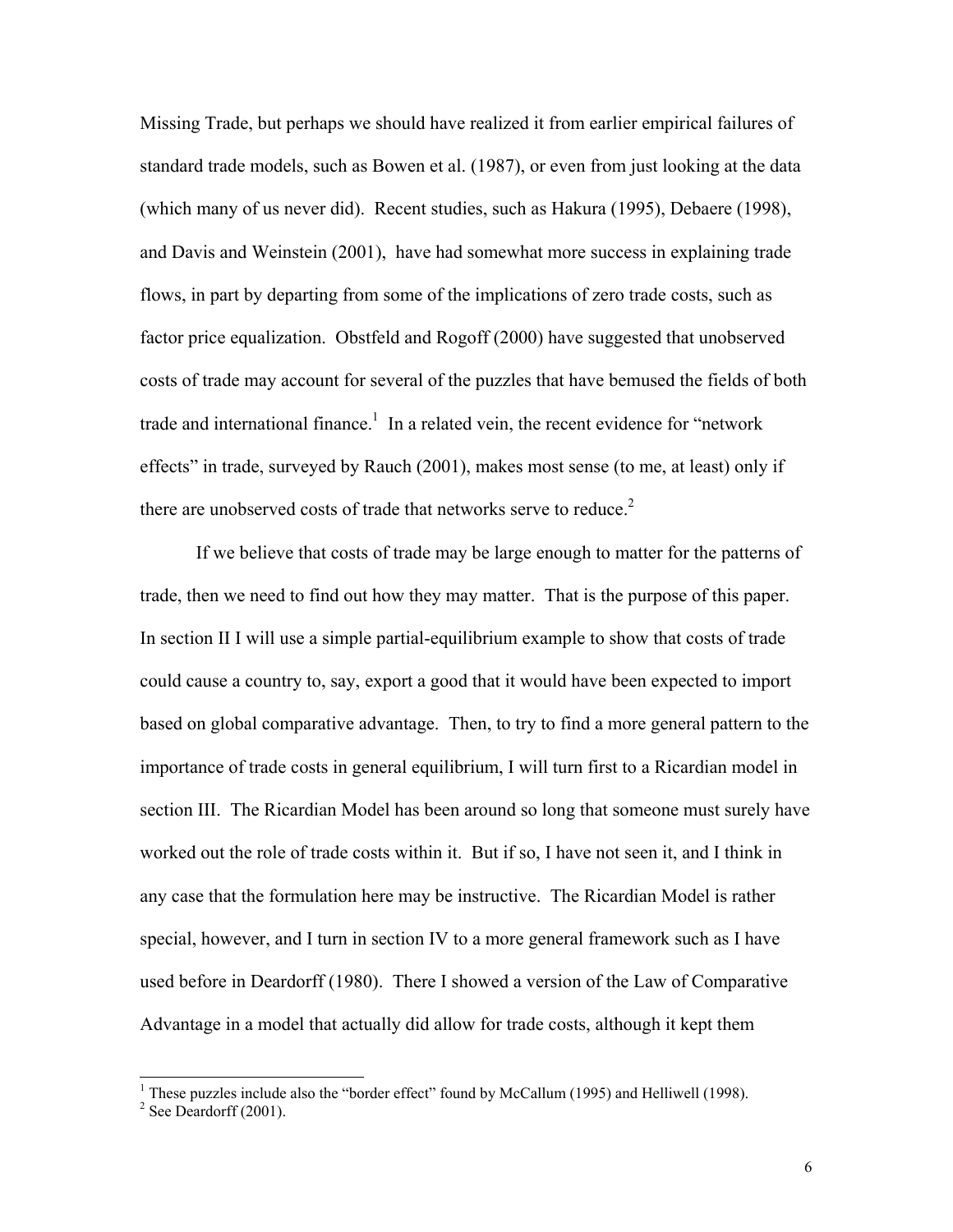somewhat in the background. However, I will show here that a tighter result can be obtained if one builds these costs into a definition of what I call "local comparative advantage."

Which I should probably explain. By local comparative advantage, I mean most simply the comparative advantage that a country may have relative to countries that are close to it, either geographically or in other ways that reduce the costs of trade. This is in contrast to its comparative advantage relative to the world as a whole. And more broadly, I also use the term to mean various measures of comparative advantage that take into account costs of trade between countries, along with the costs of production within them. In this second meaning, local comparative advantage would perhaps better be called "locational comparative advantage," since it can apply over any distance.

For different reasons, none of the models mentioned so far provides an explicit solution for the amount of trade as it depends on both production costs and trade costs. Since this might be useful to have, section V provides one, using a partial equilibrium model of a single industry made tractable by assuming product differentiation, either by country of origin as in Armington (1969) or by firm as in Dixit and Stiglitz (1977). Parameters of this model are selected so that it behaves, without trade costs, as one would expect based on global comparative advantage. Trade costs are then shown to play an additional role in determining trade patterns. This role turns on a comparison of a country's cost of serving a foreign market (that is, both producing and delivering to it), compared to an index of all countries costs of serving that market. This index gives greatest weight to those who can serve the market at least cost, in terms of both production and costs of trade.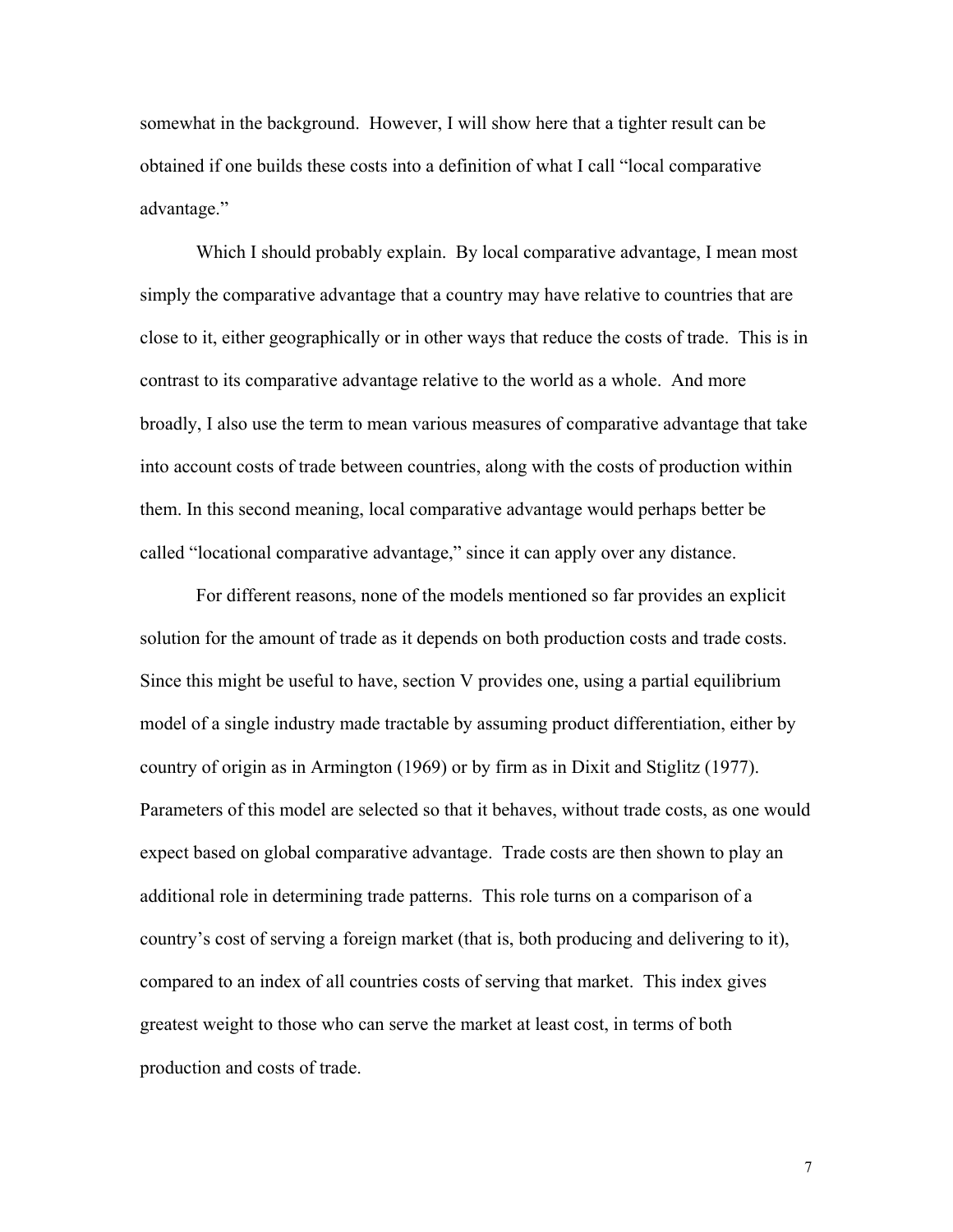Section V contains explicit solutions, in terms of such comparisons, for a country's trade in the good both bilaterally with any other country and multilaterally. The latter provides the broadest measure of local comparative advantage. This measure is then illustrated in graphs that show how it depends on a country's location relative to other countries.

# **II. How Trade Costs Can Matter**

 $\overline{\phantom{a}}$ 

I start with a simple example. Suppose that the world consists of four countries, *A*,…,*D*, arranged at equal intervals along a straight line. Focusing on markets for a single homogeneous good, each country has an excess supply function that depends positively on its price, as shown in the four panels of Figure 1. It is simplest to think of this as a partial equilibrium model of an industry that is of negligible importance for the rest of the world economy, with price specified in some common numeraire currency. However, this could equally represent a two-good general equilibrium in which a second good is behind the scenes serving as numeraire, and the excess supply curves arise from the usual interaction of production possibilities and preferences under perfect competition.

Suppose that there is a trade cost, *t*, per unit of the good, needed to get it from one country to the next along the line.<sup>3</sup> The countries happen to be arranged such that the autarky prices of the good in each country, labeled *ai*, rise from left to right. I also assume that the difference between the autarky prices of the two middle countries, *B* and

<sup>&</sup>lt;sup>3</sup> Again, this trade cost, which may simply be transport cost, can be specified either in money terms in partial equilibrium, or in units of the other good in general equilibrium. It can *not*, for the simple analysis I will do here, take Samuelson's iceberg form, since its value in terms of the numeraire would then change with the price of the good being traded, although analogous results could surely be obtained for the iceberg case.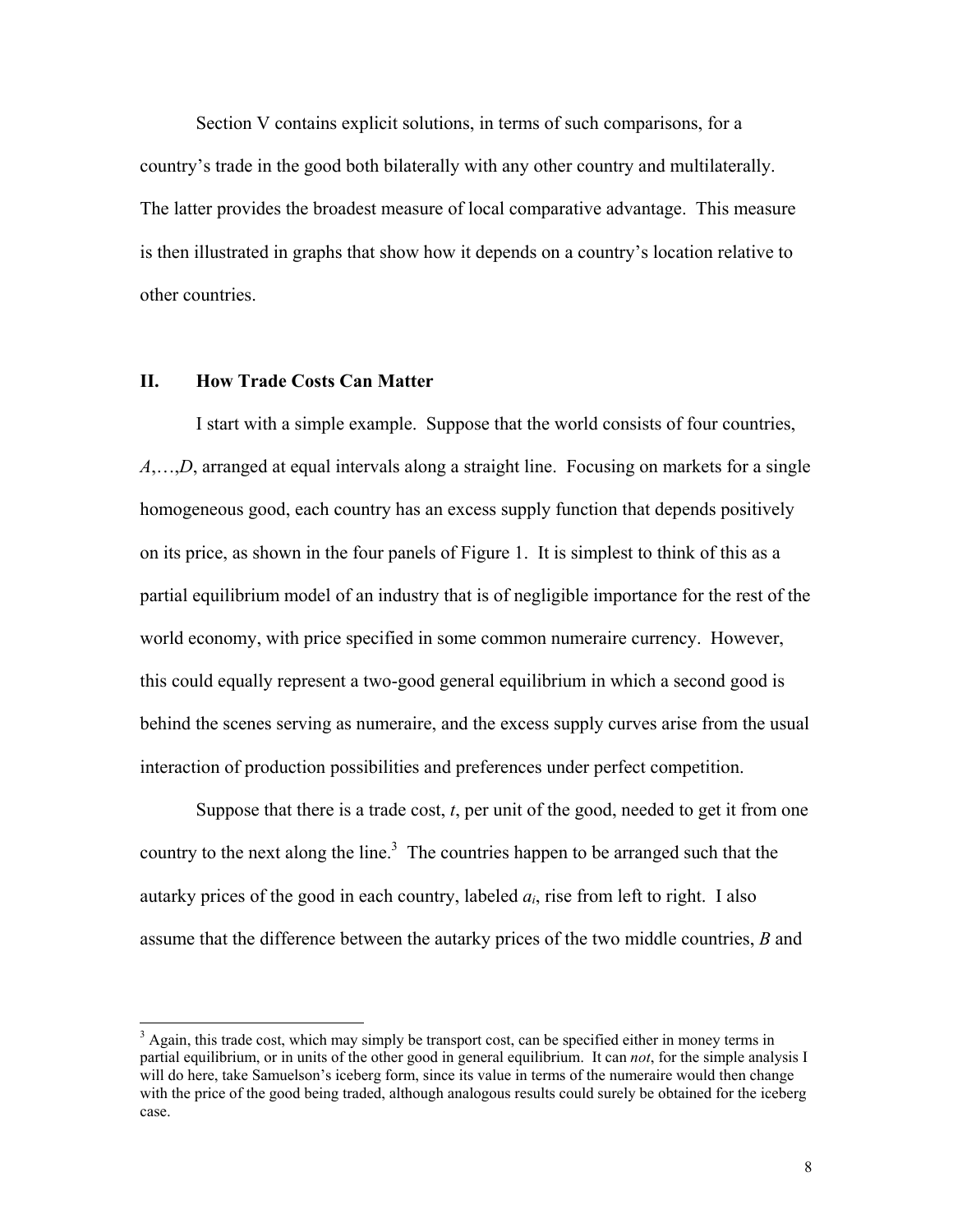*C*, is smaller than the differences between these autarky prices and those of the outermost countries, *A* and *D*.

If the trade cost *t* were larger than any of these differences in adjacent autarky prices, then of course there would be no trade at all. As we now consider smaller and smaller trade costs, at some point the cost will fall below both  $(a_B-a_A)$  and  $(a_D-a_C)$ (which happen to be equal), while remaining larger than  $(a_C-a_B)$ . When that happens, trade will start between *A* and *B* and also between *C* and *D*, with *A* and *C* exporting the good to *B* and *D* respectively. Such an equilibrium in shown in Figure 1 as the prices  $p_i^1$ , *i*=*A*,*B*,*C*,*D*. Note that because trade has pulled prices down in *B* and up in *C*, the incentive to trade between them is now larger than it was in autarky. This will therefore be an equilibrium only if the trade cost is still yet larger, as it is in the figure.

As we continue to consider even smaller trade costs, trade between *B* and *C* soon becomes viable, and as it occurs, it pulls prices up in both *A* and *B* and down in both *C* and *D*. In the limit, as the trade cost goes to zero, the world achieves a single-price equilibrium, with price  $p_w$  in all four countries. At that price, countries *A* and *B* both export the good, while countries *C* and *D* both import it.

The point of this example is that the direction of trade for two of these countries, *B* and *C*, has reversed as the trade cost has changed. When trade costs were relatively high, such as  $t^1$  in the figure, country *B*'s comparative advantage was determined locally, by comparison of its autarky price to those of its closest neighbors, *A* and *C*. Since its comparative disadvantage relative to *A* was larger than its comparative advantage relative to *C*, there was a range of trade costs for which it was a net importer of the good. On the other hand, when trade costs became very low, as with free trade, then *B*'s relevant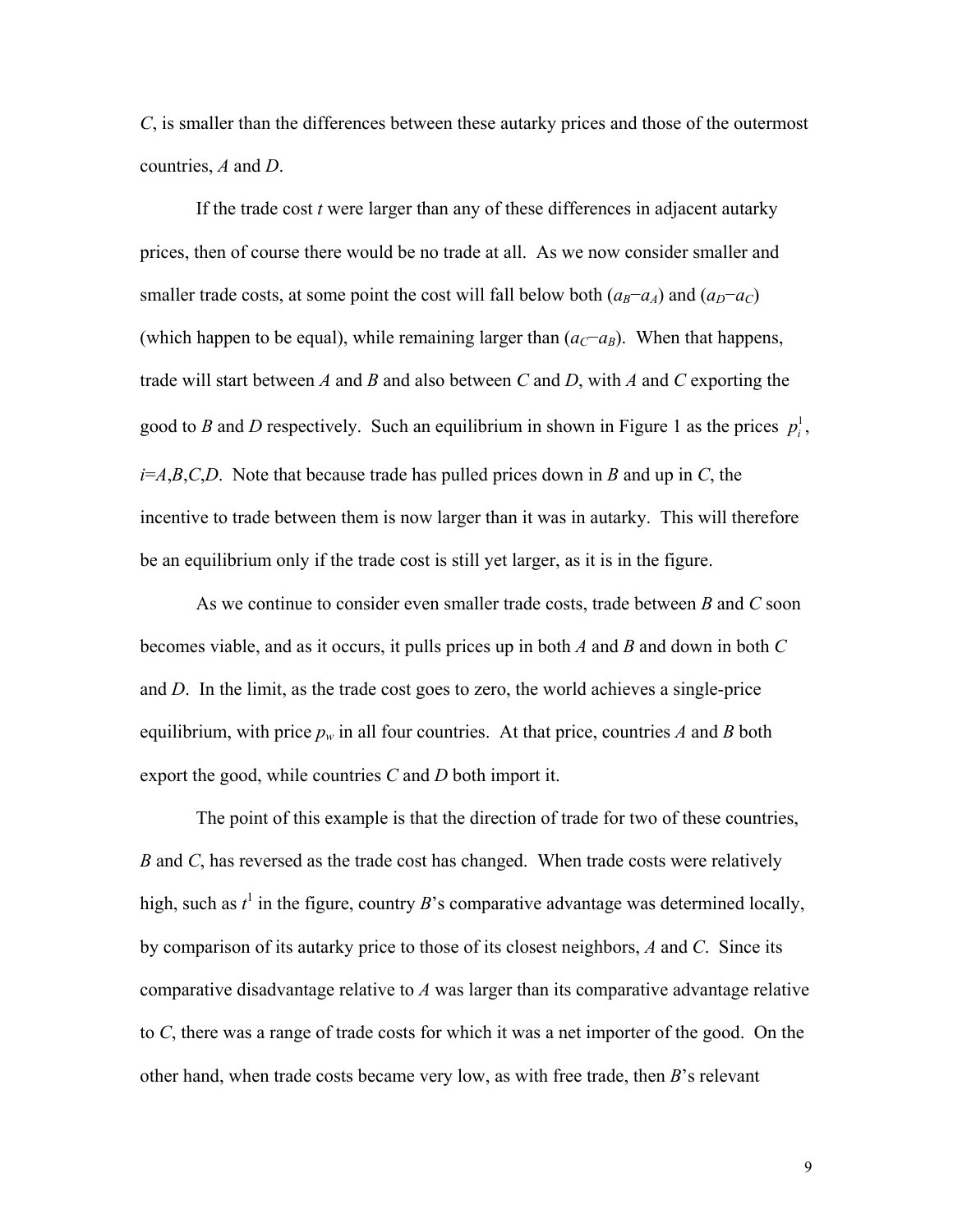comparative advantage was relative to the world as a whole, and since its autarky price is somewhat lower than the world average, it became a net exporter of the good. The first of these situations illustrates the importance of "local comparative advantage" when trade costs are high.

To see more completely how this works, I turn now to a slightly more explicit version of this same example, in which I can calculate the equilibria for various levels of the trade cost. To keep the calculations simple, I assume a unitary slope for each of the excess supply curves, so that each country's trade is just equal to the difference between its actual price and its autarky price: excess supply is  $s_i = s(p_i) = p_i - a_i$ , for  $i = A, \ldots, D$ . Then Table 1 shows, for each of several values of the cost, *t*, of trade per-unit between adjacent countries, the equilibrium prices in each country and their net trade,  $s_i$  (export if positive, import if negative). It also shows, in the last three columns, the gross trade flows between each adjacent pair:  $x_{ij}$  being the gross export of the good from country  $i$  to country *j*.

The four assumed autarky prices appear in the first line of the table, where a trade cost of 20 is sufficient to prevent all trade. The autarky prices roughly replicate the same pattern as Figure 1, with a smaller price gap between the middle two countries than between the outer pairs. As the trade cost now falls below 20, trade begins, but at first it is only within these outer pairs. With each drop in the trade cost, these pairs trade more and more. Each country initially follows its comparative advantage relative to the other in the pair and ignores its comparative advantage relative to the world. Note that for trade costs above 12, although the price gap between *B* and *C* gets larger as *t* falls, it remains smaller than the trade cost and there is still no trade between them.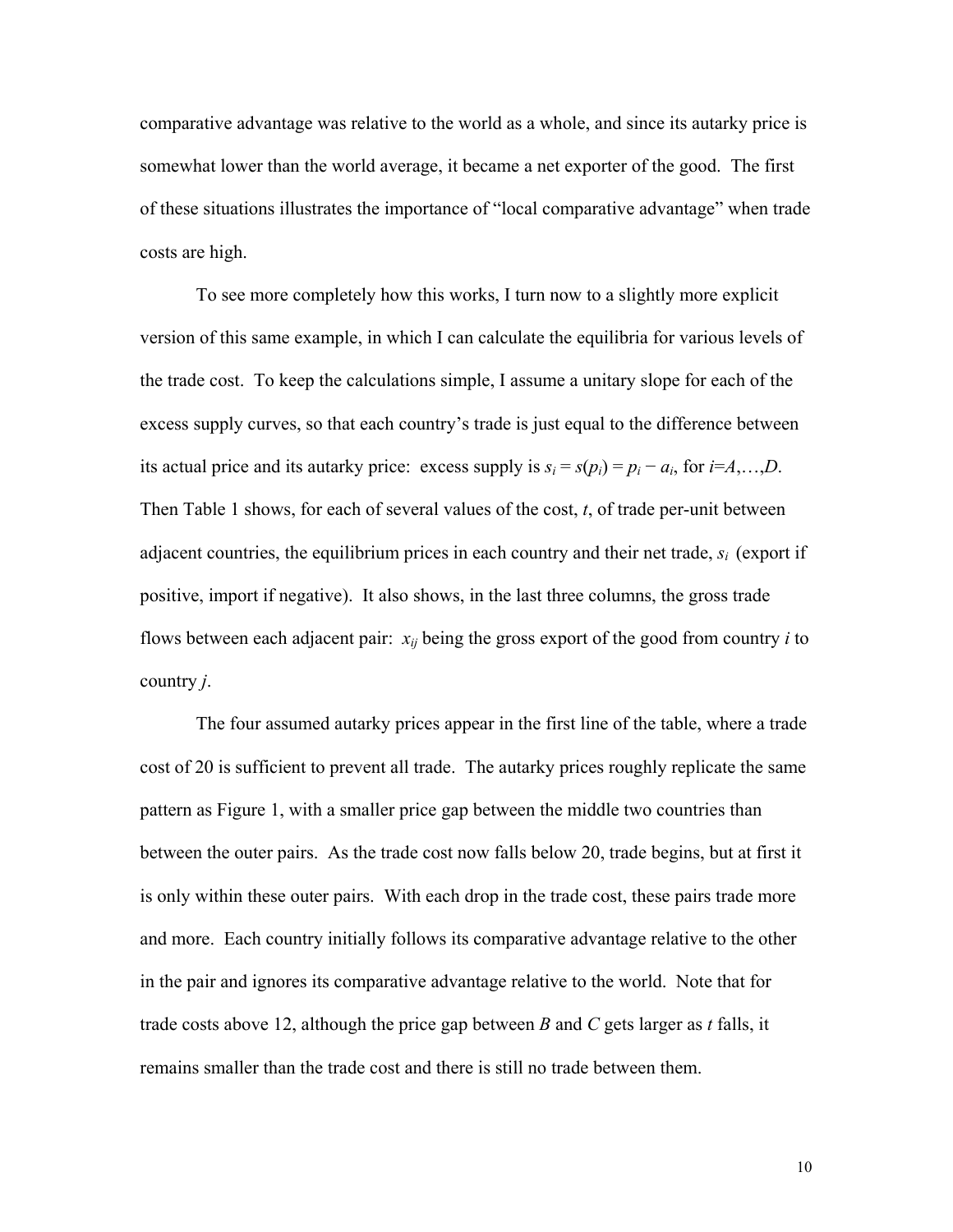When the trade cost reaches 12, the price gap between *B* and *C* happens to also be 12, so exports from *B* to *C* would be possible. It happens, though, that at these prices country *B* demands exactly what *A* supplies in trade, so trade from *B* to *C* does not occur. However, as trade cost now falls below 12, trade between the two groups becomes necessary. At  $t=10$ , had prices in the outer pairs continued just to clear their local markets as before, then price in *B* would have fallen to 45 and price in *C* would have risen to 59, making exports from *B* to *C* profitable. This pulls up prices in both *A* and *B* to the levels shown. Country *A* now exports more than *B* demands, and the extra is passed along to *C* and *D*. It is perhaps worth noting that the drop in trade costs from 12 to 10 causes a larger increase in country *A*'s exports than did the drops of equal size when costs were larger. The reason is that the countries are now part of a larger market.

As the trade cost continues to fall below 10, exports of *A* continue to rise, while the prices in both *A* and *B* now also rise and country *B*'s imports decline. When the trade cost reaches 4 (which was the original difference in autarky prices between *B* and *C*), country *B* (and *C*) returns to its autarky price and engages in no net trade at all. It does trade in gross terms, however, re-exporting to *C* the entire 16 units that it imports from *A*. In effect, at this point trade is occurring only between the two extreme countries, *A* and *D*, but their trade passes through the other two countries just because of the assumed geography. $4,5$ 

As the trade cost falls still further, below 4, countries *B* and *C* are finally able to trade in the direction that their global comparative advantages would dictate. Because the

<sup>&</sup>lt;sup>4</sup> Though it is not pertinent to the main issues of this paper, it may be worth noting that countries B and C suffer declining welfare in this example as the trade cost falls from 12 to 4. They do not lose from trade, of course, but their gain from trade is eroded by the falling trade cost for this range of values.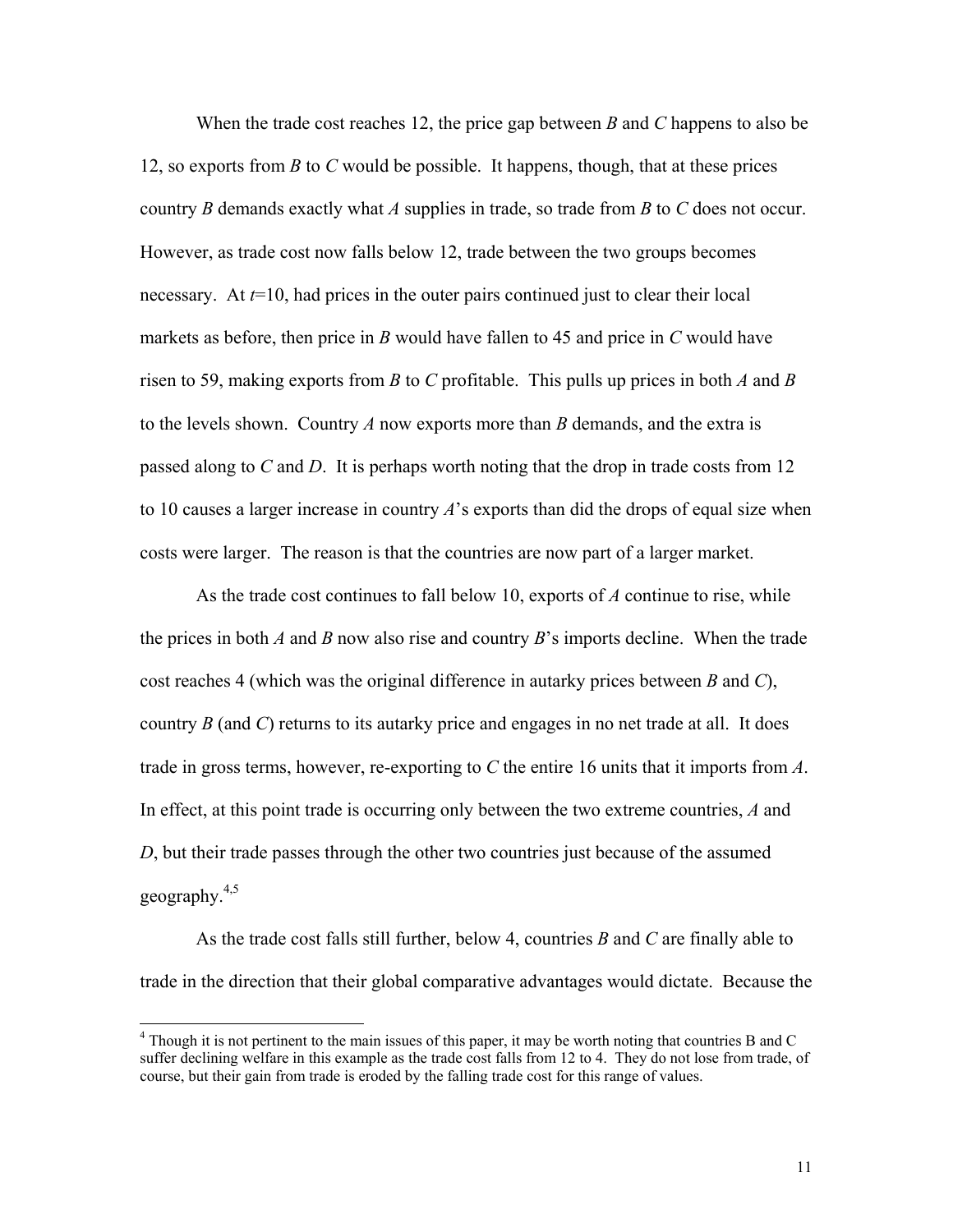free-trade world price is 52 (which is just the average of the four prices, in this simple model with equally sloped excess supply curves), country *B* has a global comparative advantage in this good, while *C* has a comparative disadvantage. But these comparisons were irrelevant as long as trade costs were higher. Only when trade costs get quite low, in this example, do their global comparative advantages manifest themselves.

Notice too that this is not just a case of local comparative advantage mattering only when world markets are segmented, with no trade occurring between groups of countries. This was the case for trade costs above 12, but it is not the situation when trade costs are between 4 and 12. In this range, the world market is fully connected, in the sense that a perturbation of supply or demand in any country would alter prices in all of them equally. However, for trade costs such as 6, 8, and 10, the trade of countries *B* and *C* could only be understood in terms of these countries' local comparative advantage.

This is, of course, only a single example of the role that trade costs and local comparative advantage may play. I have tried a few other examples, including two that I report in Deardorff (2001), where I vary the distance between countries as well as their geographical arrangement, and I also vary the trade costs selectively between particular pairs of countries. These examples reinforce the message of what I have presented here, that local comparative advantage can play an important role.

The examples in Deardorff (2001) also illustrate that the definition of local comparative advantage must take account not just of geographic distance, but also of economic distance between a country and its neighbors, as reflected in the costs of trade whatever their source. For example, special arrangements between a pair of countries

 <sup>5</sup>  $<sup>5</sup>$  It is only for the convenience of dealing with a single trade cost parameter that the countries are arranged</sup> in this way, and that trade between *A* and *D* passes through *B* and *C*. Similar results could be obtained with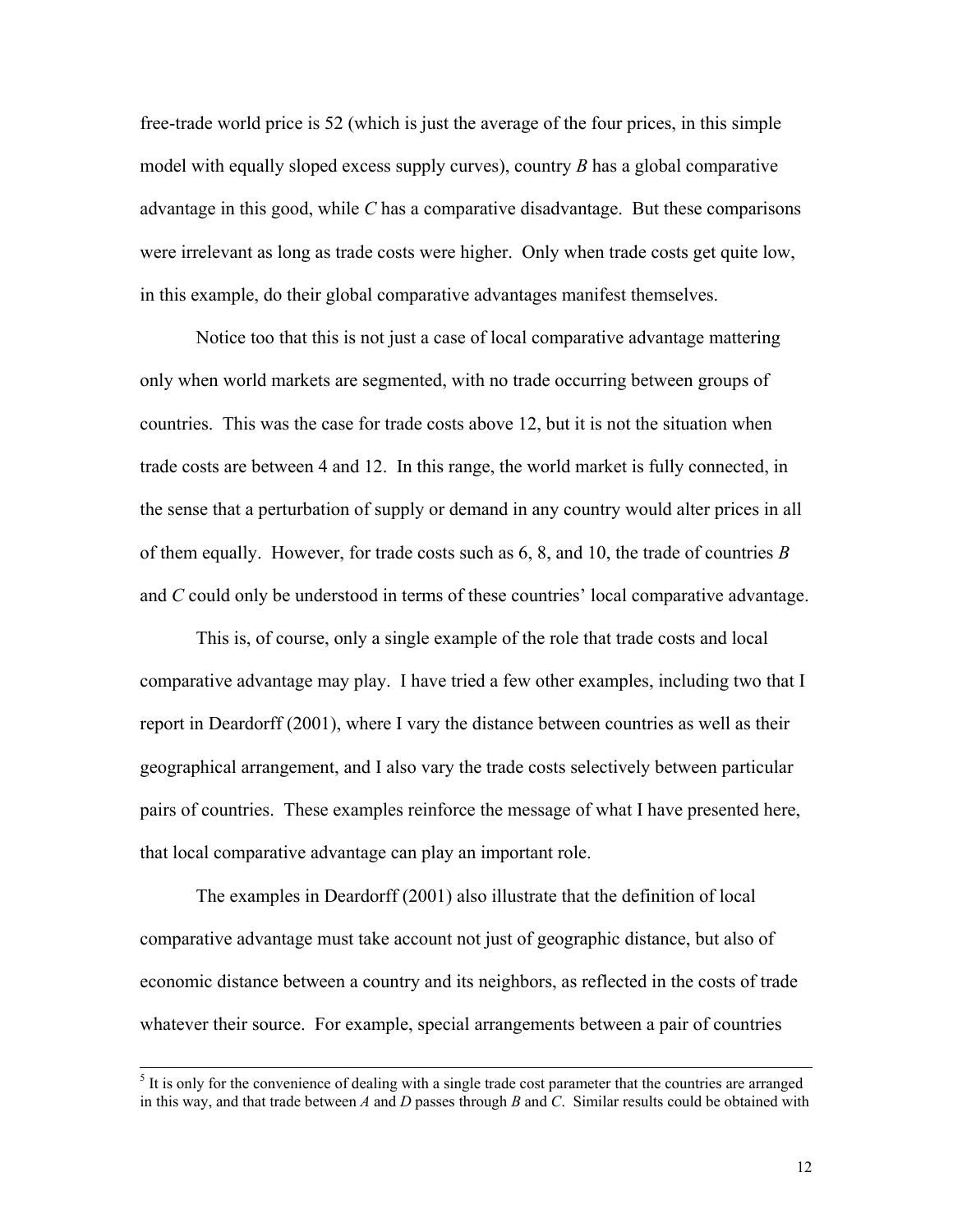can reduce the cost of trade between them, even though they may be geographically distant. In such a case, cost comparisons between those countries bulk large in any calculation of local comparative advantage, even though they are not geographically local $6$ 

# **III. A Ricardian Model**

 $\overline{\phantom{a}}$ 

The concept of comparative advantage was originated by David Ricardo, and a Ricardian model therefore seems an appropriate place to start for any elaboration of it in general equilibrium. This section adapts the standard concept of comparative advantage from a Ricardian model to incorporate the role of trade cost, thus formalizing how local comparative advantage may be defined in such a model.

The simplest Ricardian model has just two goods and two countries, with constant but different unit labor requirements in each country for producing the two goods. Letting  $a_{cg}$  be the unit labor requirement in country *c* for producing good *g* (*c*=1,2; *g*=1,2), the Law of Comparative Advantage can be formulated simply as follows: If country 1 produces good 1 and not good 2, then it must be the case that

$$
\frac{a_{11}}{a_{12}} \le \frac{a_{21}}{a_{22}} \tag{3.1}
$$

with strict inequality if production of good 2 in country 1 would make a loss, as I will henceforth assume, saying that it "strictly" does not produce good 2. Since the ratio on

a slightly different arrangement in which such trade bypasses the middle countries.

<sup>&</sup>lt;sup>6</sup> As these considerations suggest, trade costs may be both natural, such as transport and insurance, and artificial, such as tariffs and quotas. Such policy-imposed costs, in particular, may be applied preferentially within free trade areas and the like, possibly adding another regional dimension to the problem. In this paper I do not attempt to distinguish artificial from natural trade costs or to address whether trade that arises from the former (or its absence, in an FTA) should be treated differently, in defining comparative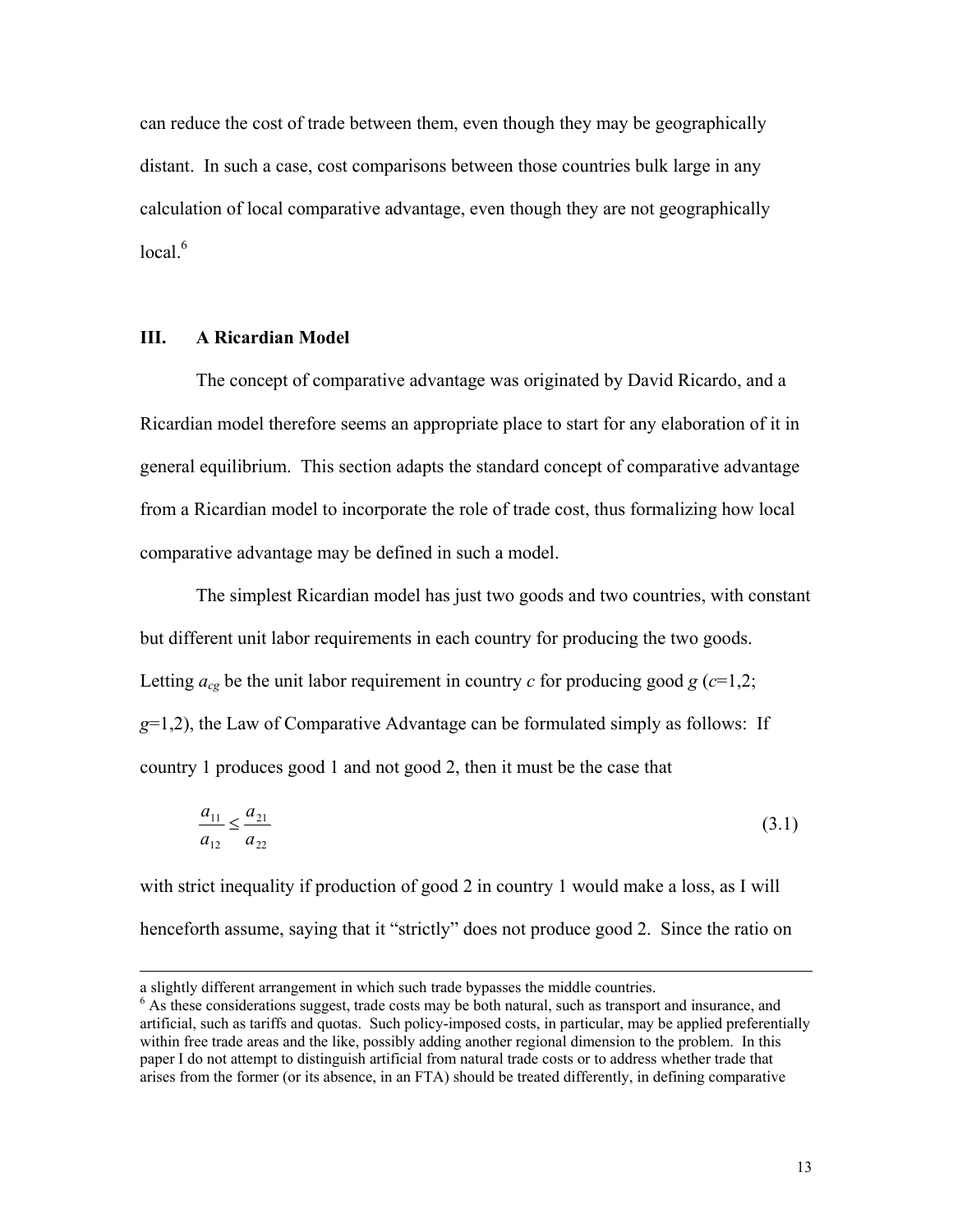the left in (3.1) indicates country 1's labor cost in producing good 1 relative to good 2, this says that country 1's relative labor cost in good 1 (compared to good 2) is lower than in country 2. This defines comparative advantage in good 1 in country 1 in this simple case.

 With multiple goods and countries, something similar holds, if trade is free and frictionless. In this case, all countries face the same prices, *pg*, for each good, and workers in each country are free to produce whatever will yield them the highest wage. Therefore

$$
w_c = \max_g \frac{p_g}{a_{cg}} \tag{3.2}
$$

with goods *g* being produced in country *c* only if they attain this maximum. That is, if country *c* produces some good, *g*1, and (strictly) does not produce some other good, *g*2, then

$$
\frac{p_{g_1}}{a_{cg_1}} = w_c > \frac{p_{g_2}}{a_{cg_2}}\tag{3.3}
$$

or equivalently,

 $\overline{\phantom{a}}$ 

$$
\frac{a_{c_{s_1}}}{a_{c_{s_2}}} < \frac{p_{s_1}}{p_{s_2}}\tag{3.4}
$$

Of course, if country  $c$  does not produce good  $g_2$ , then some other country, call it  $\hat{c}$ , must produce it, and there, by the same logic,

$$
\frac{a_{\hat{c}_{g_2}}}{a_{\hat{c}_{g_1}}} \le \frac{p_{g_2}}{p_{g_1}}\tag{3.5}
$$

advantage, from that which arises from natural trade costs. These are issues that I have begun to examine in Deardorff (2003).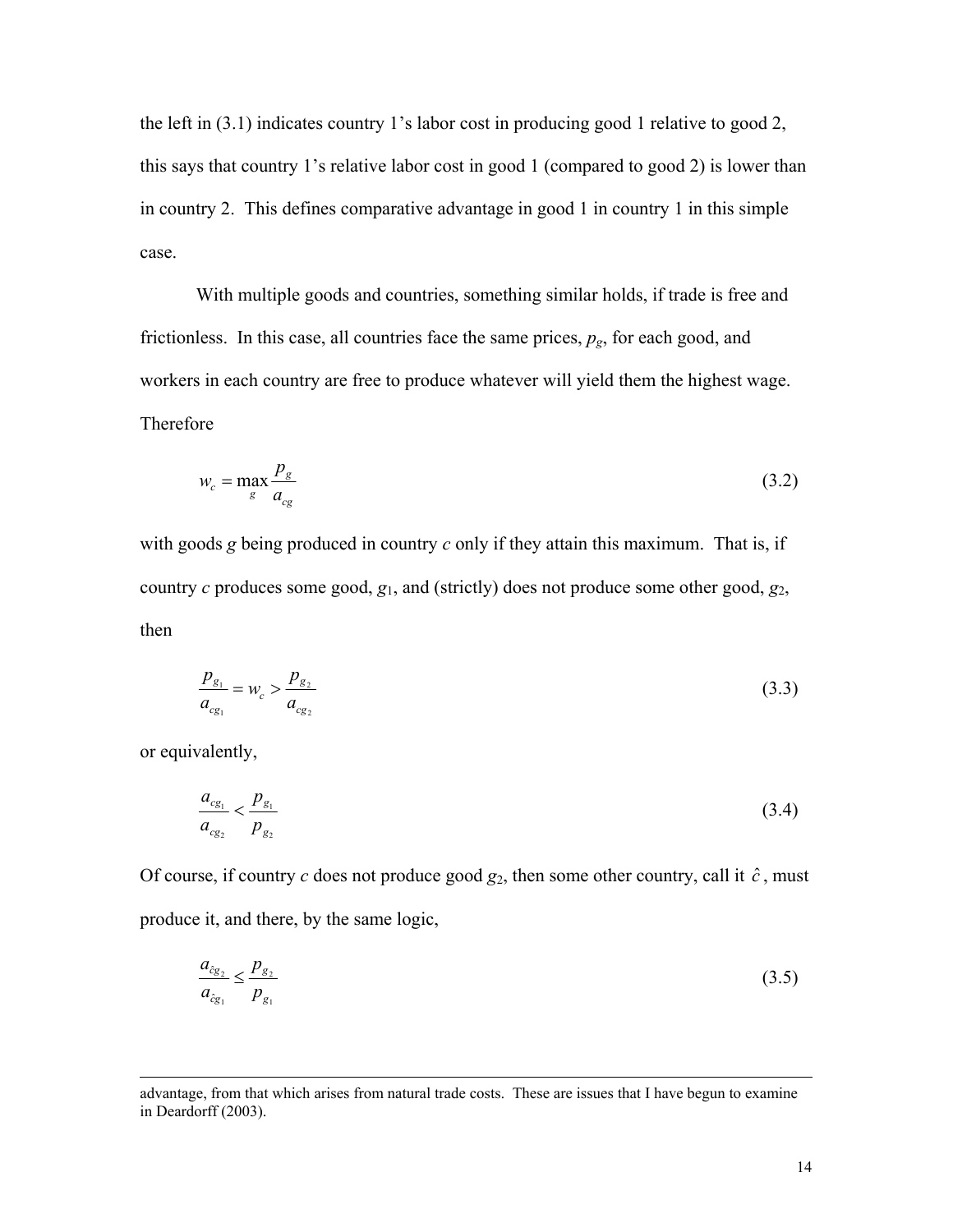with equality allowed since  $\hat{c}$  may produce both goods. Flipping  $(3.5)$  upside down and combining with (3.4) we get

$$
\frac{a_{c_{s_1}}}{a_{c_{s_2}}} < \frac{p_{s_1}}{p_{s_2}} \le \frac{a_{\hat{c}_{s_1}}}{a_{\hat{c}_{s_2}}}
$$
\n(3.6)

Thus, we get the following version of the Law of Comparative Advantage for a Ricardian model with any number of goods and countries, and with free and frictionless trade:

## **Law of Ricardian Comparative Advantage (No Trade Costs):**

If a country, *c*, produces good  $g_1$  and (strictly) does not produce another good,  $g_2$ , then there is some other country,  $\hat{c}$ , for which

$$
\frac{a_{cg_1}}{a_{cg_2}} < \frac{a_{\hat{c}g_1}}{a_{\hat{c}g_2}}\tag{3.7}
$$

That is, country *c* has a comparative advantage in producing good *g*1, relative to good *g*2, compared to that other country.

 In order to extend the concept of comparative advantage to incorporate trade costs, suppose now that that each good *g*, produced in country *c*, can be delivered to some other country  $c'$  by incurring an additional trade cost of  $t_{\text{cor}}$ , measured in units of country  $c$ 's labor.<sup>7</sup> The argument made above can be applied more or less directly to this situation if we simply regard goods delivered to different places as different goods. That is, let a "market" *m* denote a combination of a good, *g*, and a place of delivery, *c*′ . Thus "serving a market  $m = (g, c')$ " consists of producing the corresponding good *g* in the

l

<sup>7</sup> Equivalently, transport costs can take Samuelson's iceberg form, in which the fraction of a unit of good *g* that arrives at *c'* when shipped from *c* is  $\lambda_{cgc'} = 1 - t_{cgc'} / a_{cg}$ .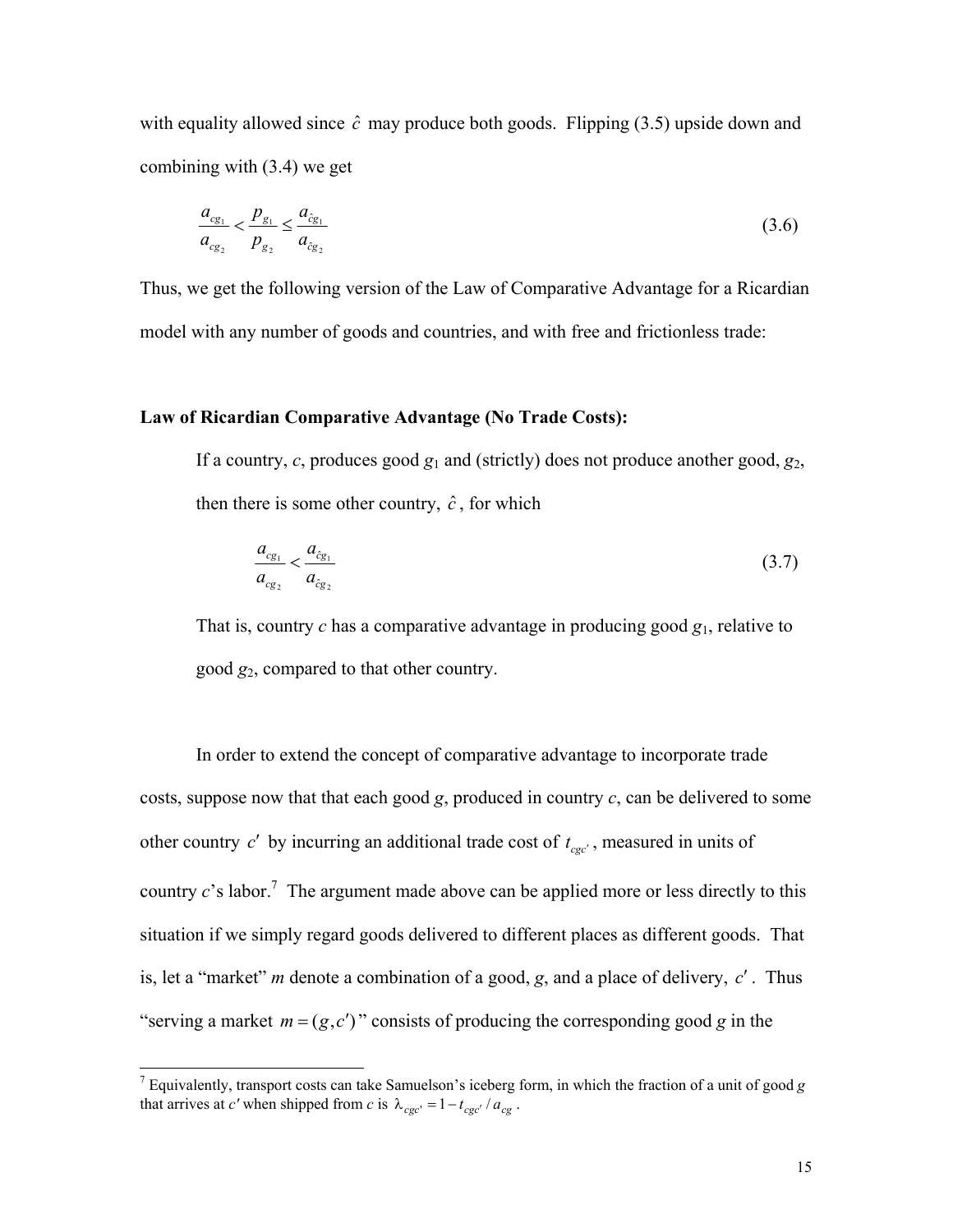home country and then delivering it to country *c*′ , incurring therefore both the labor cost of production and the labor cost of trade. With this interpretation, one Ricardian model – with goods  $g=1,...,G$ , countries  $c=1,...,C$ , and trade costs – is equivalent to another Ricardian model – with markets  $m=1,...,M$ , where  $M=G\times C$ , and with no trade costs – since in the second model trade costs have already been incorporated into the definition of serving markets.

 With this interpretation, the unit labor requirement for serving a market  $m = (g, c')$  by country *c* is

$$
a_{cm} = a_{cg} + t_{cgc'}
$$
\n
$$
(3.8)
$$

and we can apply the above form of the Law of Comparative Advantage directly, with  $m_1, m_2$  replacing  $g_1, g_2$ . Or, more usefully, we can restate it in the following form using (3.8):

#### **Law of Ricardian Local Comparative Advantage (With Trade Costs):**

If a country,  $c$ , produces good  $g_1$  and delivers it to a country  $c'$ , and if it also (strictly) does not produce a good  $g_2$  and deliver it to a country  $c''$ , then there is some country,  $\hat{c}$ , for which

$$
\frac{a_{cg_1} + t_{cg_1c'}}{a_{cg_2} + t_{cg_2c'}} < \frac{a_{\hat{c}g_1} + t_{\hat{c}g_1c'}}{a_{\hat{c}g_2} + t_{\hat{c}g_2c''}}
$$
\n(3.9)

The countries *c'* and *c''* could be the same, and either or both could be the same as *c* or  $\hat{c}$ , in which case the associated trade cost would be zero. Likewise, good  $g_2$  could be the same as *g*1, although this would be meaningful only if it were delivered to a different country. And in all cases, what this is saying is that a country will serve one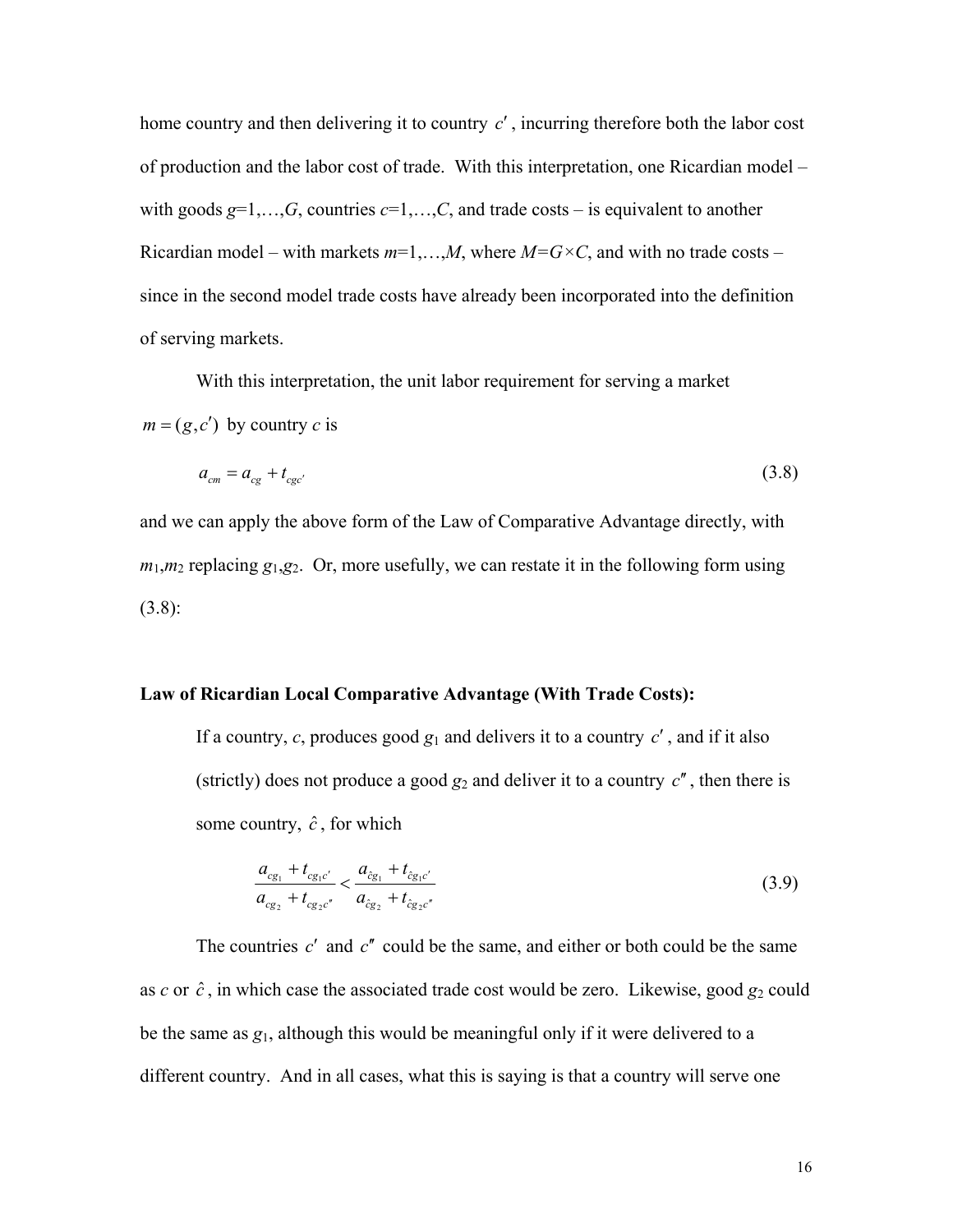market and not another (a different country and/or a different good) if it has a comparative advantage for serving the first relative to the second, compared to some other country (that does serve the second market). In all cases, comparative advantage for serving a market is defined as usual in a terms of relative unit labor requirements, except that these now include any trade costs that must be incurred to get the good to the market.

This may look cumbersome, and I suppose it is, but only because it sweeps together several different special cases that all have the same underlying structure. For example, why would a country produce its own steel but not its own wheat, which it buys from some other country? If trade costs are negligible, then the reason must be a comparative advantage in producing steel compared to wheat. But with trade costs present, its relative cost of producing steel could be high if it is outweighed by a high cost for other countries of delivering steel to it.

As a second equally hypothetical example involving only trade, why does Mexico export cement to the U.S. instead of clothing to Europe? Because it has a comparative advantage in cement compared to whatever country does export clothing to Europe. That comparative advantage may not derive from its production costs, however, but rather from its closeness to the U.S. market together with the other country's distance away. The point in all cases is that trade costs matter for trade, but they matter in a way that can be well understood in terms of comparative advantage. Once trade costs matter at all, then relatively low trade costs can be a source of comparative advantage, just as can relatively low production costs. And comparative advantage is specific to the locations where markets are being served; that is, comparative advantage is locational, or local.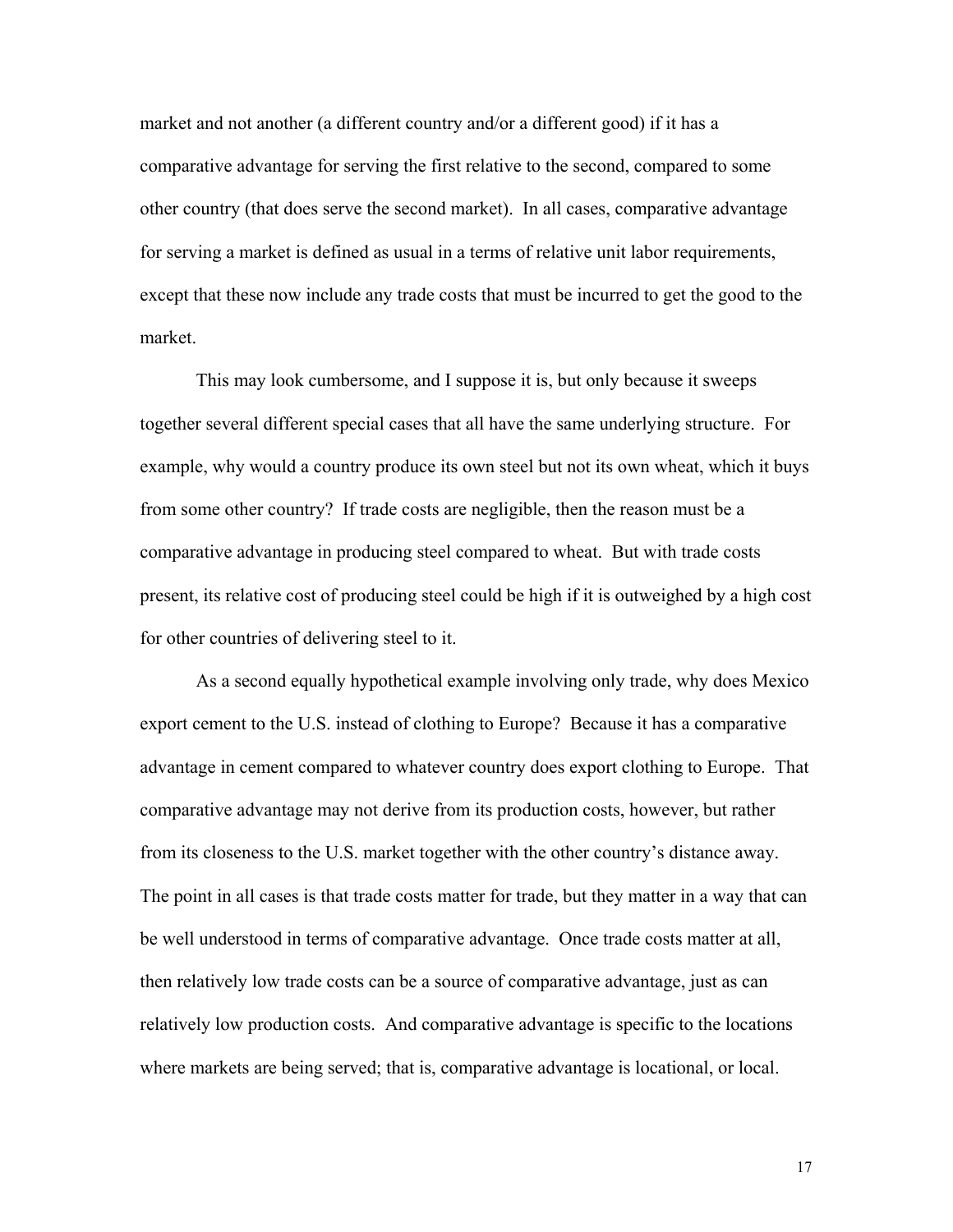These examples illustrate the following propositions that derive from (3.9):

- **Proposition 3.1:** Comparative advantage is possible in spite of disadvantage in production costs, if comparative trade costs are low. (Inequality (3.9) will hold even though  $a_{cg_1}/a_{cg_2} > a_{\hat{c}g_1}/a_{\hat{c}g_2}$  if  $t_{cg_1c'}/t_{cg_2c''}$  is enough smaller than  $t_{\hat{c}g_1c'}/t_{\hat{c}g_2c''}$ .)
- **Proposition 3.2:** Comparative advantage may not exist to some, or even all, markets, in spite of comparatively low production costs, if comparative trade costs are too high. (Inequality (3.9) may fail to hold even though  $a_{cg} / a_{cg} < a_{\hat{c}g} / a_{\hat{c}g}$  if

 $t_{cg_1c'}$  *cg<sub>s2</sub><sup>c</sup>* is enough larger than  $t_{\hat{c}g_1c'}$  / $t_{\hat{c}g_2c''}$ .)

The result in (3.9) tells us that if we observe a certain pattern of production and trade, then it must in some sense be supported by a comparative advantage relationship. (3.9) does not tell us, however, much about what the pattern of production and trade will actually be, even if we know the complete set of production and trade costs. For there may be many patterns of trade that are consistent with (3.9), and even if there are not, (3.9) offers little help in finding those that are.

This problem is not unique to the presence of trade costs. The Ricardian model with frictionless trade does a good job of describing what the pattern of trade must be when there are many goods and only two countries, and when there are many countries and only two goods, but not when there are many of both goods and countries. With only two of either goods or countries, one can construct a ranking of the other (countries, if there are two goods; goods, if there are two countries) by ratios of unit labor requirements. This ranking then forms a chain of comparative advantage that fully determines the pattern of trade except for a dividing line that depends on country size. But if there are many of both goods and countries, the best that seems to be possible are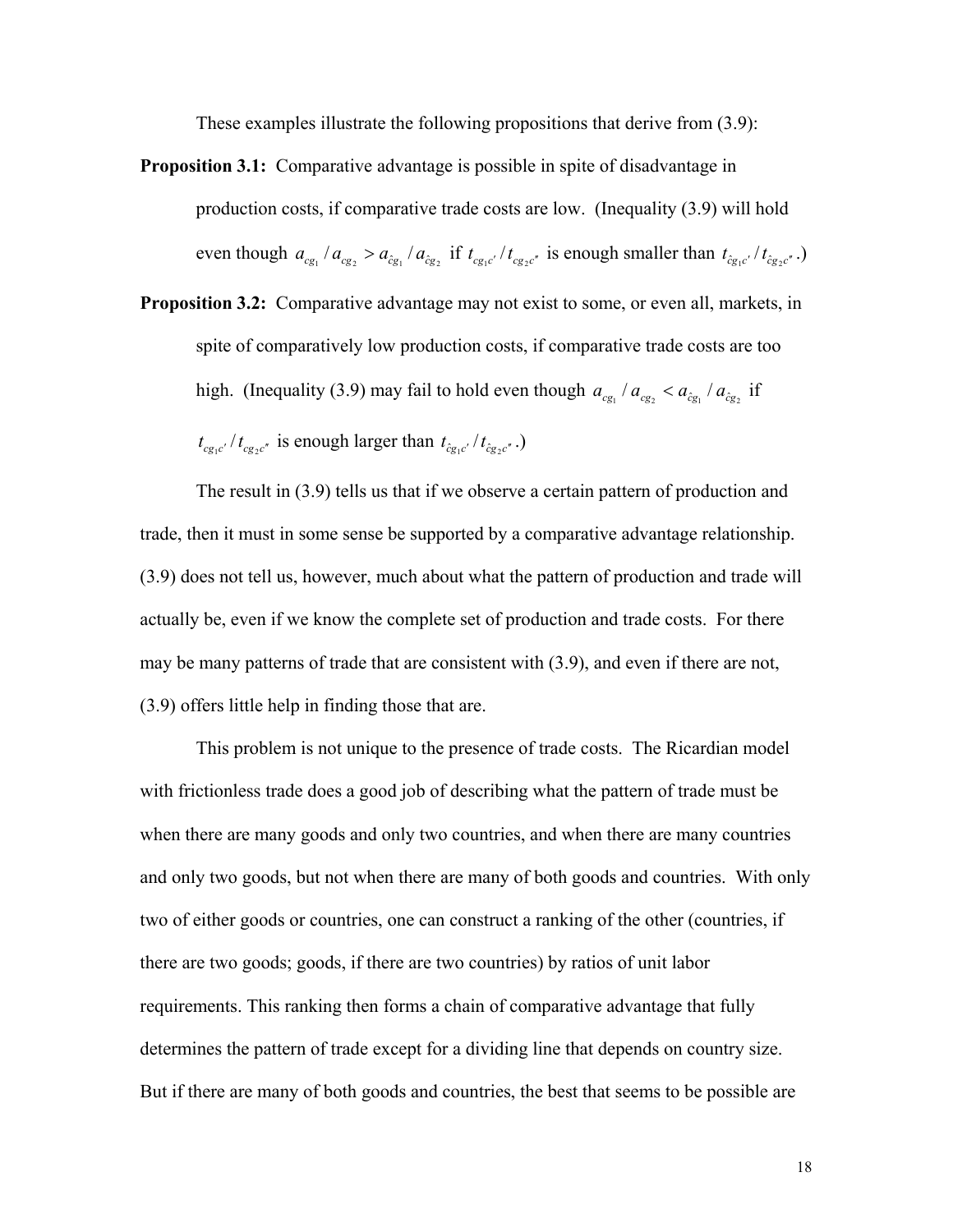results shown by Jones (1961), where patterns of specialization are solutions to particular maximization or minimization problems. For example, within what he calls a class of specialization assignments, Jones shows that the optimal assignment will minimize a product of unit labor requirements. This is interesting, but it does not take one very far, I think, toward knowing what that assignment will be in complicated cases, nor toward knowing which class of assignments will prevail.

This is unfortunate, for the current purpose, since otherwise one could apply the Jones results directly, to the extent that they are informative, to the case of trade costs. As already noted, this Ricardian model with trade costs is equivalent to one without trade costs and with the goods replaced by markets, one for each good and country pair. Thus there must be more goods than countries. Since the issue of local versus global comparative advantage is not very interesting with only two countries, the best we can do is to apply the results of Jones (1961).

The only implication that I find worth stating is that, in the presence of trade costs, patterns of specialization in production *and trade* will minimize various products of the  $a_{cm} = a_{cc} + t_{cc}$ . Thus, markets will be served in a way that in some sense minimizes trade costs along with production costs. If trade costs are large, this will inevitably mean that countries will serve primarily their own markets and those for which the trade costs are relatively small.

#### **IV. Local Comparative Advantage in General**

The results in Deardorff (1980), showing various correlations between net trade and measures of comparative advantage based on autarky prices, were derived in a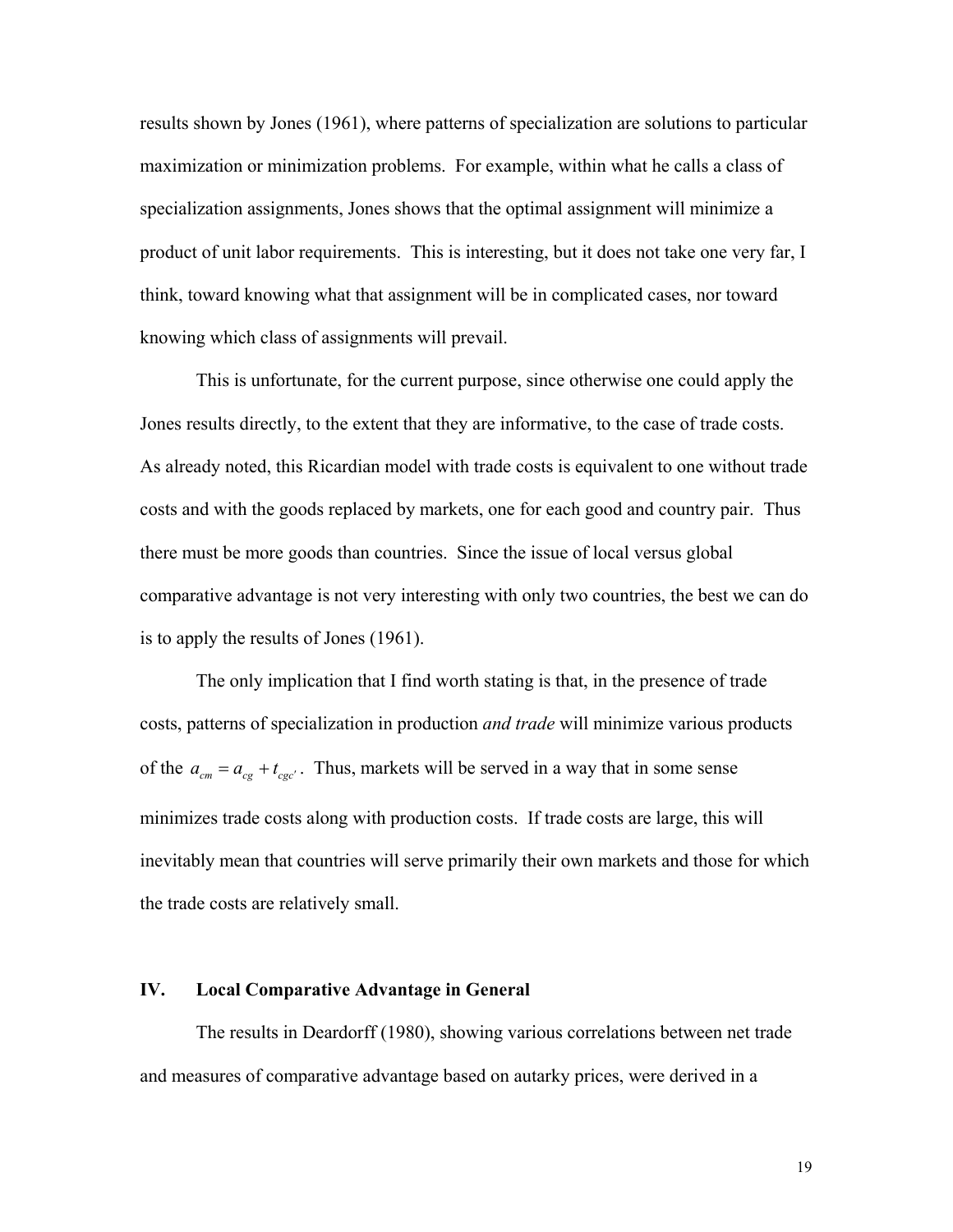framework that permitted costs of trade in the background. However, in that paper the autarky prices themselves do not incorporate trade costs, and therefore they cannot be said to reflect local comparative advantage as I am using the term here. In this section I adapt the analysis to accomplish that.

The key is the same as in the previous section: reinterpret goods delivered to different countries as being different goods. But for this to make sense, some meaning must attach to the concept of the "autarky price of a good delivered to another country," in spite of the fact that such delivery obviously does not actually take place in autarky. I will define  $\tilde{p}_{cgc'}$ , the autarky price in country *c* of good *g* delivered to country *c'*, as the highest price consistent with producer/traders *not* wanting to deliver good *g* to *c*′ in autarky if they were permitted to do it. That would mean that  $\tilde{p}_{cgc'}$  would be the marginal cost, in an otherwise autarky equilibrium, of supplying a unit of good *g* to country *c*′ if that were permitted. That is, it includes the costs both of producing it and of exporting it. Letting  $\tilde{p}_{cg} \equiv \tilde{p}_{cgc}$  be the more conventional autarky price of producing good *g* for country *c*'s own domestic market, I will define  $\tilde{t}_{cgc'} = \tilde{p}_{cgc'} - \tilde{p}_{cg}$  as the "autarky trade cost" for country *c* of delivering good *g* to country *c*′ . Again, this can be interpreted as the marginal cost, starting from autarky, of delivering the first unit of this good to country *c*′ , assuming that no other trade is taking place. It deserves its autarky designation, even though it refers to trade, because it prices the resources needed to accomplish this trade at their values in autarky. In general, of course, the cost of trade could change as we move from autarky to a different general equilibrium with trade.

With this introduction, I now need to define some more notation. Since I will confine my attention to comparing autarky with free (but not frictionless) trade, and since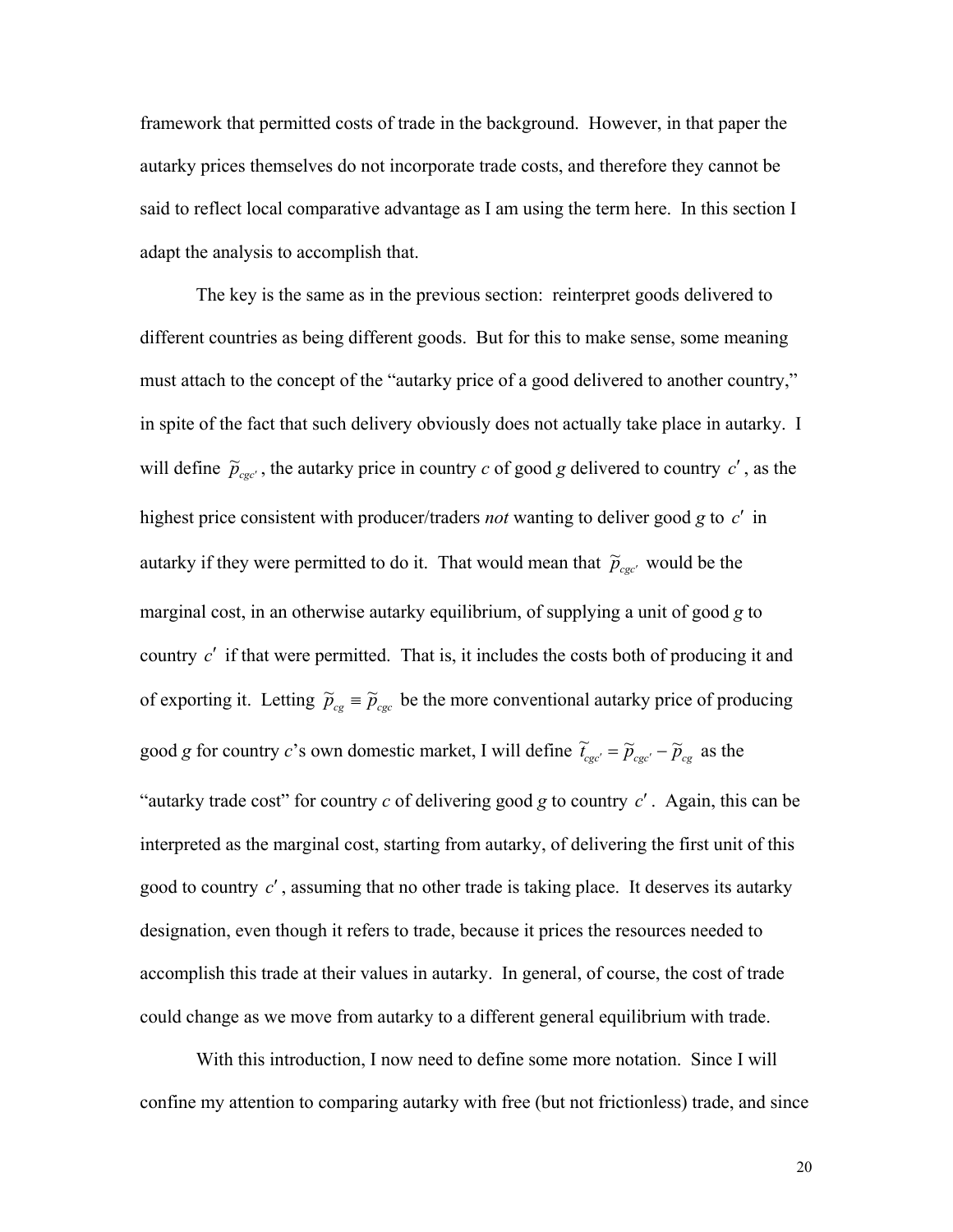I will have more than enough super- and subscripts to deal with anyway, I will denote variables from these two equilibria with a tilde and a caret respectively. Thus, for example,  $\tilde{p}_{cgc'}$  is the autarky price for country *c* delivering good *g* to country *c'*, while  $\hat{p}_{cgc'}$  is the price it will actually get for this delivery under free trade. Since goods are homogeneous, the latter is the same price that country *c*′ 's own producers would get for selling there,  $\hat{p}_{cgc'} = \hat{p}_{c'gc'} = \hat{p}_{c'g}$ , country *c'* 's domestic price of the good with free trade. To remember these assignments, I suggest drawing upon the known welfare consequences of autarky and free trade, thinking of autarky as being sort of twisted  $(\sim)$ and free trade as reaching a welfare peak  $(\hat{\theta})$ .

I will use lower case letters to represent *G*-vectors – row vectors of length equal to the number of goods. I will use upper case letters to represent *GC*-vectors – row vectors that string together *G*-vectors for each of the *C* countries. Thus, whereas  $p^{cc'} = (p_{clc'},..., p_{cGc'})$  is the vector of prices for country *c* of the *G* goods delivered from there to country *c*′ ,

$$
P^{c} = (p^{c1},...,p^{cc},...,p^{cC}) = ((p_{c11},...,p_{cG1}),..., (p_{c1c},...,p_{cGc}),..., (p_{c1C},...,p_{cGC}))
$$
(4.1)

is the vector of country *c*'s prices for delivery of all goods to all destinations, including itself,  $p^{cc}$ . And of course, both of these vectors can bear a tilde or a caret if they refer to the autarky or free trade prices.

Similarly, let

$$
X^{c} = (x^{c1},...,x^{cc},...,x^{cC}) = ((x_{c11},...,x_{cG1}),..., (x_{c1c},...,x_{cGc}),..., (x_{c1C},...,x_{cGC}))
$$
(4.2)

be the vector of quantities produced and delivered to the various destinations. The vector  $x^{cc}$  is the vector of goods produced for the domestic market, while all the others are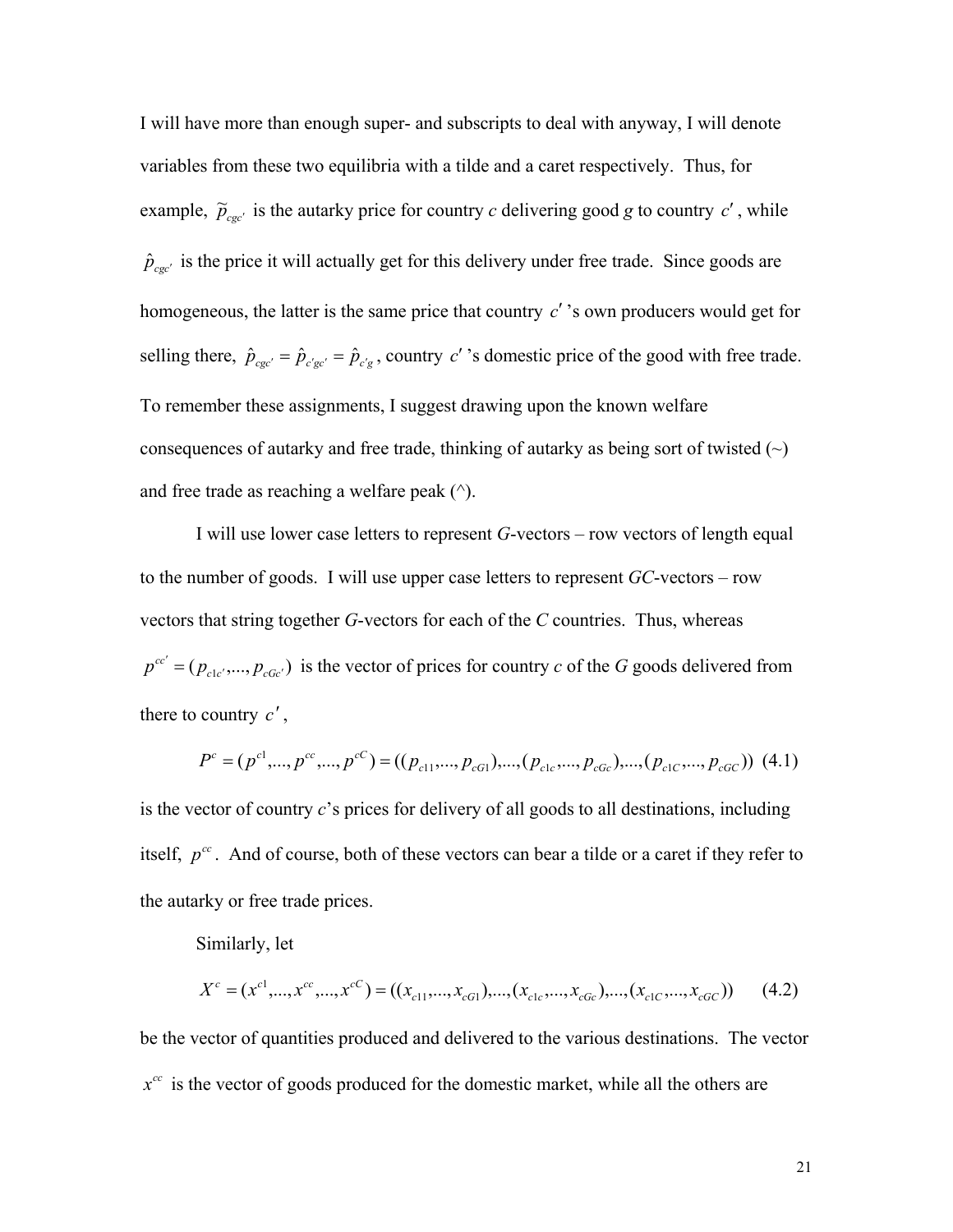exports. I will use similar notation for goods consumed (with apologies for this double use of the letter C), but since country *c* cannot consume goods delivered elsewhere, much of this is zero:

$$
C^{c} = (0,...,c^{cc},...,0) = ((0,...,0),..., (c_{clc},...,c_{c0c}),..., (0,...,0))
$$
\n(4.3)

Finally, for net quantities traded I will depart slightly from these conventions by using *T* only for the large vectors and filling it in with the *x*'s:

$$
T^{c} = (x^{c1},...,x^{c,c-1}, -\sum_{i \neq c} x^{ic}, x^{c,c+1},...,x^{cC})
$$
\n(4.4)

That is,  $T^c$  includes all of country  $c$ 's vectors of exports to each other country and, in the location for deliveries to itself, the negative sum of all other countries' exports to it. Note that domestic consumption must equal these imports plus home production for the domestic market,

$$
c^{cc} = x^{cc} + \sum_{i \neq c} x^{ic} \tag{4.5}
$$

and therefore

$$
C^c = X^c - T^c \tag{4.6}
$$

With all of this notation, it is now fairly straightforward to derive the standard result that the value of any country's trade at its own autarky prices is negative, assuming that the autarky and free-trade prices are sufficiently distinct. (All products of vectors here are inner products. Feel free to insert your own additional notation to transpose the second vector in each product below.)

#### **Theorem:**

$$
\tilde{P}^c \hat{T}^c < 0\tag{4.7}
$$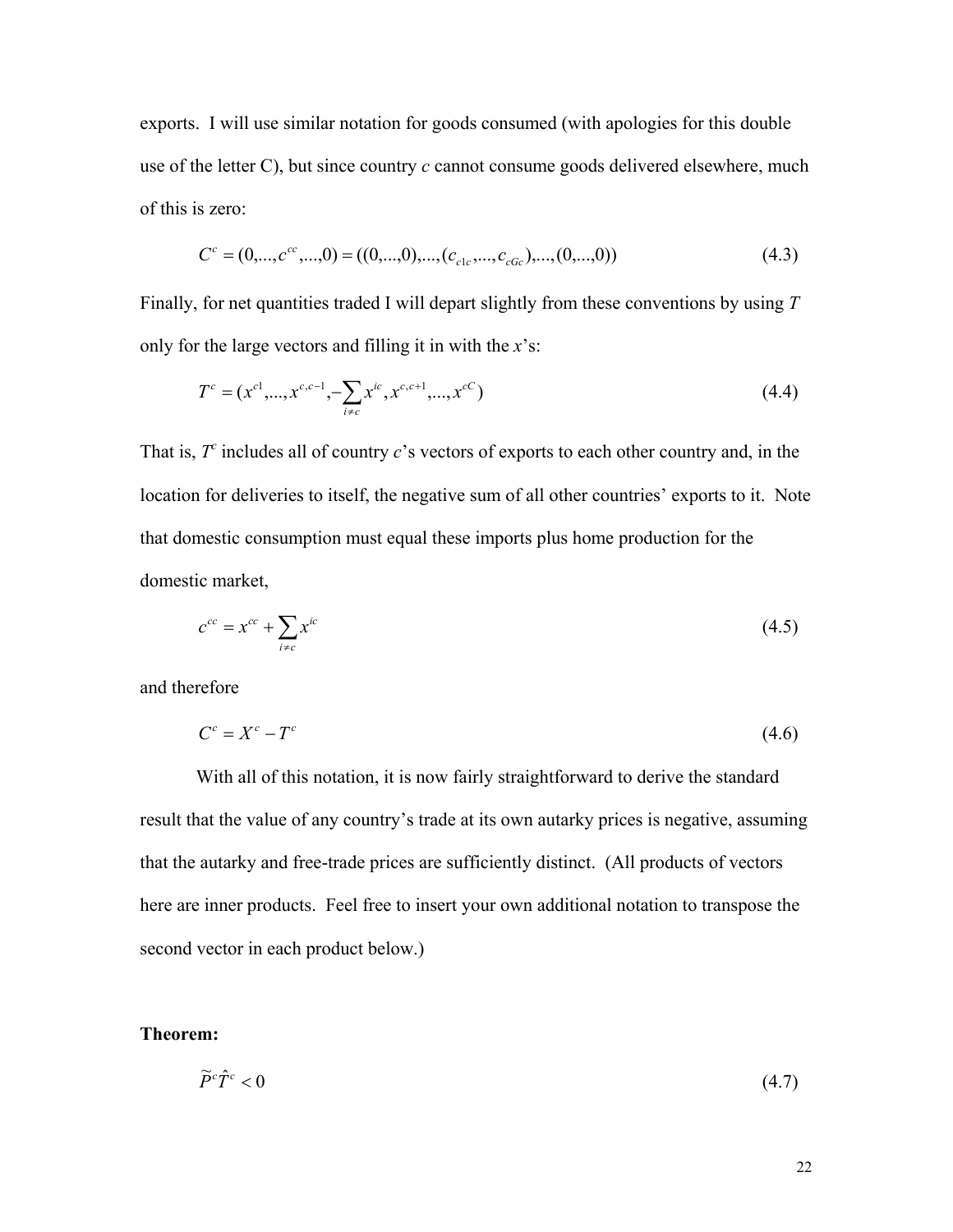**Proof:** I omit the country-*c* superscript throughout. Starting with the value of free-trade consumption at free trade prices, it can be compared to autarky:

$$
\hat{P}\hat{C} = \hat{P}(\hat{X} - \hat{T}) = \hat{P}\hat{X} \ge \hat{P}\tilde{X} = \hat{P}\tilde{C}
$$
\n(4.8)

The first equality/inequality comes from (4.6), the second from balanced trade, the third from competitive maximization, and the fourth from definition of autarky. (4.8) says that free-trade consumption is revealed preferred to autarky consumption. Therefore, assuming that the weak axiom of revealed preference can be applied to these country aggregates of consumption, $^8$  and that the domestic-delivery components of both prices and quantities are distinct (else we get the following with equality), it follows that

$$
\widetilde{P}\hat{C} > \widetilde{P}\widetilde{C} \tag{4.9}
$$

The value of trade at autarky prices is then found as

$$
\widetilde{P}\hat{T} = \widetilde{P}(\hat{X} - \hat{C}) \le \widetilde{P}\widetilde{X} - \widetilde{P}\hat{C} = \widetilde{P}\widetilde{C} - \widetilde{P}\hat{C} < 0 \tag{4.10}
$$

Again the first equality/inequality comes from (4.6), the second from competitive maximization, the third from definition of autarky, and the fourth from (4.9). ■

 This looks very much like the result we have known before, from Deardorff (1980) and Dixit and Norman (1980). However, it is not the same, in two ways. First, the trade vector in (4.7) is bilateral, so this has implications not just for what a country trades, but also with whom. Second – and more important I think – the autarky prices are not just the prices within the domestic market. Instead, they now include the autarky costs of incipient trade. We already knew, from the earlier results, that the value of trade would be negative valued at autarky prices on the domestic market, and this had useful implications. But the price vector here,  $\tilde{P}^c$ , except in its component vector for the

<sup>&</sup>lt;sup>8</sup> A strong assumption, as discussed in Deardorff (1982).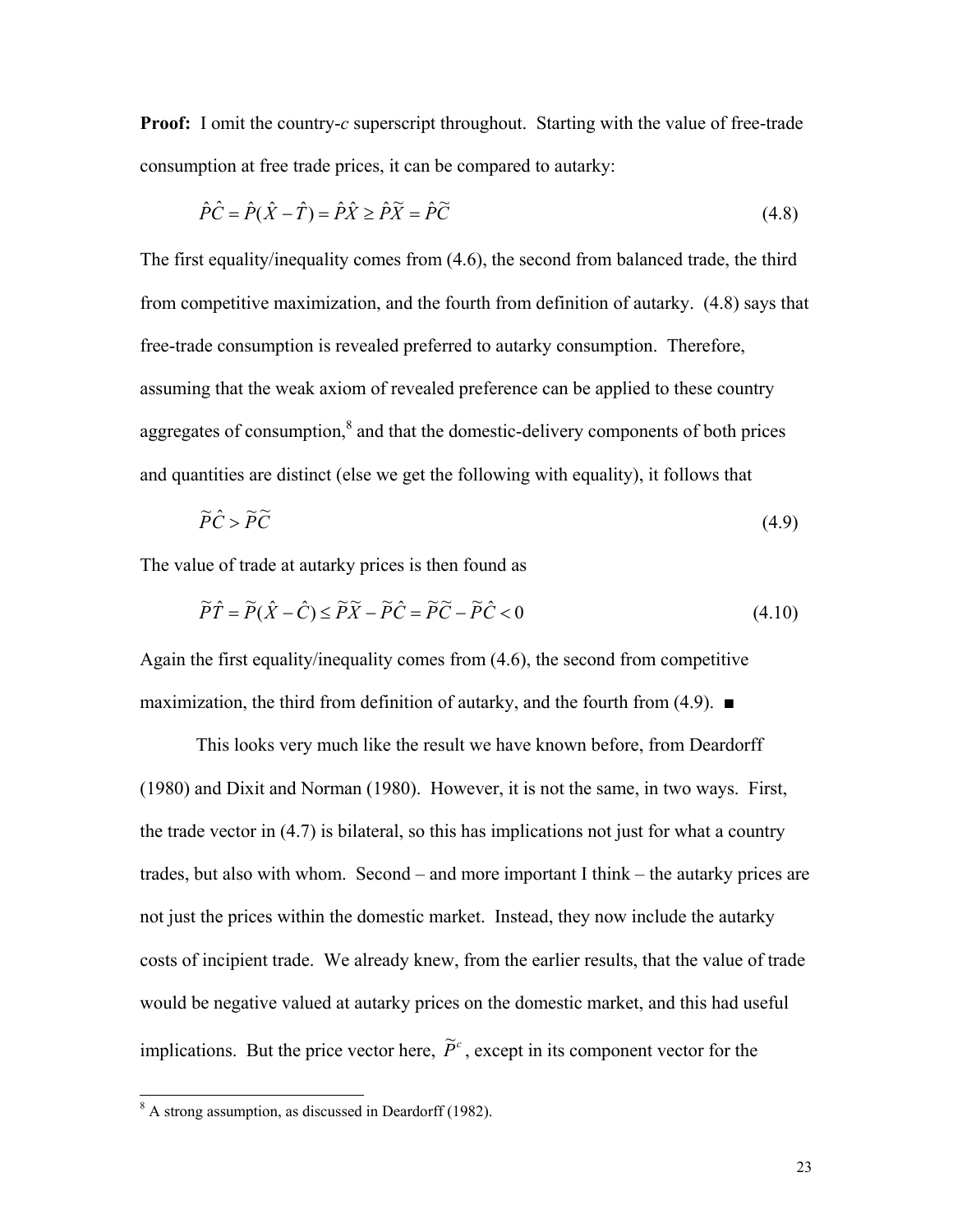domestic market, includes trade costs and is therefore larger. Therefore (4.7) is a stronger result than we had seen before.

To see what this stronger result is able to tell us, we mostly need to use it to infer correlations, as I will in a moment. But on its face it is already somewhat informative, especially if we spell it out as follows:

$$
\sum_{g} \sum_{c'} (\widetilde{p}_{cgc} + \widetilde{t}_{cgc'}) \hat{x}_{cgc'} < \sum_{g} \sum_{c'} \widetilde{p}_{cgc} \hat{x}_{c'gc} \tag{4.11}
$$

This says that the value of country *c*'s exports, on the left, must be less than that of its imports, using domestic autarky prices to value both and also adding in the cost (at autarky prices) of trading the exports. This requires, as usual, that the country tend to export goods with lower autarky prices than its imports, which is the essence of comparative advantage. But now it also requires that autarky prices be even lower, so as to make up for any exports whose trade costs are at all large. Both of these messages can be made more explicit by formulating correlations, as below.

#### *One Country versus the World*

First I will indicate comparative advantage for a single country by comparing its autarky prices to the free trade prices of the world. The result is valid regardless of the size of the country, but it is most meaningful only if the country is too small to affect those prices and can therefore take them as given. For country *c*, then, consider each combination of a good and another country, and index these combinations  $i = (g, c')$ . For Corollary 1, I will measure comparative (dis)advantage by the ratio of country *c*'s autarky prices for delivery to each country, relative to the free trade prices in each destination country, including itself. That is, for each *i*, let  $r_i^c$  be that ratio: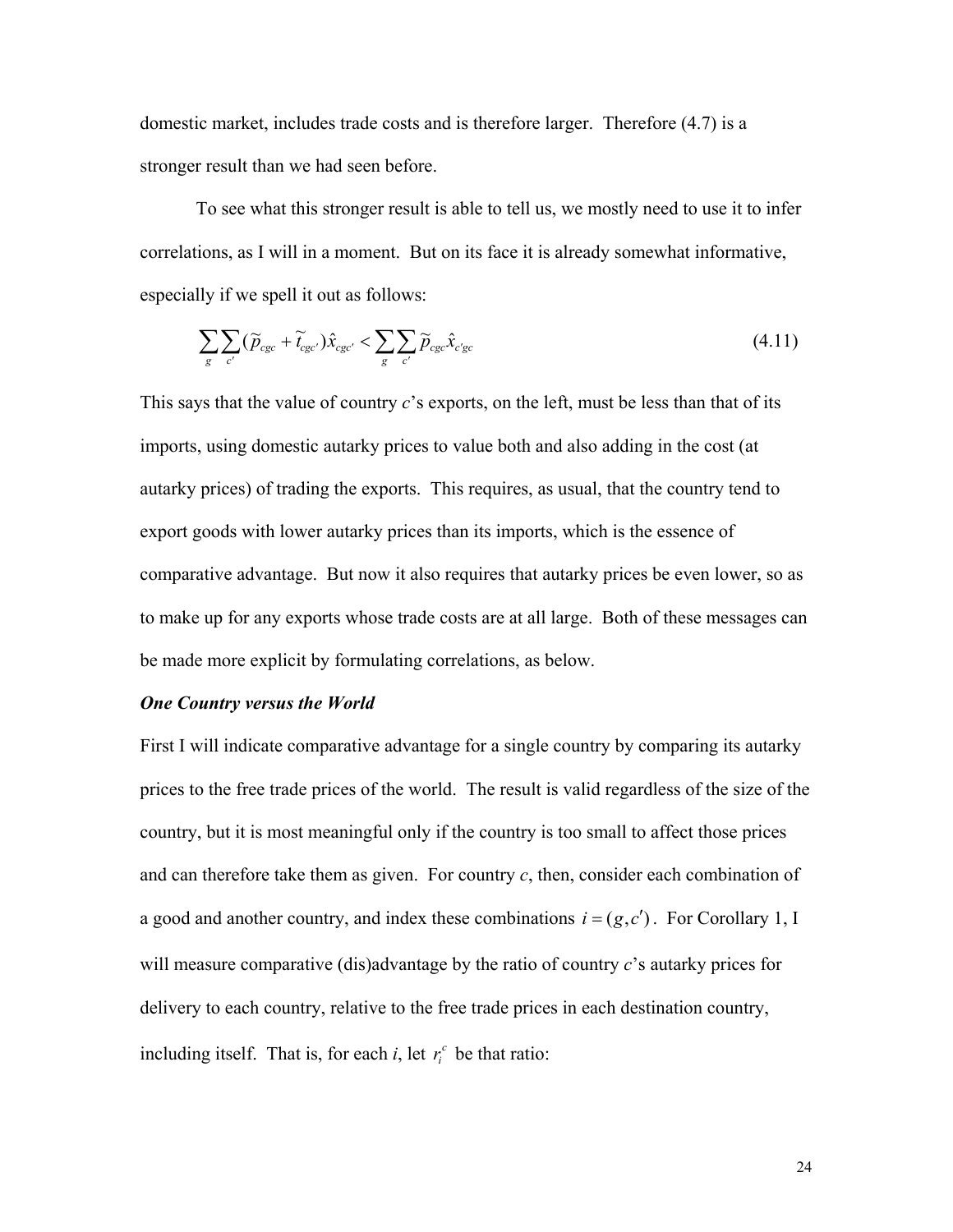$$
r_i^c = r_{gc'}^c = \frac{\widetilde{p}_{cgc'}}{\hat{p}_{c's}} = \frac{\widetilde{p}_{cg} + \widetilde{t}_{cgc'}}{\hat{p}_{c's}}
$$
(4.12)

To relate this to the pattern of trade, for each *i*, let  $v_i^c$  be the value of country *c*'s exports of the good to country  $c'$  if  $c' \neq c$ , and minus the value of imports of country  $c$  from all countries if  $c' = c$ . That is

$$
v_i^c = v_{gc'}^c = \begin{cases} \hat{p}_{c's}\hat{x}_{cgc'} & c' \neq c \\ -\sum_{j \neq c} \hat{p}_{cg}\hat{x}_{jgc} & c' = c \end{cases}
$$
\n(4.13)

It can then be shown that these two vectors, measuring comparative disadvantage in (4.12) and net exports in (4.13) are negatively correlated:

# **Corollary 1:**

$$
Cor\left(r_i^c, v_i^c\right) < 0\tag{4.14}
$$

**Proof:** The vector of trade values,  $v^c$ , has been constructed to sum to zero by balanced trade, and thus it has zero mean. Therefore the sign of the correlation in (4.14), which is the same as the sign of the covariance between the two variables, is simply that of their inner product.<sup>9</sup>

$$
r^{c}v^{c} = \sum_{i} r_{i}^{c}v_{i}^{c} = \sum_{g} \sum_{c'} r_{gc'}^{c}v_{gc'}^{c} = \sum_{g} \sum_{c' \neq c} r_{gc}^{c}v_{gc'}^{c} + \sum_{g} r_{gc}^{c}v_{gc}^{c}
$$

$$
= \sum_{g} \sum_{c' \neq c} \frac{\tilde{p}_{cgc'}}{\hat{p}_{c'g}} \hat{p}_{c'g} \hat{x}_{cgc'} + \sum_{g} \frac{\tilde{p}_{cgc}}{\hat{p}_{cg}} \left( -\sum_{c' \neq c} \hat{p}_{cg} \hat{x}_{c'gc} \right)
$$

$$
= \sum_{g} \sum_{c' \neq c} \tilde{p}_{cgc} \hat{x}_{cgc'} + \sum_{g} \tilde{p}_{cgc} \left( -\sum_{c' \neq c} \hat{x}_{c'gc} \right)
$$

$$
= \tilde{P}^{c}\hat{T}^{c} < 0
$$
(4.15)

<sup>&</sup>lt;sup>9</sup> See Deardorff (1980).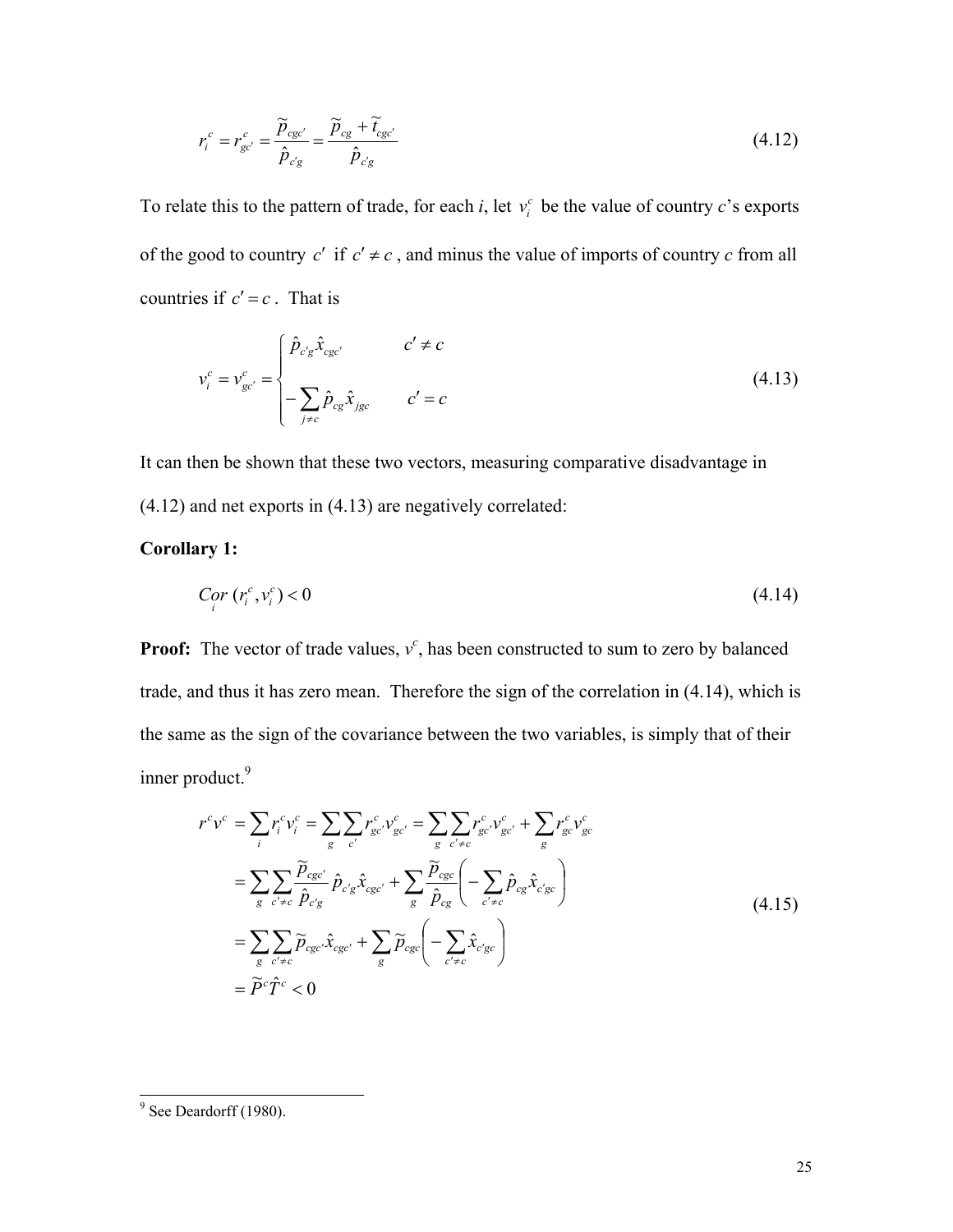The first line just manipulates the notation, the second inserts (4.12) and (4.13), the third cancels common terms, and the fourth uses the definition in (4.4) and the Theorem. ■

This corollary indicates a correlation between the two variables,  $r^c$  and  $v^c$ , defined in (4.12) and (4.13). The latter is just the value of country *c*'s trade, exports positive and imports negative, across goods and trading-partner countries. The former,  $r^c$ , is the ratio of the focus country *c*'s autarky prices relative to the world prices that it faces in the free trade equilibrium. Thus the corollary states a negative correlation between these relative autarky prices and net exports, just as in Deardorff (1980). But notice that the autarky prices in (4.12) include the autarky cost of trade, as I have defined it, to each foreign destination. Thus these trade costs play a role, alongside autarky costs of production alone, in determining the bilateral patterns of trade under free trade.

Specifically, look at the terms in the summations in (4.15). That the whole summation is negative means that these terms are negative on average. Since the *v*'s are an (equal) mixture of positives and negatives, while the *r*'s are all positive, this means that, on average, *r*'s must be below average for exports and above average for imports. But a particular  $r_i$ , defined in  $(4.12)$ , can be above average either due to high autarky costs of production,  $\tilde{p}_{cg}$ , or due to high autarky costs of trade to the particular foreign country,  $\tilde{t}_{\text{cgc'}}$ . Conversely, other things being equal, a country may have a comparative advantage in exporting to a foreign country for which these trade costs are low, even for a good for which its production cost is rather high.

# *World Comparative Advantage*

Another result is possible for all countries together that does not require, in order to be meaningful, that any country be small. Summing  $(4.7)$  across all countries  $c$ , one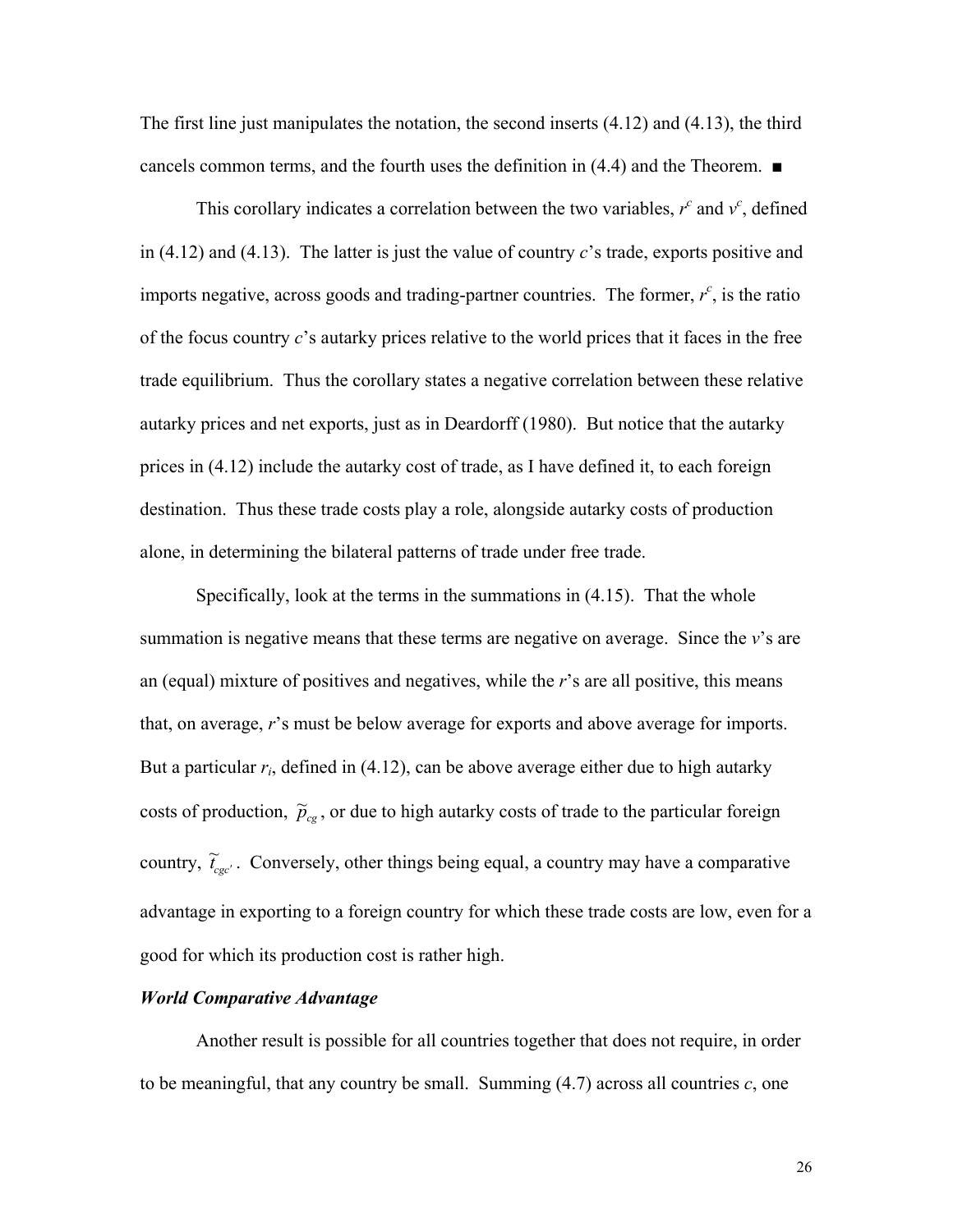gets of course that the sum of all trade flows, each multiplied by an autarky price, is negative. This too can be instructive.

Let  $\widetilde{R}$  be a large vector with elements for each pair of countries and each good, containing the autarky price in each country for export of the good to the other country in the pair, minus the autarky price within the domestic market of that importing country:

$$
\widetilde{R}_{i} = \widetilde{R}_{cgc'} = \widetilde{p}_{cgc'} - \widetilde{p}_{c'g} = \widetilde{p}_{cg} + \widetilde{t}_{cgc'} - \widetilde{p}_{c'g}
$$
\n(4.16)

In order for domestic autarky prices to constitute relative prices, I will assume that they are measured relative to a bundle comprised of one unit of each good. This is the same as normalizing price on the unit simplex, or

$$
\sum_{g} \widetilde{p}_{cg} = 1 \qquad \text{for } c = 1, \dots, C \tag{4.17}
$$

This implies, in (4.16), that when the elements in  $\widetilde{R}$  are added up, the domestic autarky prices cancel out and we are left with the sum of the trade costs, which is non-negative.

Now let  $\hat{X}$  be a vector of the same length as  $\tilde{R}$  containing the exports for each country to each other country under free trade:

$$
\hat{X}_i = \hat{X}_{cgc} = \hat{x}_{cgc'} \tag{4.18}
$$

Then:

# **Corollary 2:**

$$
Cor\left(\widetilde{R}_i, \hat{X}_i\right) < 0\tag{4.19}
$$

Proof: In this case, neither vector has zero mean, since both have positive sums if both trade costs and trade are positive. However, since for any two *n*-vectors, *x* and *y*, the covariance is  $Cov(x, y) = xy - n\overline{x} \overline{y}$  where  $\overline{x}, \overline{y}$  are the vectors' means, having both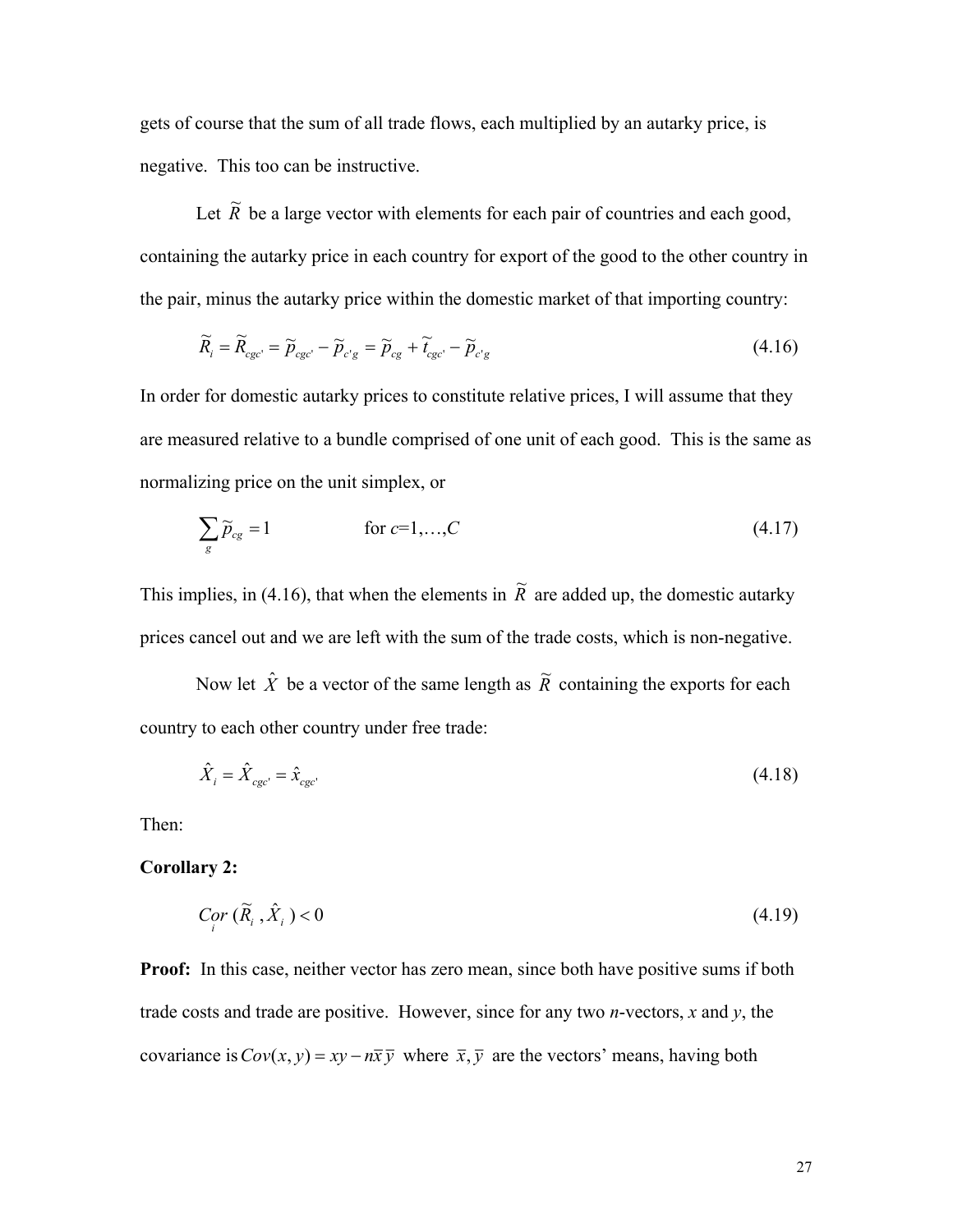positive implies that  $xy < 0$  is still sufficient for a negative covariance, and hence a negative correlation. This can be shown for  $\widetilde{R}, \widetilde{X}$ :

$$
\widetilde{R}\hat{X} = \sum_{i} \widetilde{R}_{i} \hat{X}_{i} = \sum_{c} \sum_{g} \sum_{c' \neq c} \widetilde{R}_{cgc'} \hat{X}_{cgc'} = \sum_{c} \sum_{g} \sum_{c' \neq c} (\widetilde{p}_{cgc'} - \widetilde{p}_{c'g}) \hat{x}_{cgc'} \n= \sum_{c} \sum_{g} \sum_{c' \neq c} \widetilde{p}_{cgc'} \hat{x}_{cgc'} - \sum_{c} \sum_{g} \sum_{c' \neq c} \widetilde{p}_{c'g} \hat{x}_{cgc'} \n= \sum_{c} \sum_{g} \sum_{c' \neq c} \widetilde{p}_{cgc'} \hat{x}_{cgc'} - \sum_{c} \sum_{g} \sum_{c' \neq c} \widetilde{p}_{cg} \hat{x}_{c'gc} \n= \sum_{c} \sum_{g} \sum_{c' \neq c} \widetilde{p}_{cgc'} \hat{x}_{cgc'} - \widetilde{p}_{cg} \left( \sum_{c' \neq c} \hat{x}_{c'gc} \right) \n= \sum_{c} \widetilde{P}^{c} \hat{T}^{c} < 0
$$
\n(4.20)

The first two lines just use and arrange the notation. The third line interchanges the indices *c* and *c*′ in the second term, which can be done since both sum over all pairs of non-equal countries. Line 4 just regroups terms in order to apply the definitions of  $\widetilde{P}$ and  $\hat{T}$  from (4.1) and (4.4).  $\blacksquare$ 

 Corollary 2 provides, once again, a negative relationship between relative autarky prices and bilateral trade flows, this time across all goods and country pairs in the world. The normalization of domestic autarky prices assures that they are in fact, a form of relative prices. But the correlation involves autarky prices for export, thus inclusive of incipient trade costs, and these are therefore larger than the domestic autarky prices themselves. In effect what (4.19) says, using (4.16), is that on average the autarky prices of exported goods in the exporting country, inclusive of these trade costs, must be less than the autarky prices in the importing countries, even though the latter do not include trade costs. This means not only that domestic autarky prices of exports must be lower than those of imports, but that they must be enough lower to accommodate trade costs.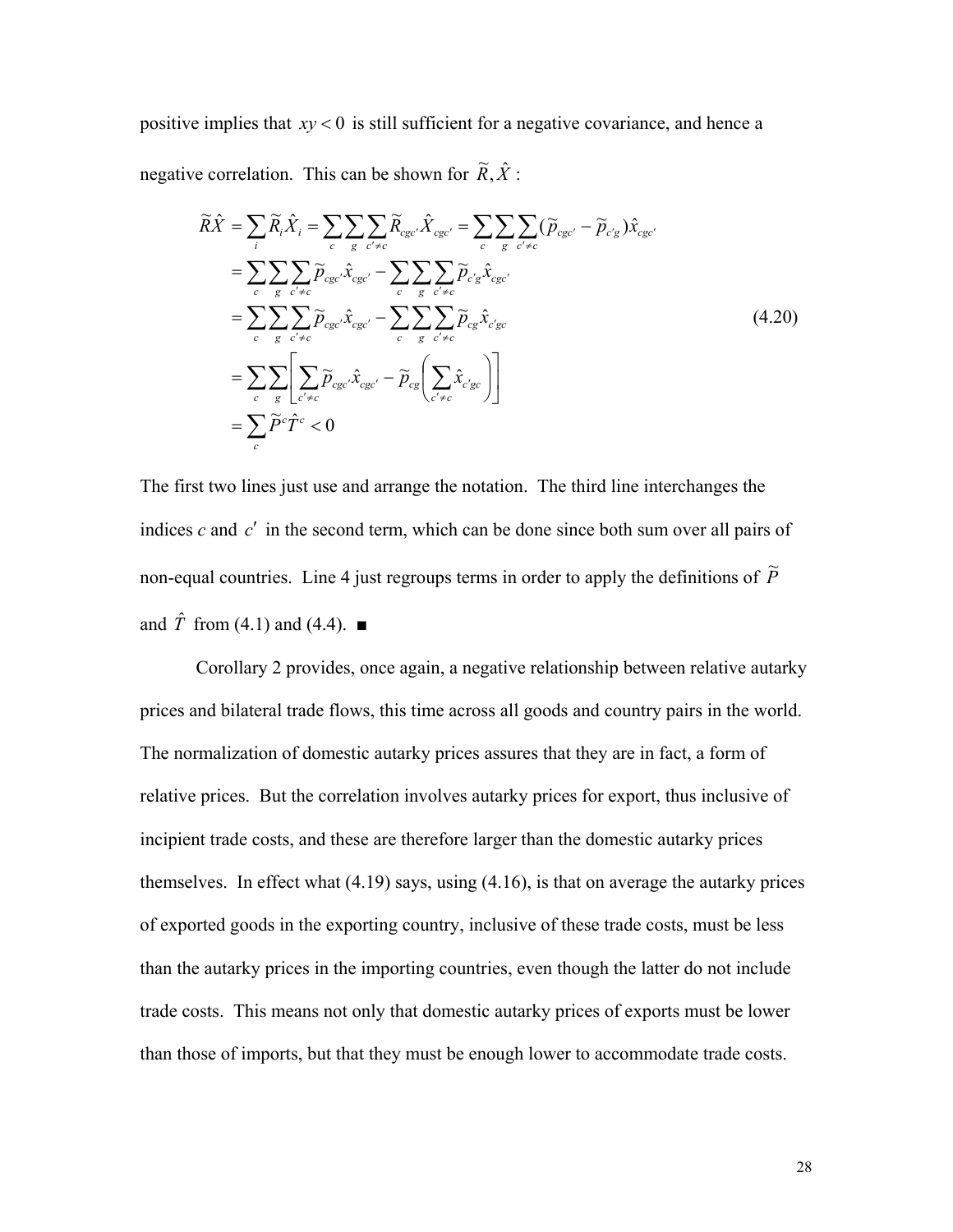Some readers may be uncomfortable with the reliance here on autarky prices as the indicator of comparative advantage, and especially with the use of "autarky prices of exports," which would not be observable even if autarky itself were. So, to close this section, let me make the point that this need not be a deficiency. By adding more structure to the model, one can easily specify autarky prices and autarky trade costs in ways that are in fact observable. The Ricardian model does that for goods by assuming constant unit labor requirements, and it could do that for trade costs in the same way. Likewise, the Heckscher-Ohlin model can easily be given enough structure to make autarky prices inferable from data available under trade. One merely needs to specify the production and utility functions and solve the model for an autarky equilibrium, which is not even difficult if one makes all the functions Cobb-Douglas. And again, the costs of trade could be specified just as easily, using Samuelson's iceberg or some other simplifying assumption. The advantage of basing general results on autarky prices (aside from the fact that these results can be derived, while others might not be) is that one can then apply the results in any more completely specified model of one's choosing.

# **V. A Model with Product Differentiation**

The previous sections make the point that trade costs matter for comparative advantage and trade patterns, all within theoretical frameworks that are, I hope, familiar. But they are not particularly useful. Trade patterns in the partial equilibrium model of section II are very sensitive to geography, trade costs, and all the parameters of supply and demand. That, of course, is the point, and this makes it good for finding examples such as I provided above. But it does not easily yield a solution in a form that shows how all of these things interact or that could be taken to the data. The Ricardian model has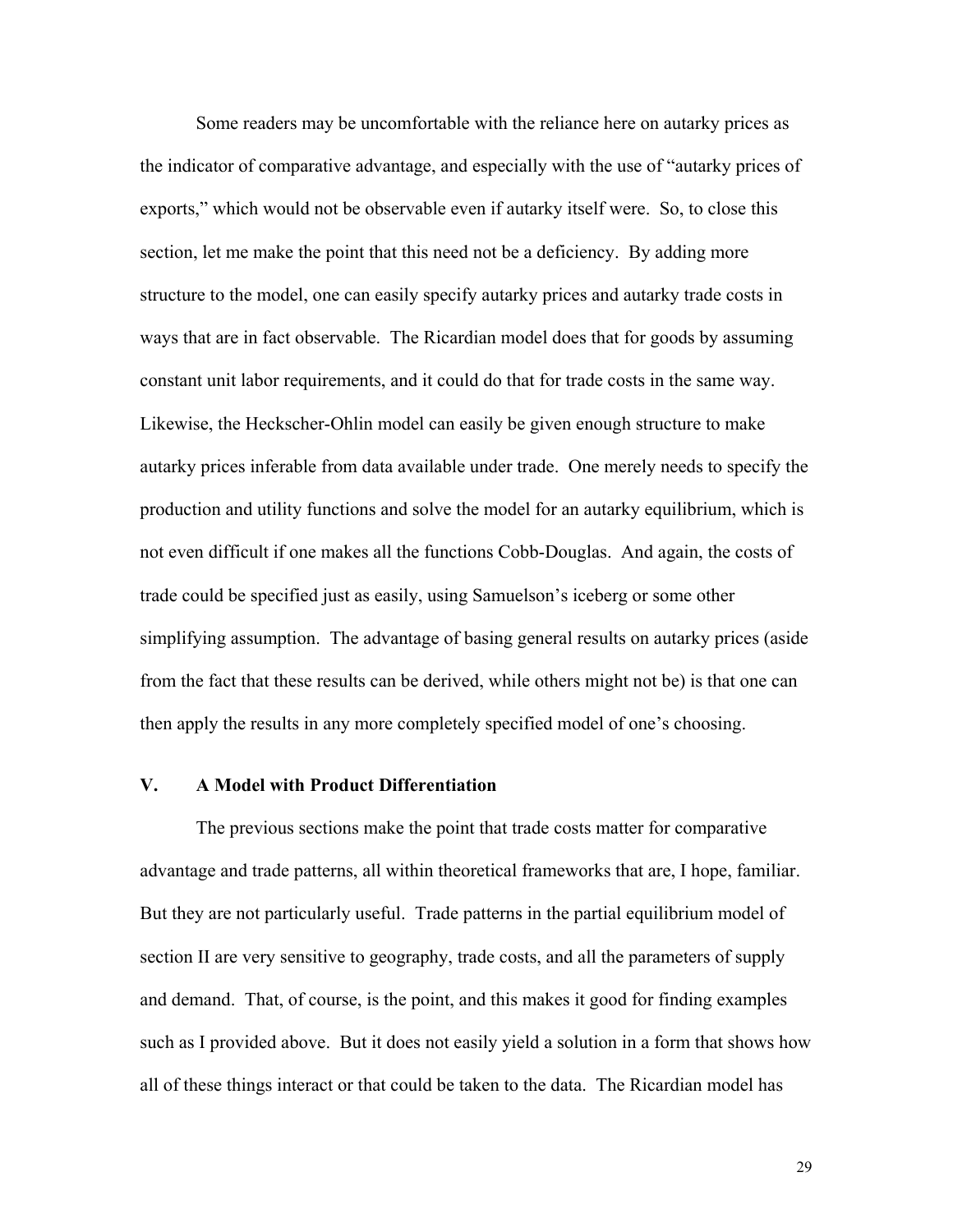similar drawbacks, largely because it leads so easily to complete specialization, and the patterns of specialization are, again, very sensitive to parameters. A solution of the model exists in principle, as the solution to a programming problem, but this too is hard to use for many purposes. The general framework in section IV is even more useless for most purposes, not because its solution is hard to find, but because it is not intended to have only a single one. Instead, its purpose is to use only a few assumptions, ones that are consistent with a wide variety of explicit models, so as to derive results that will be valid across models.

 In this section I therefore examine an explicit model – actually a pair of models with the same solution – that is easily solved and that readily displays, in its closed-form solution, the points I have been making in this paper. The solution is simple enough that it could be used for many other purposes, including perhaps empirical work by those who, unlike myself, have a comparative advantage in doing it. The drawback is that this model departs from an assumption that has almost always characterized models of comparative advantage: product homogeneity. Here I assume instead that the product I consider (I consider only one, in a world where there are others) is differentiated. This product differentiation may be either by country of origin, as in Armington (1969), or it may be by firm, as in the monopolistic competition models of the New Trade Theory.<sup>10</sup> I set up the model in such a way, however, that without trade costs it behaves very much like a conventional model of comparative advantage, except that it lacks the usual extremes of specialization – that is, each country's net exports of the good depend on its relative production costs. Adding trade costs, I can then use this model to show how comparative advantage is transformed by their presence.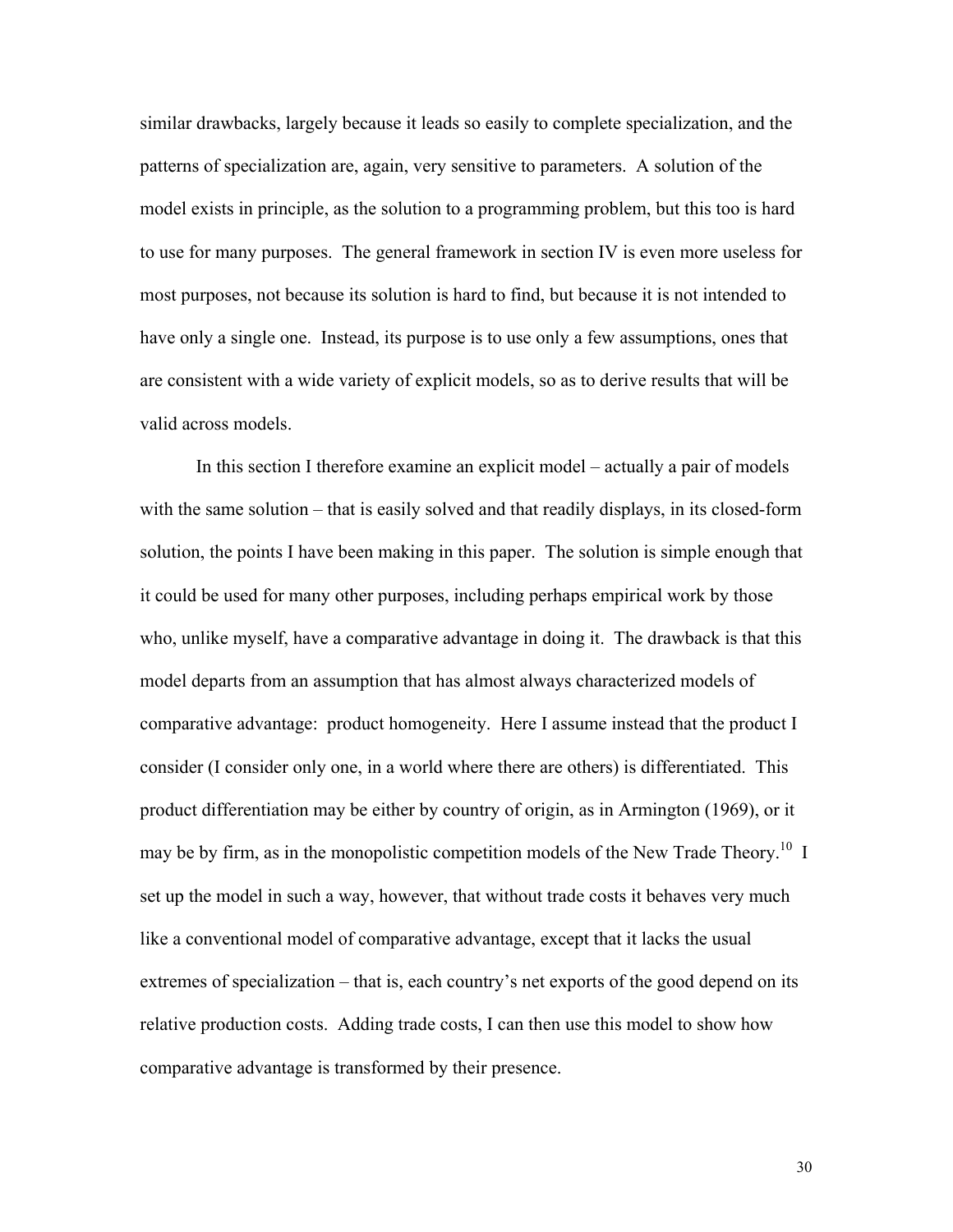Consider then a world of  $c=1,\ldots,C$  countries, each able to produce this good with a constant marginal cost, *ac*, expressed in a common numeraire. Consumers in each country spend some amount  $E_c$  of this numeraire on the good, allocating this expenditure over the *N* differentiated varieties of the good so as to maximize a CES sub-utility function  $U_c$  of the following form:

$$
U_c = \left[\sum_{i=1}^{N} \left(\beta_{ic}\right)^{\frac{1}{\sigma}} \left(q_{ic}\right)^{\frac{\sigma-1}{\sigma}}\right]^{\frac{\sigma}{\sigma-1}}
$$
\n(5.1)

The variable  $q_{ic}$  is the quantity of variety *i* purchased by country *c*, while  $\beta_{ic}$  is a distribution parameter associated with consumption of  $q_{ic}$ .  $\beta_{ic}$  turns out to be proportional to the amount spent on variety  $i$  if all varieties are priced equally.<sup>11</sup> This will be explained further below. As usual,  $\sigma$  is the elasticity of substitution among varieties, which I assume to be greater than one and common to all countries.

 In the Armington case, each country produces a single variety, so that *N=C*, and the quantity purchased by country *c* from country *c'* is  $x_c = q_c$ . With competitive producers in each country *c'* all producing the same variety and subject to the same marginal costs, both of production and of delivery to country *c*, they will all charge the same price  $p_{c'c}$  to consumers. In the Armington Model, therefore, net trade,  $x_{c'c}$ , is found by maximizing

$$
U_c = \left[ \sum_{c'=1}^{C} (\beta_{c'c})^{\frac{1}{\sigma}} (x_{c'c})^{\frac{\sigma-1}{\sigma}} \right]^{\frac{\sigma}{\sigma-1}}
$$
(5.2)

subject to

<sup>&</sup>lt;sup>10</sup> See Helpman and Krugman (1985). However, unlike those models, I hold numbers of firms fixed.

<sup>&</sup>lt;sup>11</sup> And is thus equal to the fraction of  $E_c$  spent on variety *i* if the  $\beta_{ic}$  are chosen to sum over *i* to one.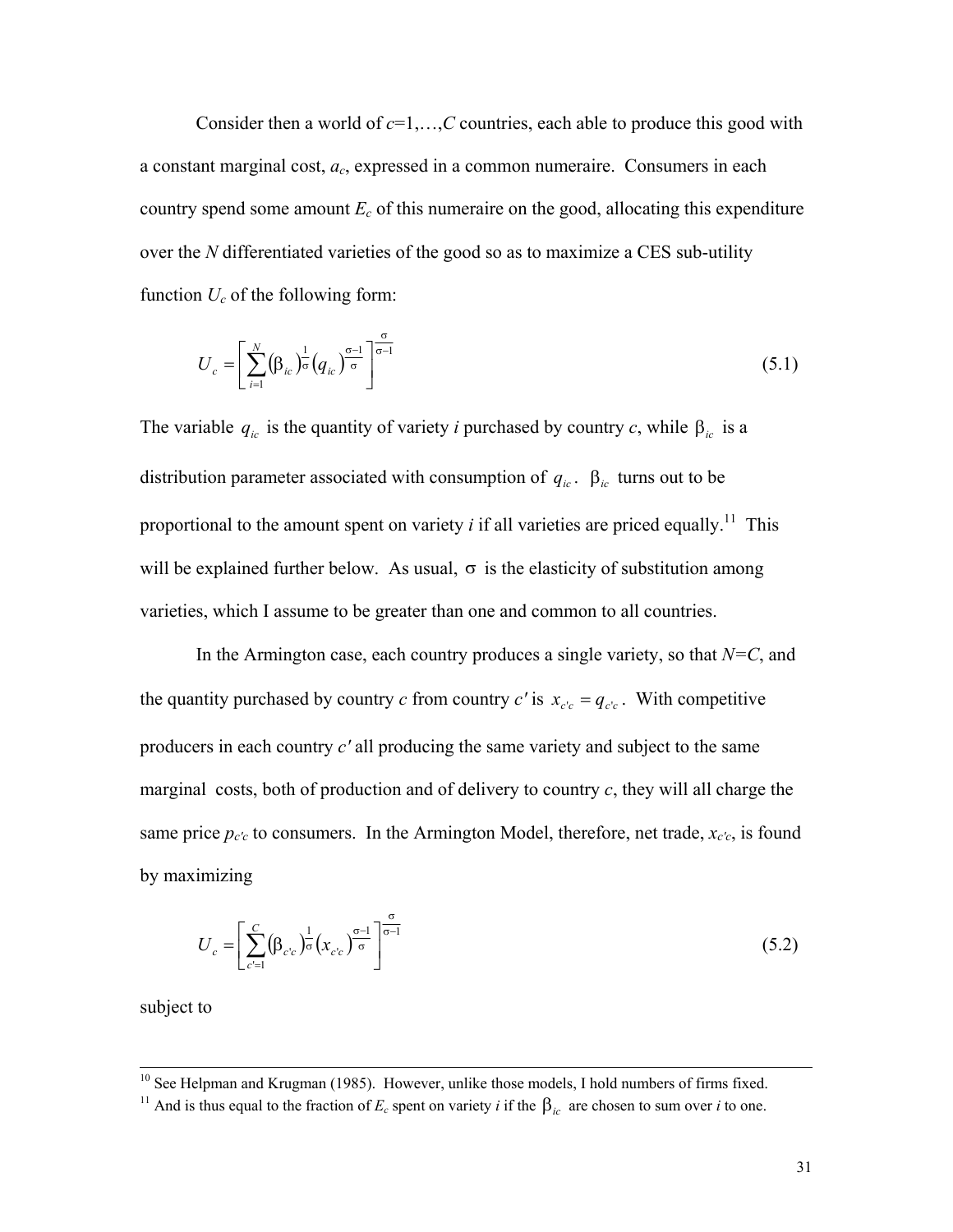$$
\sum_{c'=1}^{C} p_{c'c} x_{c'c} = E_c \tag{5.3}
$$

 In the alternative case of product differentiation by firm – which I will call the Krugman case for ease of reference, somewhat inappropriately<sup>12</sup> since my number of varieties is fixed – each country  $c'$  has some given number of firms,  $n_c$ , each producing a distinct variety but with the same marginal costs both of production, *ac'*, and of delivery to country *c*, *tc'c*. As usual in such models, if these *nc'* are large, as I now assume, firms in all countries will charge the same markup over their respective marginal costs:

$$
p_{c'c} = \mu(a_{c'} + t_{c'c})
$$
\n(5.4)

where  $\mu = \sigma/(\sigma - 1)$  is the same for all producers in all countries. In this case I set all of the distribution parameters of the utility function,  $\beta_{ic}$ , equal to one, and since all of the firms of a given producing country, *c'*, charge the same price, each will sell the same quantity to a given consumer in country *c*, which we can call  $q_{c,c}$ . Total quantity purchased by country *c* from country *c'* in this case is  $x_{c} = n_c q_{c}$ . The utility function can now be rewritten as

$$
U_c = \left[ \sum_{c'=1}^{C} \sum_{i=1}^{n_{c'}} \left( q_{c'c} \right)^{\frac{\sigma-1}{\sigma}} \right]^{\frac{\sigma}{\sigma-1}} = \left[ \sum_{c'=1}^{C} n_{c'} \left( q_{c'c} \right)^{\frac{\sigma-1}{\sigma}} \right]^{\frac{\sigma}{\sigma-1}}
$$
(5.5)

Thus, substituting  $q_{c'c} = x_{c'c} / n_{c'}$ , in the Krugman case net trade,  $x_{c'c}$ , is found by maximizing

l

 $12$  And even more inappropriate because the assumption predated Krugman, notably in Dixit and Stiglitz (1977). However, within trade theory, Krugman has made this assumption his own, in a series of papers starting with Krugman (1979).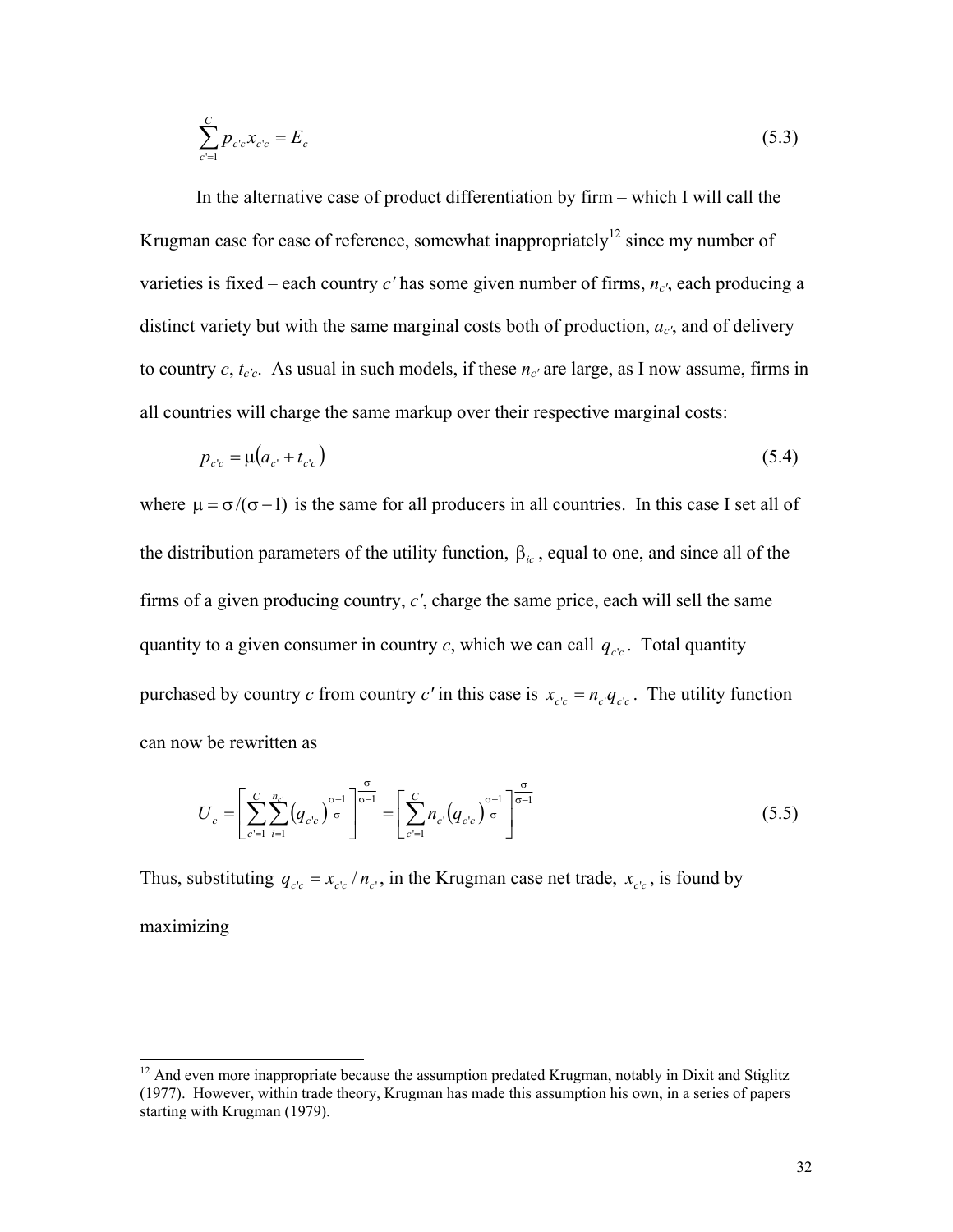$$
U_c = \left[\sum_{c'=1}^{C} \left(n_c\right)^{\frac{1}{\sigma}} \left(x_{c'c}\right)^{\frac{\sigma-1}{\sigma}}\right]^{\frac{\sigma}{\sigma-1}}
$$
\n
$$
(5.6)
$$

subject to

$$
\sum_{c'=1}^{C} p_{c'c} x_{c'c} = E_c \tag{5.7}
$$

Thus, the two cases – Armington in  $(5.2-3)$  and Krugman in  $(5.6-7)$  – are the same, with the distribution parameters  $\beta_{c\,c}$  in the Armington case replaced by the numbers of firms *nc'c* in the Krugman case. Demand for each country *c'*'s production will in general depend on these parameters, introducing an effect on trade patterns separate from comparative advantage. That is, trade patterns will depend either on preferences for a nation's varieties or on the number of varieties that it happens to produce, in addition to comparative costs of production and trade. To abstract from these additional effects, I will sometimes use additional assumptions that neutralize these. In the Armington case, I assume that the distribution parameters,  $\beta_{c'c}$ , are proportional to the size (GDP) of the producing country, *c'*. In the Krugman case I assume that the numbers of producers in each country, *nc'*, are proportional to their GDP's. And in both cases I also assume that expenditure by each country is proportional to GDP as well. Together, these assumptions allow me to replace  $\beta_{c'c}$  in (5.2) and  $n_{c'}$  in (5.6) with

$$
s_{c'} = E_{c'}/\sum_{c''} E_{c''} = E_{c'}/E
$$
\n(5.8)

In both cases, this assumption would cause expenditure on every country's products to be proportional to the country's size if all varieties could be purchased at the same price, as noted above. In addition, as I will show below, it causes net trade in the absence of trade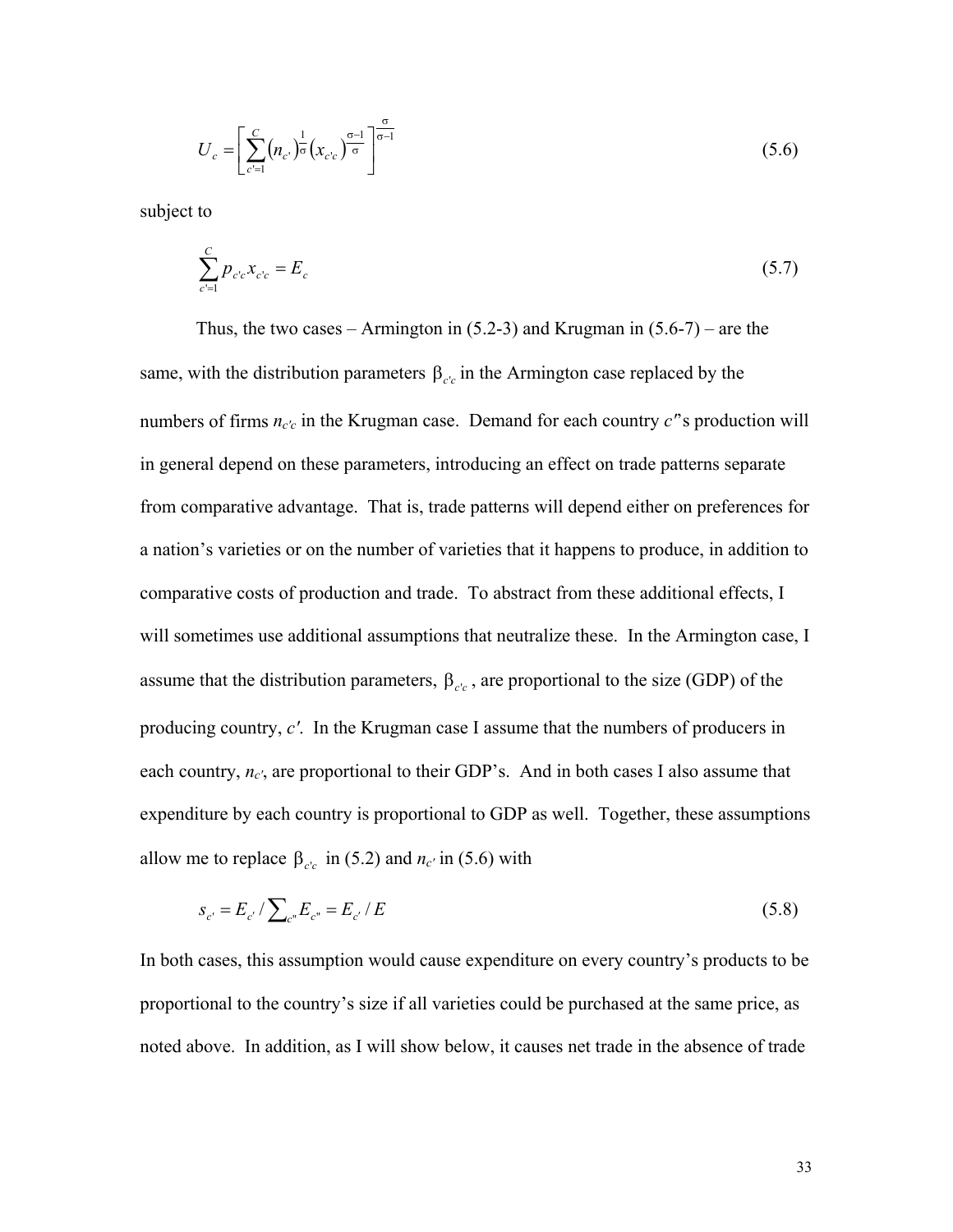costs to depend only on relative production costs, just as comparative advantage would imply, thus providing a suitable benchmark for the introduction of trade costs.

Maximizing either  $(5.2)$  subject to  $(5.3)$  or  $(5.6)$  subject to  $(5.7)$  yields the usual solution:

$$
x_{c'c} = \frac{1}{p_{c'c}} E_c s_{c'} \left(\frac{p_{c'c}}{p_c^l}\right)^{1-\sigma}
$$
 (5.9)

where  $s_c$ <sup>*c*</sup> equals either  $\beta_c$ <sup>*c*</sup> or  $n_c$ <sup>*c*</sup>, with or without the additional assumption (5.8), and

$$
p_c^I = \left[ \sum_{c'} s_{c'} (p_{c'c})^{1-\sigma} \right]^{1-\sigma}
$$
 (5.10)

is a sort-of CES weighted average, or index, of prices of the good delivered in country *c*.

Let

$$
p_{c'c} = \mu(a_{c'} + t_{c'c})
$$
\n(5.11)

be the price of the good produced in country *c*′ and delivered to country *c*. This is simply its cost of production,  $a_{c'}$ , plus the trade cost  $t_{c'c}$  of delivering it from  $c'$  to  $c$ , both times the markup factor, µ, which is one in the perfectly competitive Armington case and  $\sigma/(\sigma-1)$  > 1 in the Krugman case. Substituting (5.11) into (5.9-10), this markup can be factored out to yield a solution for trade in terms of the costs, as follows:

$$
x_{c'c} = \frac{1}{\mu(a_{c'} + t_{c'c})} E_c s_{c'} \left(\frac{a_{c'} + t_{c'c}}{I_c}\right)^{1-\sigma}
$$
(5.9')

$$
I_c = \frac{p_c^l}{\mu} = \left[ \sum_{c'} s_{c'} (a_{c'} + t_{c'c})^{1-\sigma} \right]^{\frac{1}{1-\sigma}}
$$
(5.10')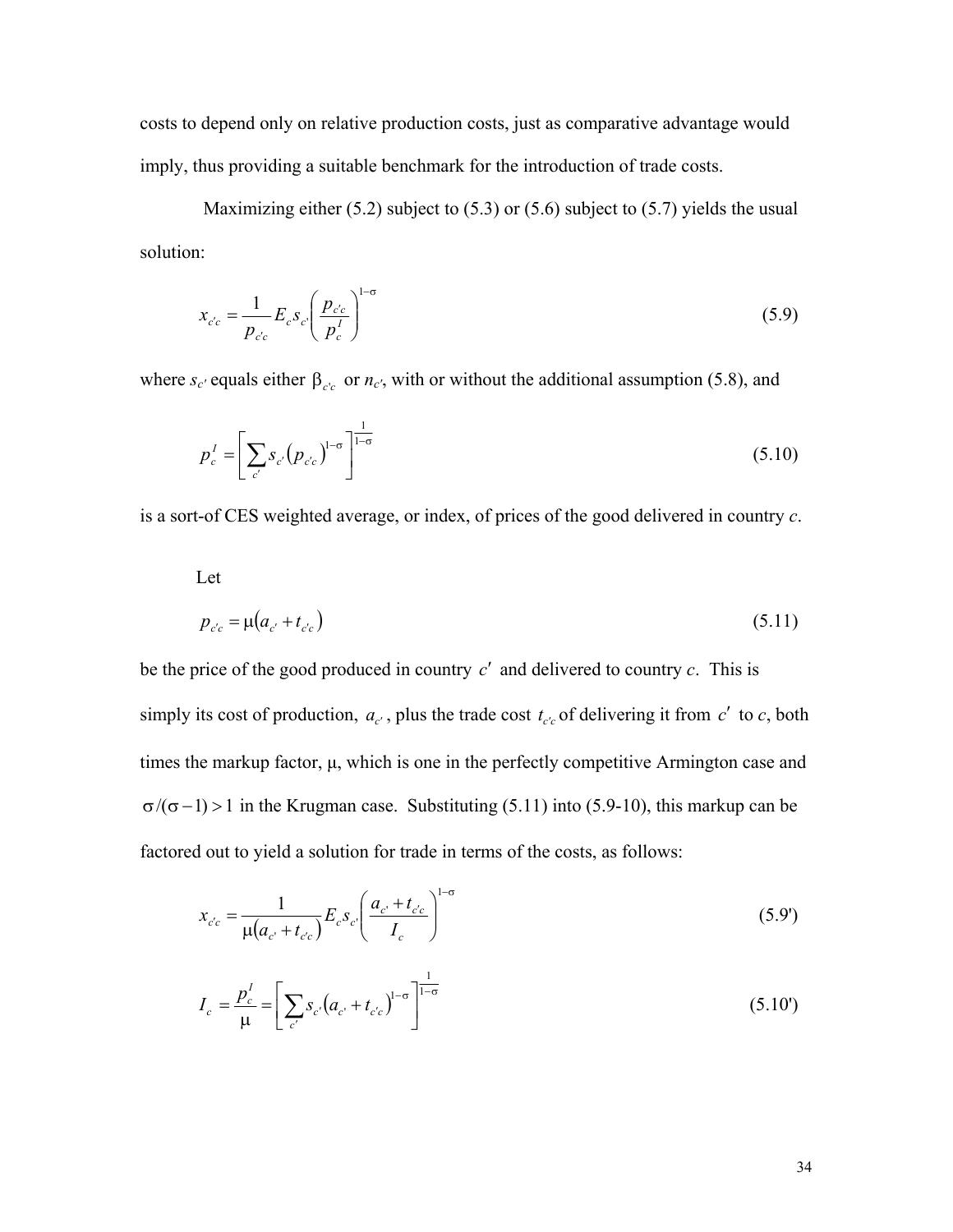Here  $I_c$  is an index of only the production and trade costs of the products delivered to country *c*, and it does not include any markup that may apply in the Krugman case. This will be more useful than the index of prices,  $p_c^I$ , for comparing costs and identifying comparative advantage. Note that the markup does play a role in determining  $x_{c}$ , since it raises prices and thus reduces the quantity that can be bought with a given expenditure. Its role can be hidden and the solution simplified if we look not at the quantity of trade but at its c.i.f. value,  $v_{c'c} = p_{c'c} x_{c'c} = \mu (a_{c'} + t_{c'c}) x_{c'c}$ .

$$
v_{c'c} = s_c E_c \left(\frac{a_{c'} + t_{c'c}}{I_c}\right)^{1-\sigma}
$$
 (5.9")

or, using the additional assumption (5.8),

$$
v_{c'c} = \frac{E_{c'}E_c}{E} \left(\frac{a_{c'} + t_{c'c}}{I_c}\right)^{1-\sigma}
$$
(5.9")

 This is a familiar result. For example, if all countries have the same production costs,  $a_c = a = 1 \,\forall c$ , and if there are no trade costs, the cost ratio in (5.9"') drops out. Then the trade in either direction between two countries is simply proportional to the product of their levels of expenditure, or incomes:

$$
v_{c'c} = \frac{E_{c'}E_c}{E}
$$
\n
$$
(5.12)
$$

This is the gravity equation without trade costs, though applied here to an individual good instead of to all trade. Adding trade costs, interpreted now as distance between countries *c*' and *c*,  $d_{c} = t_{c}$ , but still keeping all production costs the same, one gets a variation on the gravity equation including distance: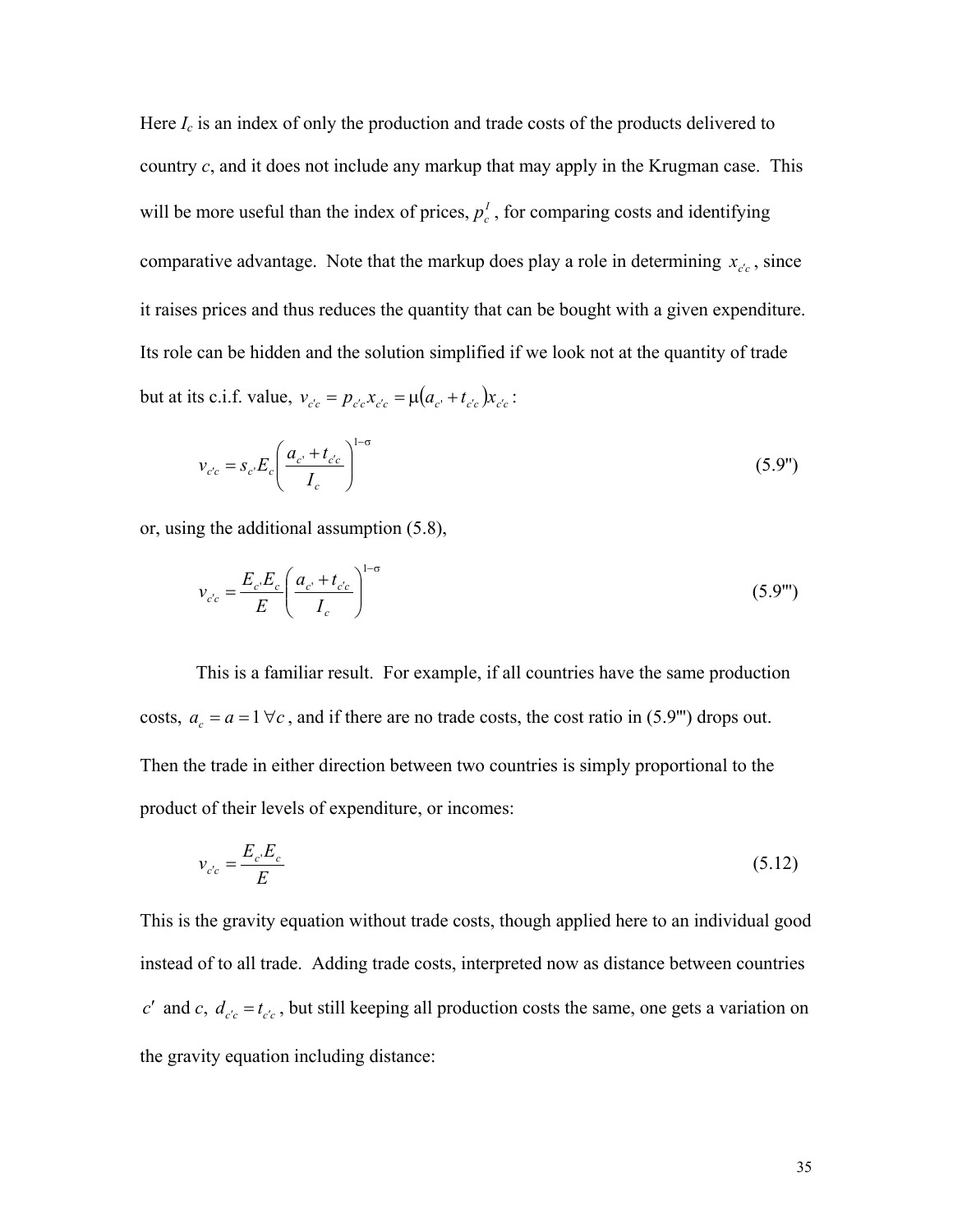$$
v_{c'c} = \frac{E_c E_{c'}}{E} \left( \frac{a + d_{c'c}}{d_c^T} \right)^{1-\sigma}
$$
 (5.13)

where

 $\overline{\phantom{a}}$ 

$$
d_c^I = \left[ \sum_{c'} s_{c'} (a + d_{c'c})^{1-\sigma} \right]^{\frac{1}{1-\sigma}}
$$
(5.14)

is a CES index of country *c*'s distance from all markets, including its own. If all countries are equally remote, then this index is the same across countries and (5.13) reduces to a more or less conventional gravity equation.<sup>13</sup> Note that what matters here, as in Deardorff (1998), is distance from the particular exporting country relative to an index of distances from all sources, and it matters inversely since  $\sigma$ >1.

 Before addressing comparative advantage in this model with trade costs, let me first show that the model displays a normal role for comparative advantage without trade costs, in spite of the presence of product differentiation. If there are no trade costs, then  $p_{c/c} = \mu a_{c'}$ , the same across destinations, and it follows that every country has the same index of costs for goods delivered to it:

$$
I_c = I = \left[ \sum_{c'} s_{c'} (a_{c'})^{1-\sigma} \right]^{1-\sigma} \quad \forall c
$$
 (5.15)

We can then see a role for comparative advantage (in the form of comparative costs) in two ways. First, bilaterally, it follows from this, (5.8) and (5.9') that

$$
\frac{x_{cc'}}{x_{c'c}} = \left(\frac{a_{c'}}{a_c}\right)^{\sigma} \tag{5.16}
$$

<sup>&</sup>lt;sup>13</sup> Anderson and van Wincoop (2003) have noted that neglect of these differences in distance from markets has caused bias in previous estimates of gravity equations. Allowing for them in a manner consistent with a theoretical model much like this one, but for aggregate trade, they find the effect of a border to be much smaller than the rather implausible estimates of previous work.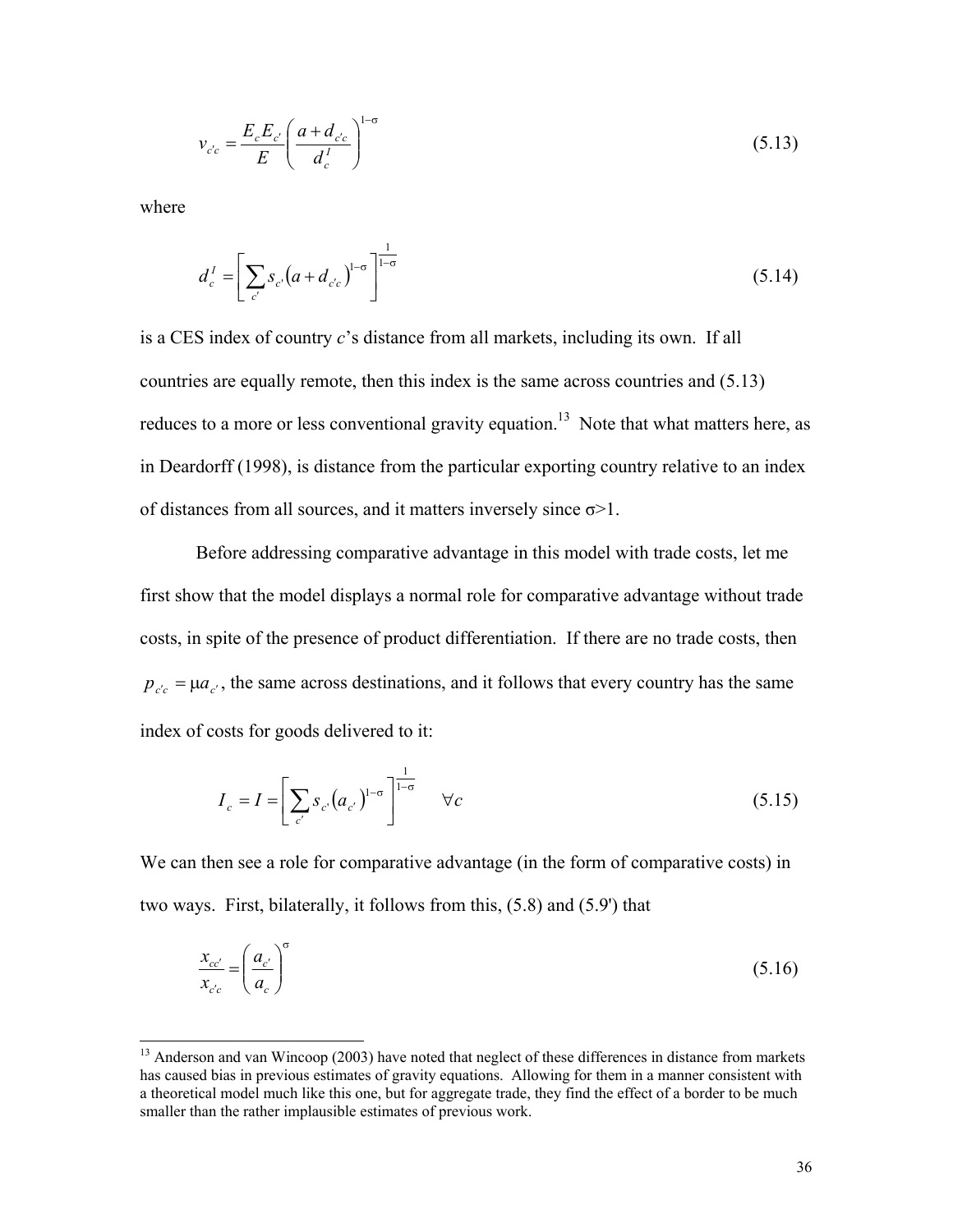from which country *c* is a net exporter to country *c*′ if and only if *c*'s cost of production is lower:  $a_c < a_c$ . Likewise, looking multilaterally at all of a country's exports and imports of the good together, measured by value,

$$
V_c = \sum_{c' \neq c} p_{cc'} x_{cc'} - \sum_{c' \neq c} p_{c'c} x_{c'c}
$$
 (5.17)

it follows that

$$
\frac{V_c}{E_c} = \left(\frac{a_c}{I}\right)^{1-\sigma} - 1\tag{5.18}
$$

From this, since the exponent  $1-\sigma$  is negative, country *c* is a net exporter of the good if and only if its own cost of production  $a_c$ , is less than the CES index of all countries' production costs, *I*, defined in (5.10') with  $t_{c'c}$ =0.

# *Bilateral Comparative Advantage with Trade Costs*

 Expressions analogous to (5.16) and (5.18) can be derived in the presence of trade costs. First, again looking at bilateral trade in the good and using assumption (5.8), (5.9') implies

$$
\frac{x_{cc'}}{x_{c'c}} = \frac{a_{c'} + t_{c'c}}{a_c + t_{cc'}} \left( \frac{(a_{c'} + t_{c'c})/I_c}{(a_c + t_{cc'})/I_c} \right)^{\sigma-1}
$$
\n
$$
= \left( \frac{a_{c'} + t_{c'c}}{a_c + t_{cc'}} \right)^{\sigma} \left( \frac{I_{c'}}{I_c} \right)^{\sigma-1}
$$
\n(5.19)

This can be interpreted in several ways. The second line of (5.19) says that country *c*'s net exports to country *c*′ depend positively on the latter's cost of serving *c*'s market (including both production and trade cost) relative to *c*'s cost of serving *c*′ 's, and it also depends positively on *c*′ 's domestic cost compared to *c*'s, where a country's domestic cost is an index of *all* countries' costs of serving its markets. Alternatively, the first line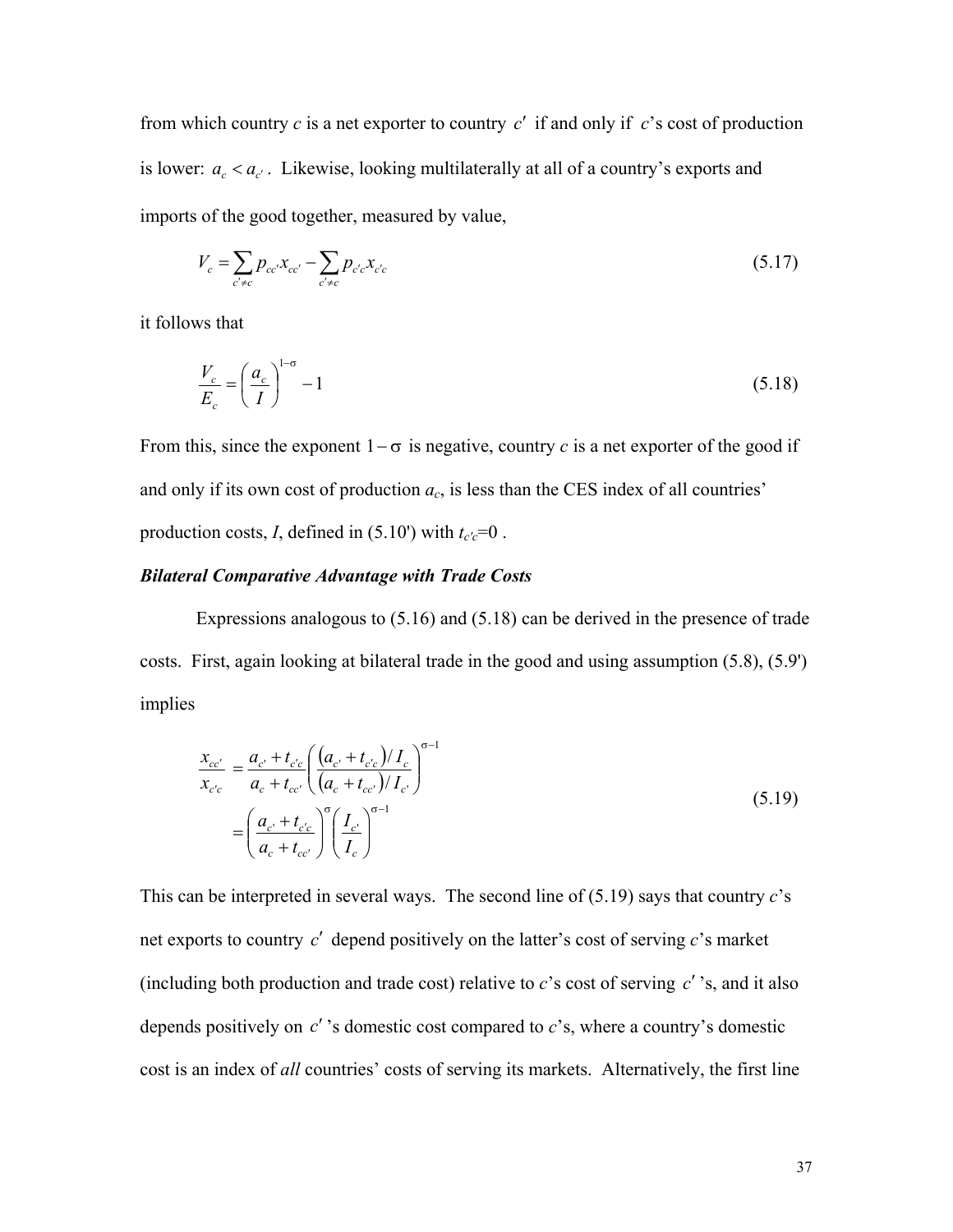says that bilateral trade depends not only on the relative costs of the two countries serving each other's markets, but also on these costs relative to those domestic costs, or in other words on each country's cost of serving the other market compared to all countries' costs of serving it.

 The separate roles of production costs and trade costs in (5.19) can be separated in several ways that may be informative:

**Proposition 5.1:** If two countries of the same size have the same trade costs to each other as well as from all other countries, then the net direction of their bilateral trade depends only on their production costs:

If 
$$
s_c = s_{c'}
$$
,  $t_{cc'} = t_{c'c}$ , and  $t_{ic} = t_{ic'}$   $\forall i \neq c, c'$ , then

$$
x_{cc'} > x_{c'c} \Leftrightarrow a_{c'} > a_c
$$

**Proof:** Using the stated assumptions, it can be shown that  $14$ 

$$
a_{c'} > a_c \Leftrightarrow a_{c'} + t_{c'c} > a_c + t_{cc'} \tag{5.20}
$$

$$
a_{c'} > a_c \Leftrightarrow I_{c'} > I_c \tag{5.21}
$$

The conclusion then follows from  $(5.19)$ .

 $\overline{\phantom{a}}$ 

**Proposition 5.2:** If two countries have the same production costs and the same trade

costs from all other countries, then the net direction of their bilateral trade

depends only on their bilateral trade costs:

If 
$$
a_{c'} = a_c
$$
, and if  $t_{ic} = t_{ic'} \forall i \neq c, c'$ , then  

$$
x_{cc'} > x_{c'c} \Leftrightarrow t_{c'c} > t_{cc'}
$$
(5.22)

<sup>&</sup>lt;sup>14</sup> The first of this is trivial, and the second almost seems obvious from  $(5.10')$ , since *c'* will differ from *c* only in having a higher cost for its domestic product rather than for its import from  $c$ , whose cost is less important due to the trade cost. However, the only formal proof I've found is too cumbersome to be worth including here.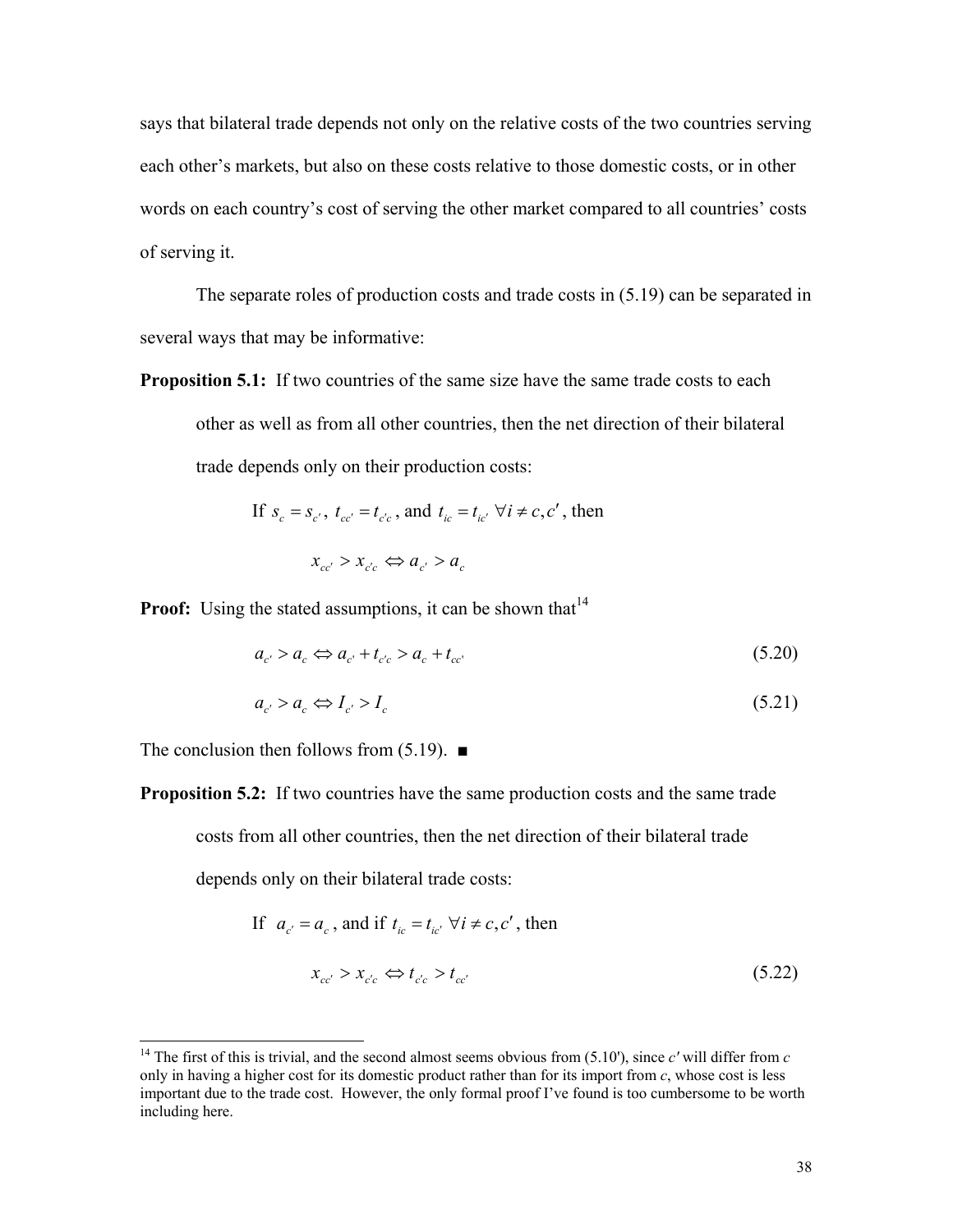**Proof:** As in (5.21).

$$
t_{c'c} > t_{cc'} \Leftrightarrow a_{c'} + t_{c'c} > a_c + t_{cc'} \tag{5.23}
$$

In (5.19) this make the first term larger than one, but the second term smaller. However, I will show later that the elasticity of the cost index with respect to any single cost is less than one, so that the first of these effects dominates. ■

Most interestingly, and perhaps surprisingly, if the two countries have the same costs of both production and bilateral trade, then their net trade with each other depends on costs of *other* countries serving their respective markets, since that is what each country has to compete with in its bilateral trade. That is, with  $a_c + t_{cc} = a_c + t_{cc'}$ ,  $I_c$  and *Ic'* become measures of other countries' trade costs of serving these two countries' respective markets – in effect, measures of remoteness. Then the following comes immediately from the second line of (5.19):

**Proposition 5.3:** If two countries have the same production costs and the same trade costs to each other, then the net direction of their bilateral trade depends only on their remoteness from other suppliers:

If 
$$
a_{c'} = a_c
$$
 and  $t_{cc'} = t_{c'c}$ , then  

$$
x_{cc'} > x_{c'c} \Leftrightarrow I_{c'} > I_c
$$
 (5.24)

What is happening here is that the less remote country, because it has lower prices from third-country suppliers, buys less from the other country in the pair.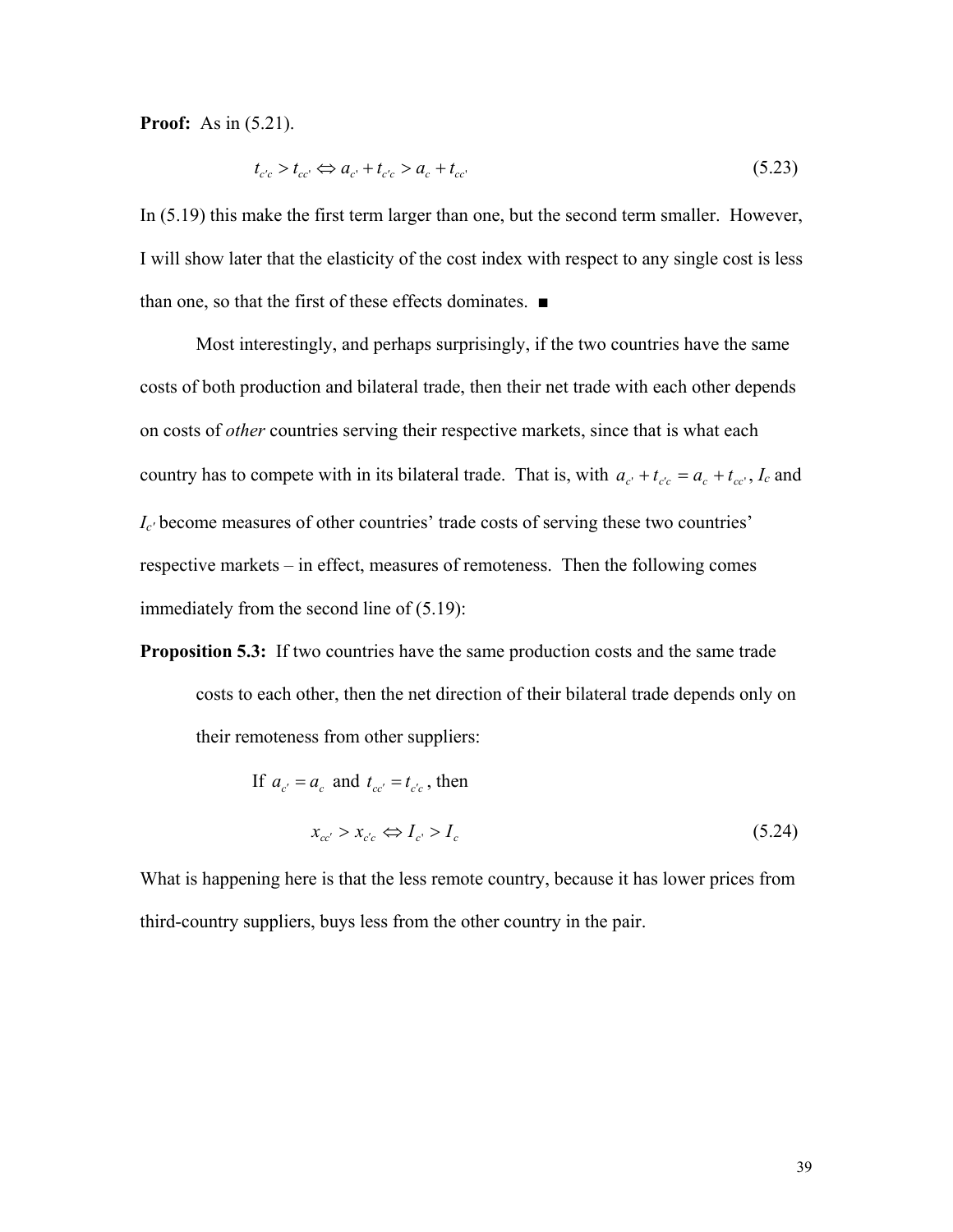#### *Multilateral Comparative Advantage with Trade Costs*

With trade costs, the analogue to  $(5.18)$  becomes

$$
\frac{V_c}{E_c} = \sum_{c'} \left( \frac{s_{c'} (a_c + t_{cc'})^{1-\sigma}}{\sum_{c''} s_{c''} (a_{c''} + t_{c''c'})^{1-\sigma}} \right) - 1
$$
\n(5.25)

That is, a country's net trade depends (negatively, since  $1-\sigma < 0$ ) on an average, across all markets including itself, of its costs (production and trade) of serving those markets relative to their respective domestic cost indices. And again, these domestic cost indices reflect the costs (production and trade) of all countries serving those respective markets.

 Broadly, this says that a country's net export position in a good depends on its cost of serving all foreign markets, inclusive of trade costs, compared to all other countries' costs of serving those markets. In particular – and as we saw earlier in other contexts – a country will be a net exporter of a good even if its costs of production are higher than the world average, so long as these costs are lower than the costs of actually delivering the good to nearby markets.

Using (5.10'), (5.25) becomes

$$
\frac{V_c}{E_c} = \sum_{c'} \left( s_{c'} \left( \frac{a_c + t_{cc'}}{I_{c'}} \right)^{1-\sigma} \right) - 1 \tag{5.25'}
$$

This suggests using the first term on the right as a measure of country *c*'s comparative advantage in this good. That is (recalling that  $1-\sigma<0$ ), comparative advantage requires that a country's combined production and trade costs, of delivering to other countries, be low compared to an index of the comparable production and trade costs of other countries.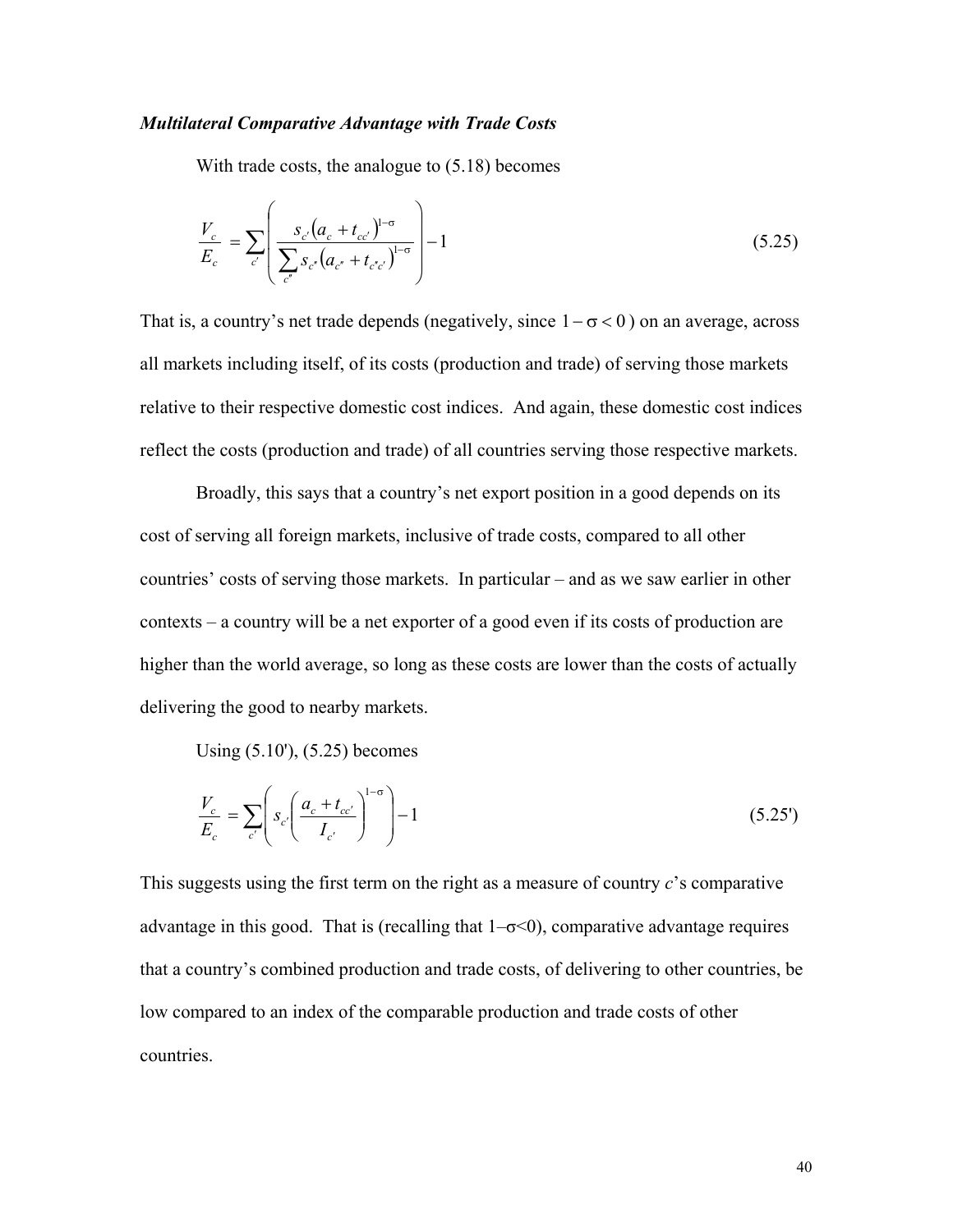# *The Role of the Cost Index*

 In all of these results, then, a central role is played by comparisons to the CES cost indices, *Ic*. What often matters is a country's cost of serving a market relative to that market's *I<sub>c</sub>*. The index therefore provides a localized measure of all countries' costs, relative to which country *c*'s own costs can be compared to determine whether it has a "local comparative advantage." However, from the definition of  $I_c$  in (5.10'), since all destination countries have been assumed in (5.8) to have the same set of weights across all countries of origin, it may seem that  $I_c$  does not give greater weight to costs from countries close to *c* than to those farther away.

In fact, however, it does. The elasticity of  $I_c$  with respect to any individual cost – call it  $\varepsilon_{I_c, \kappa_{c,c}}$  where  $\kappa_{c'c} = a_{c'} + t_{c'c}$  – can be calculated from (5.10') as

$$
\varepsilon_{I_c, \kappa_{c'c}} = \frac{\kappa_{c'c}}{I_c} \frac{dI_c}{d\kappa_{c'c}} = s_{c'c} (I_c)^{\sigma - 1} (\kappa_{c'c})^{1 - \sigma} = \frac{p_{c'c} x_{c'c}}{E_c}
$$
(5.26)

That is, even though the  $s_c$ 's are the same in  $I_c$  for all countries  $c'$ , the price of a good from country *c*′ matters more in the cost index *Ic* the larger is its market share. And with  $\sigma$  > 1, market share declines with price and hence also with cost of both production and trade. Thus *Ic* does in fact give larger weight to low costs than to high, and hence it gives larger weight, *ceteris paribus*, to production costs in countries with low costs of exporting to country  $c$  than to countries with high trade costs. Comparison of cost to  $I_c$  is therefore a reflection of local comparative advantage.

#### *Location and Trade*

 To see more clearly how this model displays the local nature of comparative advantage, it is helpful to graph how trade and comparative advantage vary with location.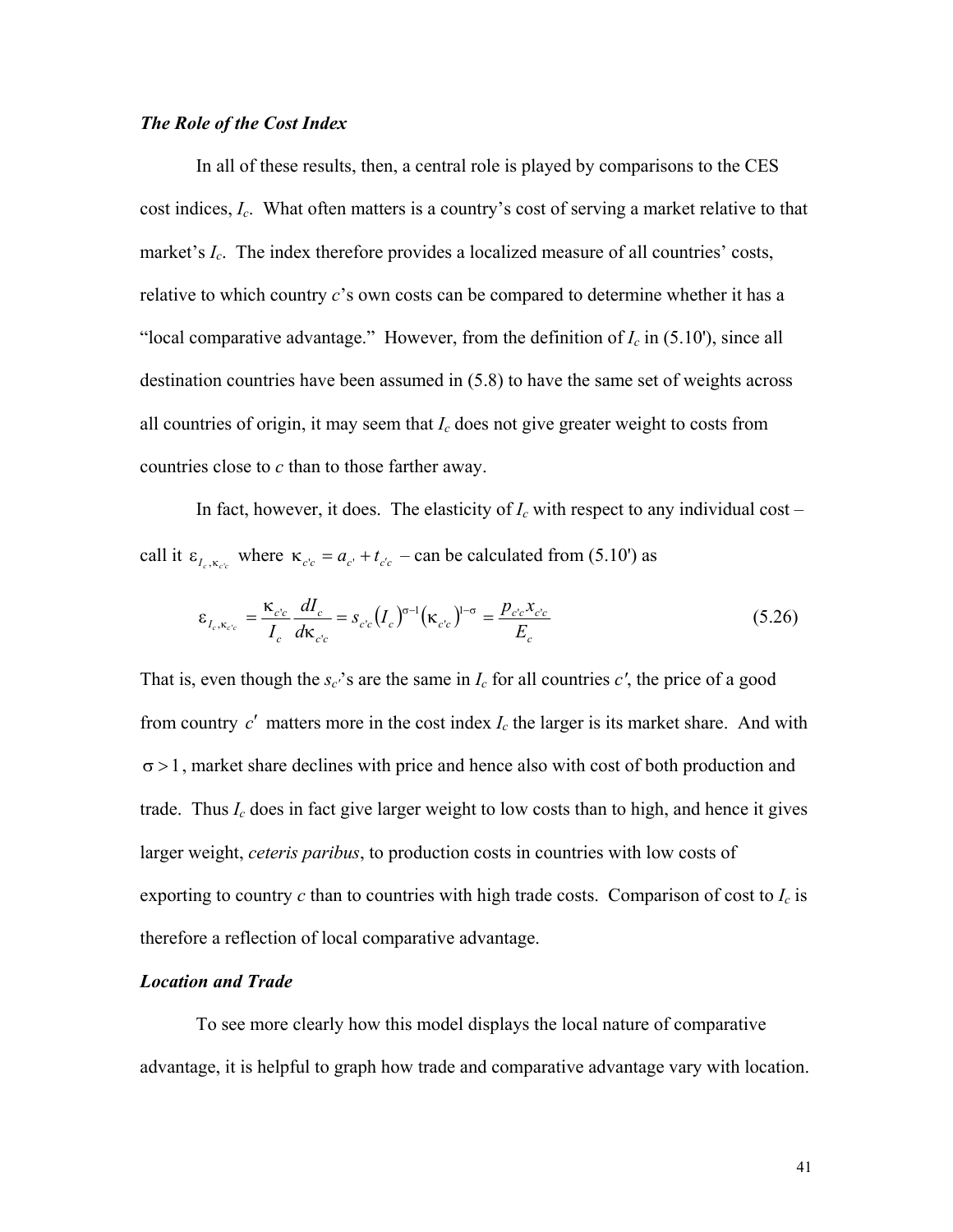To do this, imagine adding a new country to a world of existing countries, fixing the new country's production costs relative to others but considering alternative locations for it and corresponding alternative trade costs between it and the previously existing countries.

Figure 2 shows the results of this exercise for a world that starts with two countries and adds a third of the same size. The graph shows the countries' locations in the  $(x,y)$  plane, with Country 1 located at  $(1,1)$  and Country 2 located at  $(2,1)$ . The parameters of the example are shown in the box at the left, with Countries 1 and 2 having production costs of 1 and 2 respectively. The elasticity of substitution is set at 2, and the cost of trade is proportional to distance,  $t = \tau d$ , where  $\tau$  is set here to 1. The graph then shows, for a grid of locations, the trade pattern of a third country added at those locations. The added country in this example has production cost of 1.5, halfway between the costs of countries 1 and 2. A minus sign in a cell indicates that if the new country were at that location, it would be a net importer of the good, while a plus sign indicates that it would be a net exporter. As the graph shows, for these parameters this country is a net exporter – and therefore has a local comparative advantage in the good – only for a clump of locations surrounding the high-cost country, Country 2.

The reason for this pattern can be seen also in a three-dimensional graph of the measure of comparative advantage,  $V_3/E_3$  from equation (5.25'). This is shown in Figure 3 and shows a distinct peak at the location of the high-cost Country 2.

Figure 4 provides a bit of information about the role of the various parameters in generating these results. Figure 4a, for example, shows the role of the new country's production cost, by lowering it from 1.5 to 1.4. The result, not surprisingly, is to expand the geographic region within which the country is a net exporter of the good. Further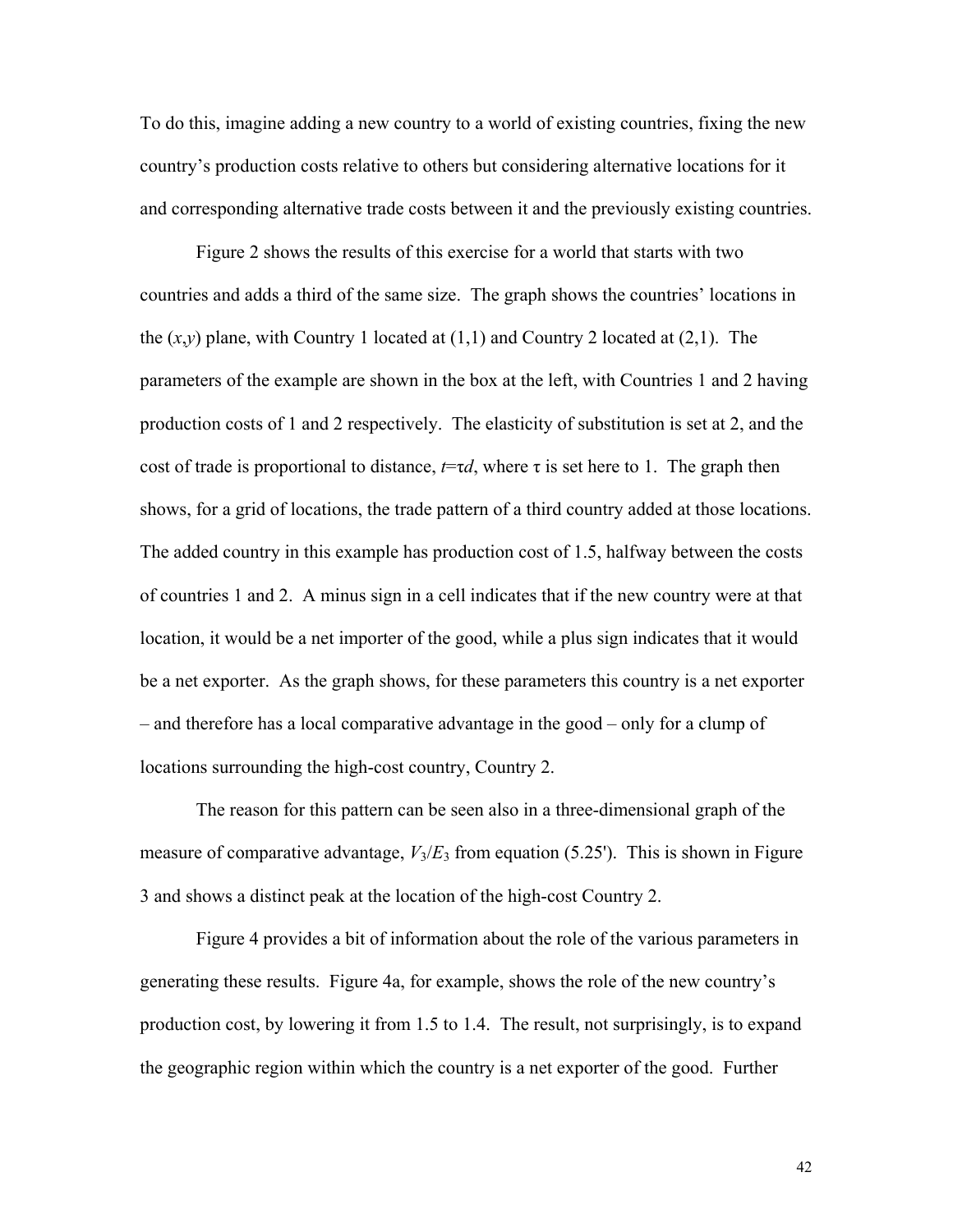reduction in production cost is not shown in the figure, but it would continue to expand this region, encompassing the location of Country 1 and beyond.

Since local comparative advantage arises out of trade costs, it is also not surprising that its role becomes more pronounced as that cost increases. Figure 4b shows the effect of increasing the trade cost per unit of distance from 1 to 2. This too causes an expansion of the region within which the added country is a net exporter. In this case, further increases in trade cost (not shown) continue to expand this region, but the expansion is mostly to the right and never encompasses Country 1.

Finally, Figure 4c shows the effect of increasing the elasticity of substitution from 2 to 3. Unlike the previous exercises, this causes the region of the new country's net exports to shift, not just expand. In locations closest to low-cost Country 1 (noted by " $+$ "), the rise in  $\sigma$  switches the added country from net exporting to net importing, because of the increased competition from the low-price country. But at the same time, in locations further to the right of Country 2 (noted by " $\mathbf{a}$ ") where it was a net importer due to distance, it now becomes competitive and switches to net exporting.

#### **VI. Conclusion**

Trade costs matter for trade, not surprisingly. In particular, they can matter not only for the selection of countries with which a country trades, but also for the selection of goods that it exports and imports. A country may have a comparative advantage or disadvantage in a good relative to the world, if one compares its relative costs of production to the average of those costs in the world. But if trade costs are high for the good, this world-based comparison may be irrelevant for its trade. Instead, its trade will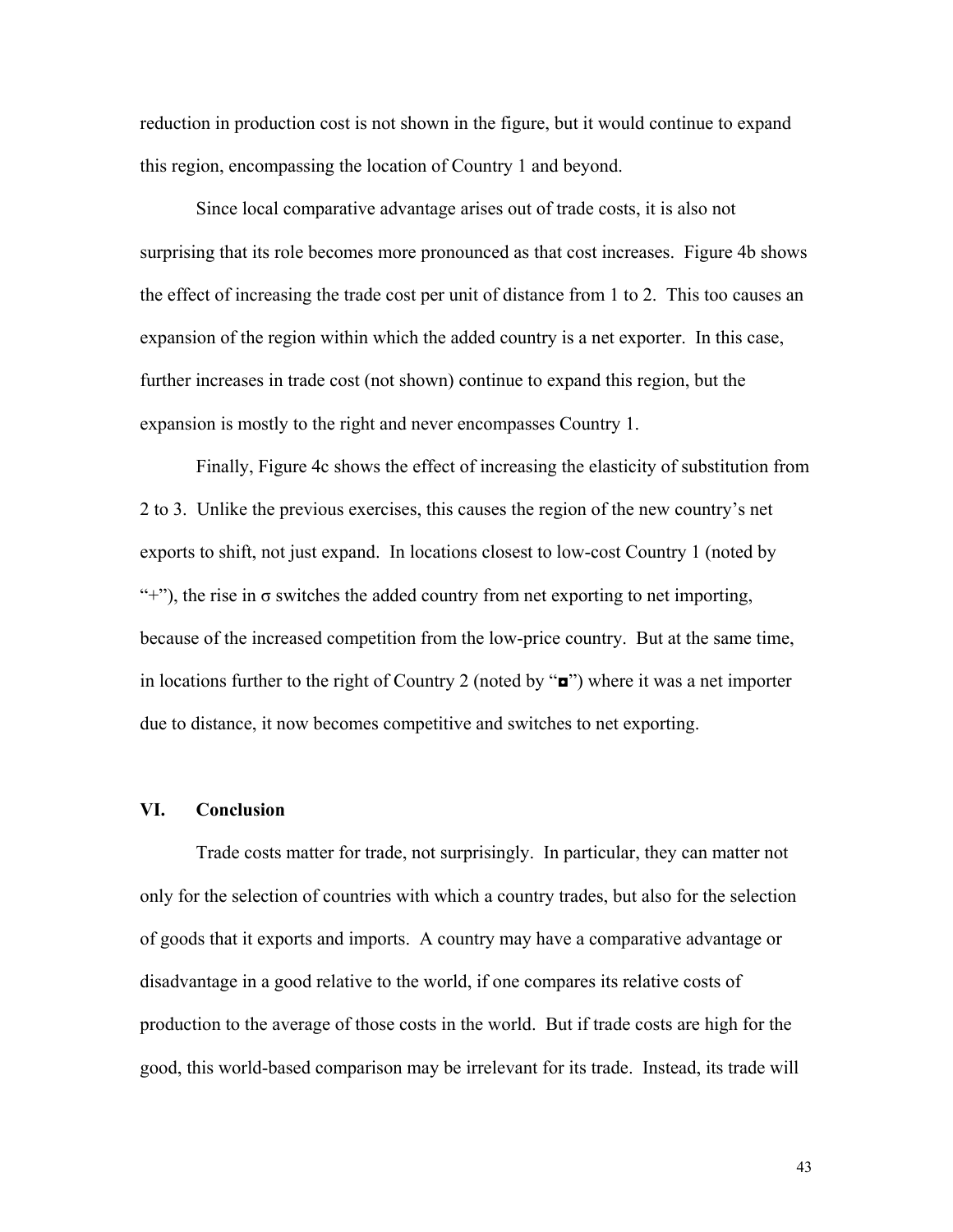then depend on comparisons with costs of those countries that are nearby, in the sense of having the lowest costs of trading with it. And based on these comparisons – its "local comparative advantage" – a country may import a good that it would have been expected on the basis of global comparative advantage to export, and vice versa.

To explore this point in more detail, in this paper I have examined trade patterns in a series of models. The first was a simple partial equilibrium model, used to make the point I have just stated. The second was a standard Ricardian model, which was extended to define comparative advantage inclusive of trade costs. The third was a more general framework that encompasses Ricardian, Heckscher-Ohlin, and other perfectly competitive models, and in which trade patterns were related via correlations to measures of comparative advantage that again included trade costs. And the final model used product differentiation to generate explicit solutions for equilibrium trade flows, again highlighting how trade costs could dominate production costs in determining both bilateral trade flows and a country's net multilateral trade in a good. In this differentiated-product model, comparative advantage can be defined so as to correctly explain net trade, but only if it takes account of trade cost, and thus of distance from other countries.

None of these results invalidate what we thought we knew before. Comparative advantage without trade costs is still meaningful, both as a broad description of how the world trades and as the basis for an important source of gains from trade. But a finer understanding of who trades what, and with whom, appears to require that we take trade costs seriously, at least unless and until technology succeeds in eliminating them from the real world.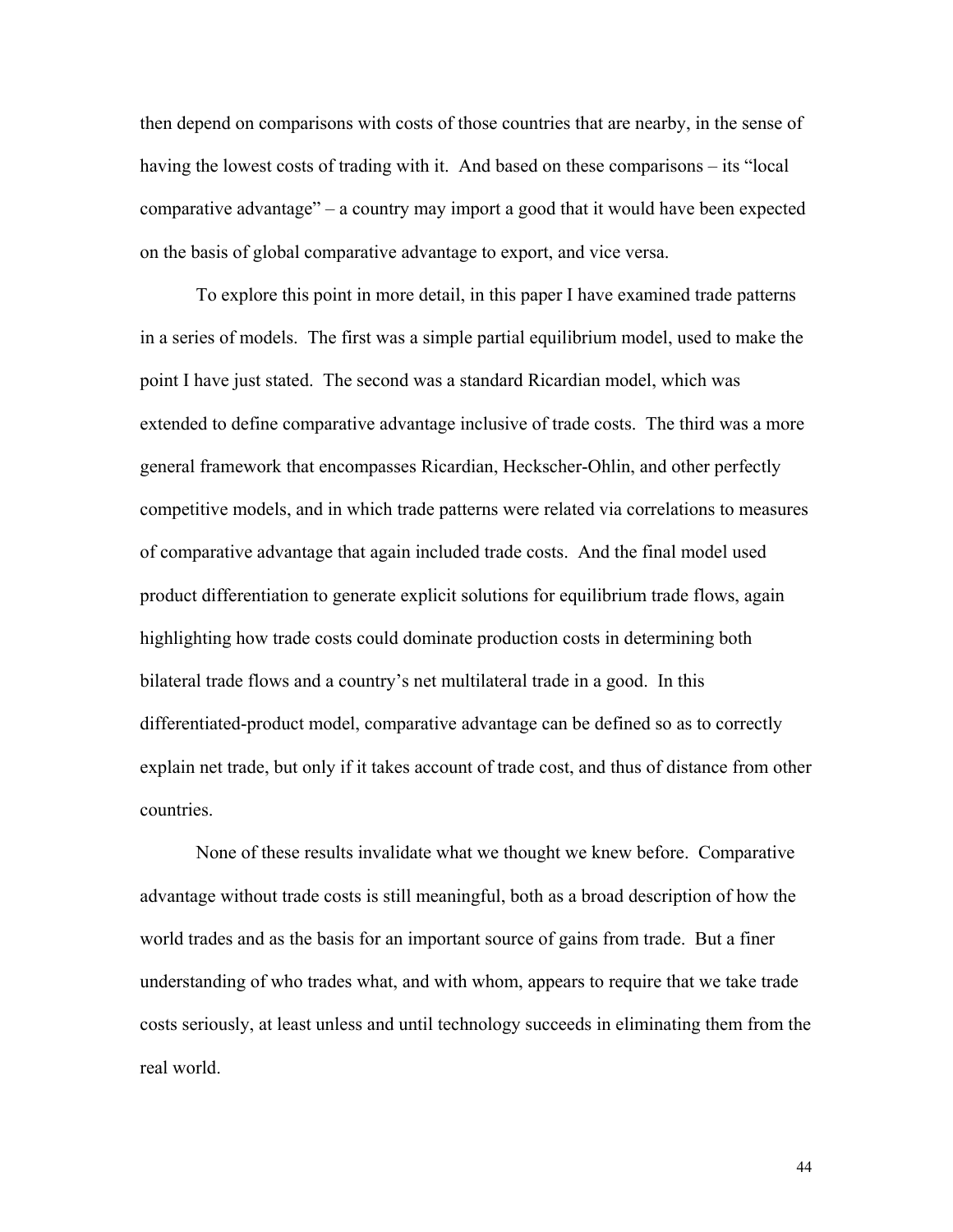#### **References**

- Armington, P.S. 1969 "A Theory of Demand for Products Distinguished by Place of Production," *IMF Staff Papers* 16.
- Anderson, James E. 1979 "A Theoretical Foundation for the Gravity Equation," *American Economic Review* 69, (March), pp. 106-116.
- Anderson, James E. and Eric van Wincoop 2003 "Gravity with Gravitas: A Solution to the Border Puzzle," *American Economic Review* 93, (March), pp. 170-192..
- Bergstrand, Jeffrey H. 1985 "The Gravity Equation in International Trade: Some Microeconomic Foundations and Empirical Evidence," *Review of Economics and Statistics* 67, (August), pp. 474-481.
- Bergstrand, Jeffrey H. 1989 "The Generalized Gravity Equation, Monopolistic Competition, and the Factor-Proportions Theory in International Trade," *Review of Economics and Statistics* 71, (February), pp. 143-153.
- Bowen, Harry P., Edward E. Leamer, and Leo Sveikauskas 1987 "Multicountry, Multifactor Tests of the Factor Abundance Theory," *American Economic Review* 77, pp. 599-620.
- Davis, Donald R. and David E. Weinstein 2001 "An Account of Global Factor Trade," *American Economic Review* 91.
- Deardorff, Alan V. 1980 "The General Validity of the Law of Comparative Advantage," *Journal of Political Economy* 88, (October), pp. 941-957.
- Deardorff, Alan V. 1982 "The General Validity of the Heckscher-Ohlin Theorem," *American Economic Review* 72, (September), pp. 683-694.
- Deardorff, Alan V. 1998 "Determinants of Bilateral Trade: Does Gravity Work in a Neoclassical World?" in Frankel, Jeffrey, ed., *The Regionalization of the World Economy*, Chicago: University of Chicago Press.
- Deardorff, Alan V. 2001 "Trade and Welfare Implications of Networks," *Journal of Economic Integration* 16, (December), pp. 485-499.
- Deardorff, Alan V. 2003 "Sources and Implications of Comparative Advantage," Ohlin Lectures, Stockholm School of Economics, November 2003.
- Debaere, Peter 1998 "Endowments Do Matter: *Relative* Factor Abundance and Trade," *The Factor Proportions Theory of International Trade and Finance*, unpublished dissertation, University of Michigan,.
- Dixit, Avinash K. and Victor Norman 1980 *Theory of International Trade*, London: Cambridge University Press.
- Dixit, Avinash K. and Joseph E. Stiglitz 1977 "Monopolistic Competition and Optimum Product Diversity," *American Economic Review* 67, pp. 297-308.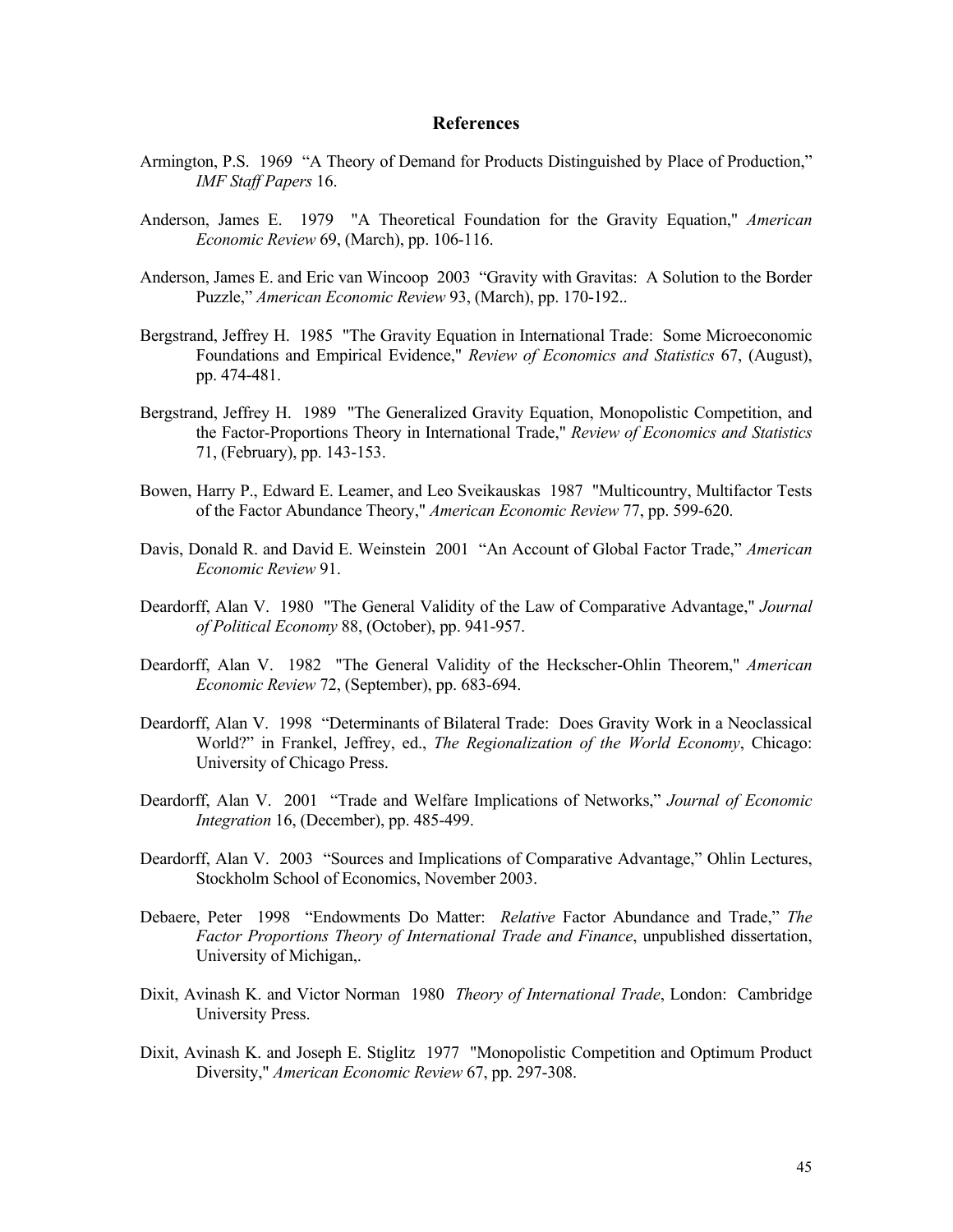- Dornbusch, Rudiger, Stanley Fischer, and Paul A. Samuelson 1977 "Comparative Advantage, Trade, and Payments in a Ricardian Model with a Continuum of Goods," *American Economic Review* 67, pp. 823-839.
- Hakura, Dalia 1995 "A Test of the General Validity of the Heckscher-Ohlin Theorem for Trade in the European Community," *Three Essays on the Effects of International Trade*, unpublished dissertation, University of Michigan.
- Helliwell, John F. 1998 *How much Do National Borders Matter?*, Washington, D.C.: The Brookings Institution.
- Helpman, Elhanan and Paul R. Krugman 1985 *Market Structure and Foreign Trade: Increasing Returns, Imperfect Competition, and the International Economy,* Cambridge, MA: MIT Press.
- Hummels, David 1999 "Have International Transportation Costs Declined?" in process, (September).
- Jones, Ronald W. 1961 "Comparative Advantage and the Theory of Tariffs: A Multi-Country, Multi-Commodity Model," *Review of Economic Studies* 28, (June), pp. 161-175.
- Jones, Ronald W. and Peter B. Kenen 1984 *Handbook of International Economics*, Volume 1, New York: North-Holland.
- Krugman, Paul R. 1979 "Increasing Returns, Monopolistic Competition, and International Trade," *Journal of International Economics* 9, pp. 469-479.
- McCallum, John 1995 "National Borders Matter: Canada-U.S. Regional Trade Patterns," *American Economic Review* 85, (June), pp. 615-623.
- Obstfeld, Maurice and Kenneth Rogoff 2000 "The Six Major Puzzles in International Macroeconomics: Is There a Common Cause?" *NBER Macroeconomics Annual 2000*.
- Rauch, James E. 2001 "Business and Social Networks in International Trade," *Journal of Economic Literature* 39, (December), pp. 1177-1203.
- Samuelson, Paul A. 1952 "The Transfer Problem and Transport Costs," *Economic Journal* 62, (June), pp. 278-304.
- Trefler, Daniel 1995 "The Case of the Missing Trade and Other Mysteries," *American Economic Review* 85, (December), pp. 1029-1046.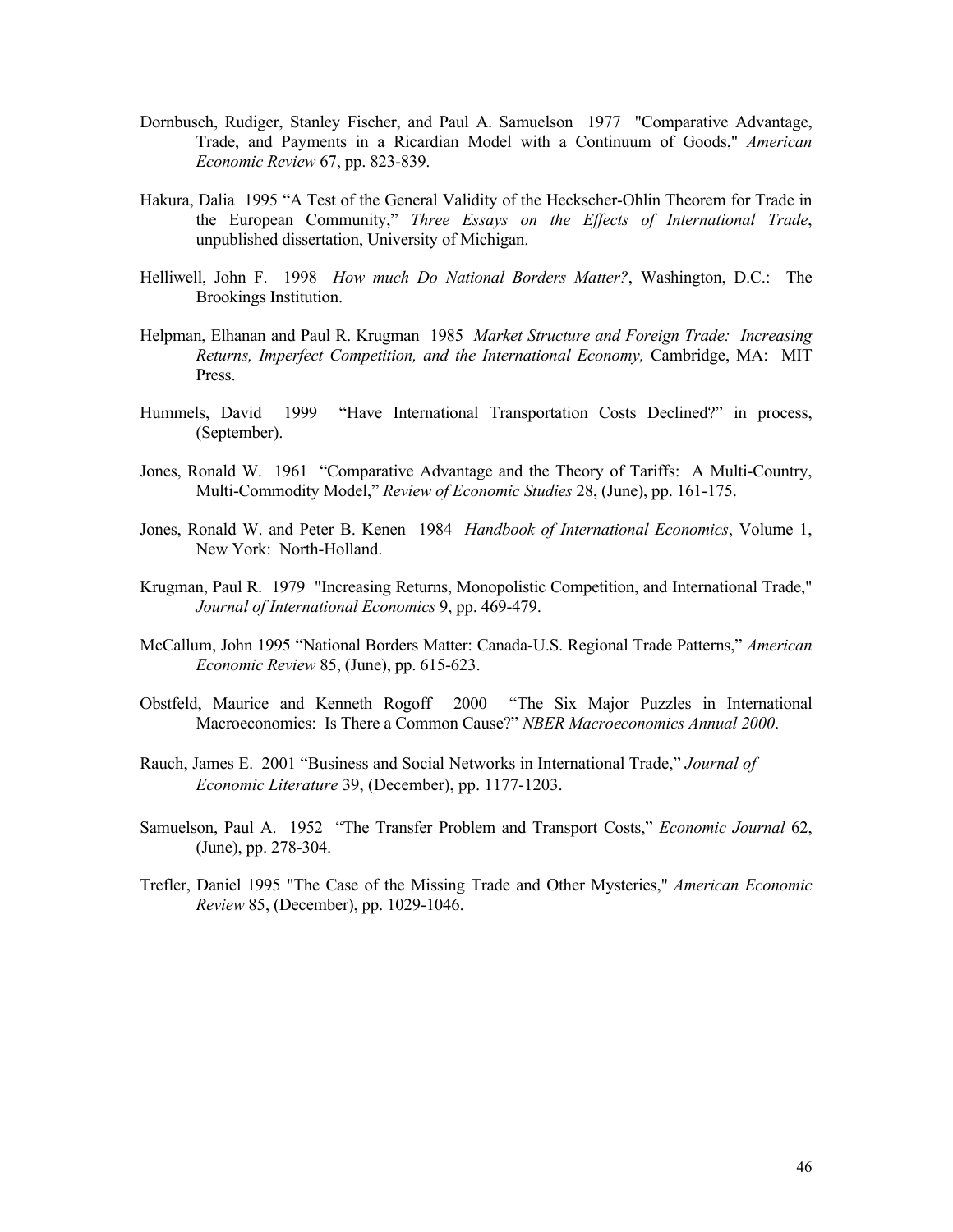



Four-Country Partial-Equilibrium Example

of Trade and Trade Costs

|                |       |                  |       |          |       |          | Table 1 |          |                                                                |                |                |
|----------------|-------|------------------|-------|----------|-------|----------|---------|----------|----------------------------------------------------------------|----------------|----------------|
|                |       |                  |       |          |       |          |         |          | Prices and trade for various trade costs, $t$ , four countries |                |                |
|                |       | $\boldsymbol{A}$ |       | B        | C     |          |         | I)       |                                                                |                |                |
| t              | $p_A$ | $S_A$            | $p_B$ | $S_B$    | $p_C$ | $S_C$    | $p_D$   | $S_{D}$  | $x_{AB}$                                                       | $x_{BC}$       | $x_{CD}$       |
| 20             | 30    | $\theta$         | 50    | $\theta$ | 54    | 0        | 74      | $\theta$ | $\theta$                                                       | $\theta$       | $\theta$       |
| 18             | 31    | $+1$             | 49    | $-I$     | 55    | $+1$     | 73      | $-I$     | 1                                                              | $\theta$       | 1              |
| 16             | 32    | $+2$             | 48    | $-2$     | 56    | $+2$     | 72      | $-2$     | $\overline{c}$                                                 | $\theta$       | $\overline{c}$ |
| 14             | 33    | $+3$             | 47    | $-3$     | 57    | $+3$     | 71      | $-3$     | $\mathfrak{Z}$                                                 | $\theta$       | $\mathfrak{Z}$ |
| 12             | 34    | $+4$             | 46    | $-4$     | 58    | $+4$     | 70      | $-4$     | $\overline{4}$                                                 | $\theta$       | $\overline{4}$ |
| 10             | 37    | $+7$             | 47    | $-3$     | 57    | $+3$     | 67      | $-7$     | 7                                                              | $\overline{4}$ | $\overline{7}$ |
| 8              | 40    | $+10$            | 48    | $-2$     | 56    | $+2$     | 64      | $-I0$    | 10                                                             | 8              | 10             |
| 6              | 43    | $+13$            | 49    | $-I$     | 55    | $+1$     | 61      | $-I3$    | 13                                                             | 12             | 13             |
| $\overline{4}$ | 46    | $+16$            | 50    | $\theta$ | 54    | $\theta$ | 58      | $-l6$    | 16                                                             | 16             | 16             |
| $\overline{2}$ | 49    | $+19$            | 51    | $+1$     | 53    | $-I$     | 55      | $-l9$    | 19                                                             | 20             | 19             |
| 0              | 52    | $+22$            | 52    | $+2$     | 52    | $-2$     | 52      | $-22$    | 22                                                             | 24             | 22             |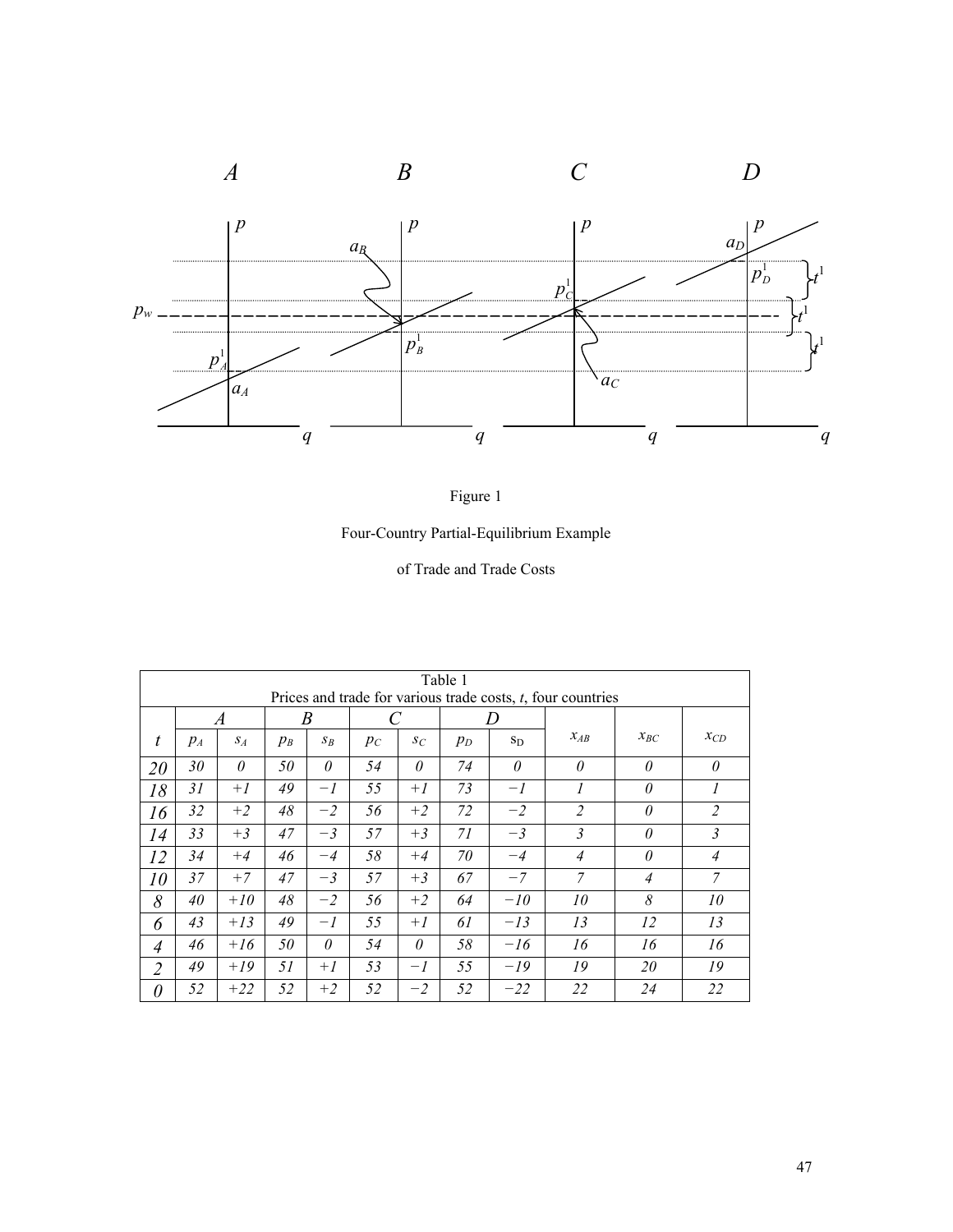| y: | 2.0 |  |  |  |  |  |
|----|-----|--|--|--|--|--|
|    | 1.9 |  |  |  |  |  |
|    | 1.8 |  |  |  |  |  |
|    | 1.7 |  |  |  |  |  |
|    | 1.6 |  |  |  |  |  |
|    | 1.5 |  |  |  |  |  |
|    | 1.4 |  |  |  |  |  |
|    | 1.3 |  |  |  |  |  |
|    | 1.2 |  |  |  |  |  |
|    | 1.1 |  |  |  |  |  |
|    | 1.0 |  |  |  |  |  |
|    | 0.9 |  |  |  |  |  |
|    | 0.8 |  |  |  |  |  |
|    |     |  |  |  |  |  |

| 0.9<br>0.8        |      |                  |              |    |   |                  |     |               |                     |               | $\cdot$ 1 $\cdot$         |   |        |   |   |     |         |   | + | $+1$                           | $\sqrt{2}$                                              | $\ddot{}$<br>+ |     |                |  |  |                                 |  |
|-------------------|------|------------------|--------------|----|---|------------------|-----|---------------|---------------------|---------------|---------------------------|---|--------|---|---|-----|---------|---|---|--------------------------------|---------------------------------------------------------|----------------|-----|----------------|--|--|---------------------------------|--|
| 0.7<br>0.6<br>0.5 |      |                  |              |    |   |                  |     |               |                     |               |                           |   |        |   |   |     |         |   |   |                                |                                                         |                |     |                |  |  |                                 |  |
| 0.4<br>0.3<br>0.2 |      |                  |              |    |   |                  |     |               |                     |               |                           |   |        |   |   |     |         |   |   |                                |                                                         |                |     |                |  |  |                                 |  |
| 0.1<br>0.0        | x: 0 | $\overline{0}$ . | Ņ<br>$\circ$ | نى | 4 | $\overline{0.5}$ | 0.6 | r.<br>$\circ$ | $\infty$<br>$\circ$ | တ္<br>$\circ$ | $\circ$<br>$\overline{ }$ | ↽ | $\sim$ | ო | 4 | LΩ. | $\circ$ | ∼ | œ | တ္<br>$\overline{\phantom{0}}$ | $\frac{1}{2}$ $\frac{1}{2}$ $\frac{1}{2}$ $\frac{1}{2}$ |                | 2.3 | $\overline{c}$ |  |  | 2.5<br>2.6<br>2.7<br>2.9<br>3.0 |  |

Figure 2<br>Net trade of country 3 when added at location (x,y) to world of two countries: 1 at (0,0) and 2 at (1,0).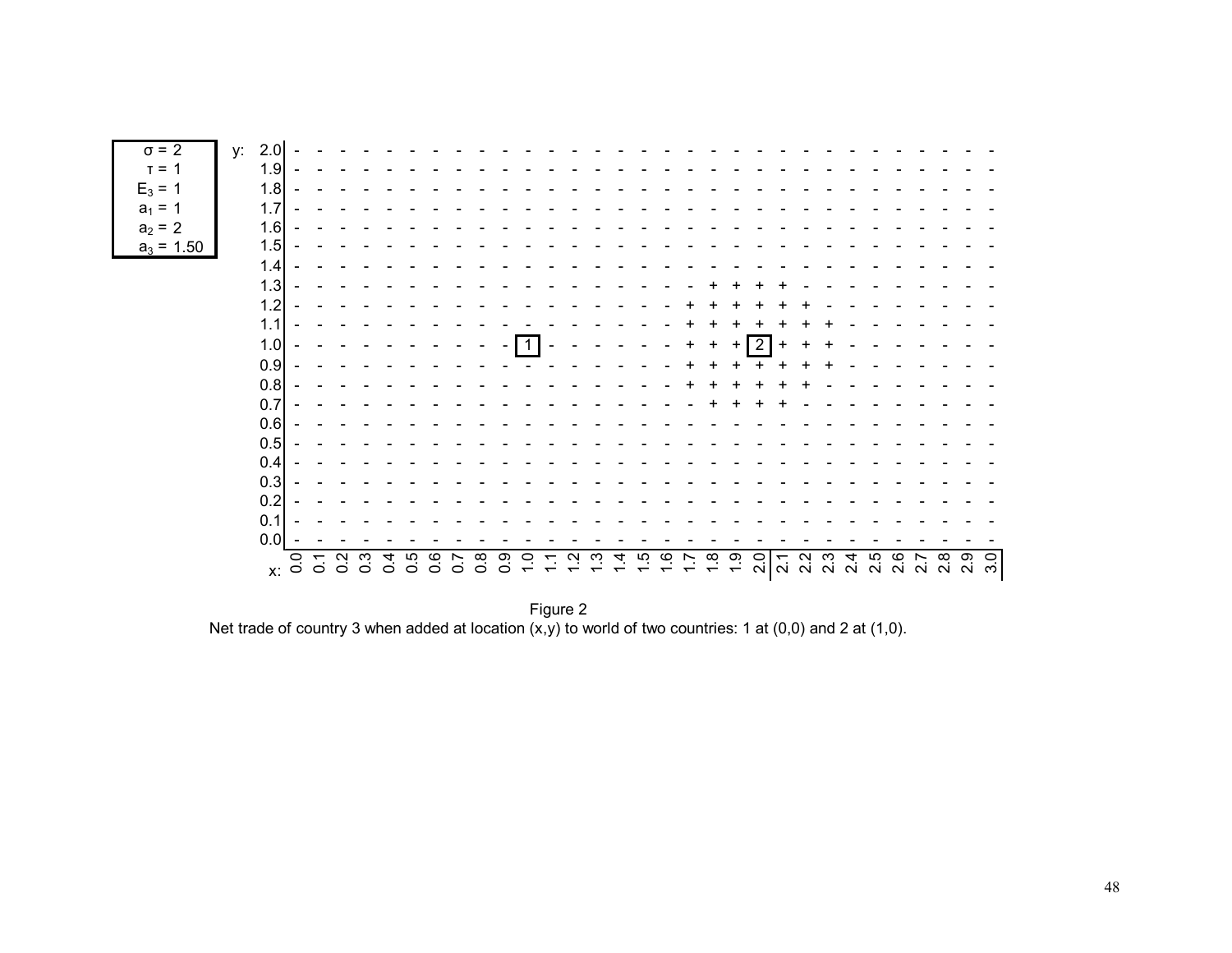

**Figure 3 Net Exports, V/E, of Country 3**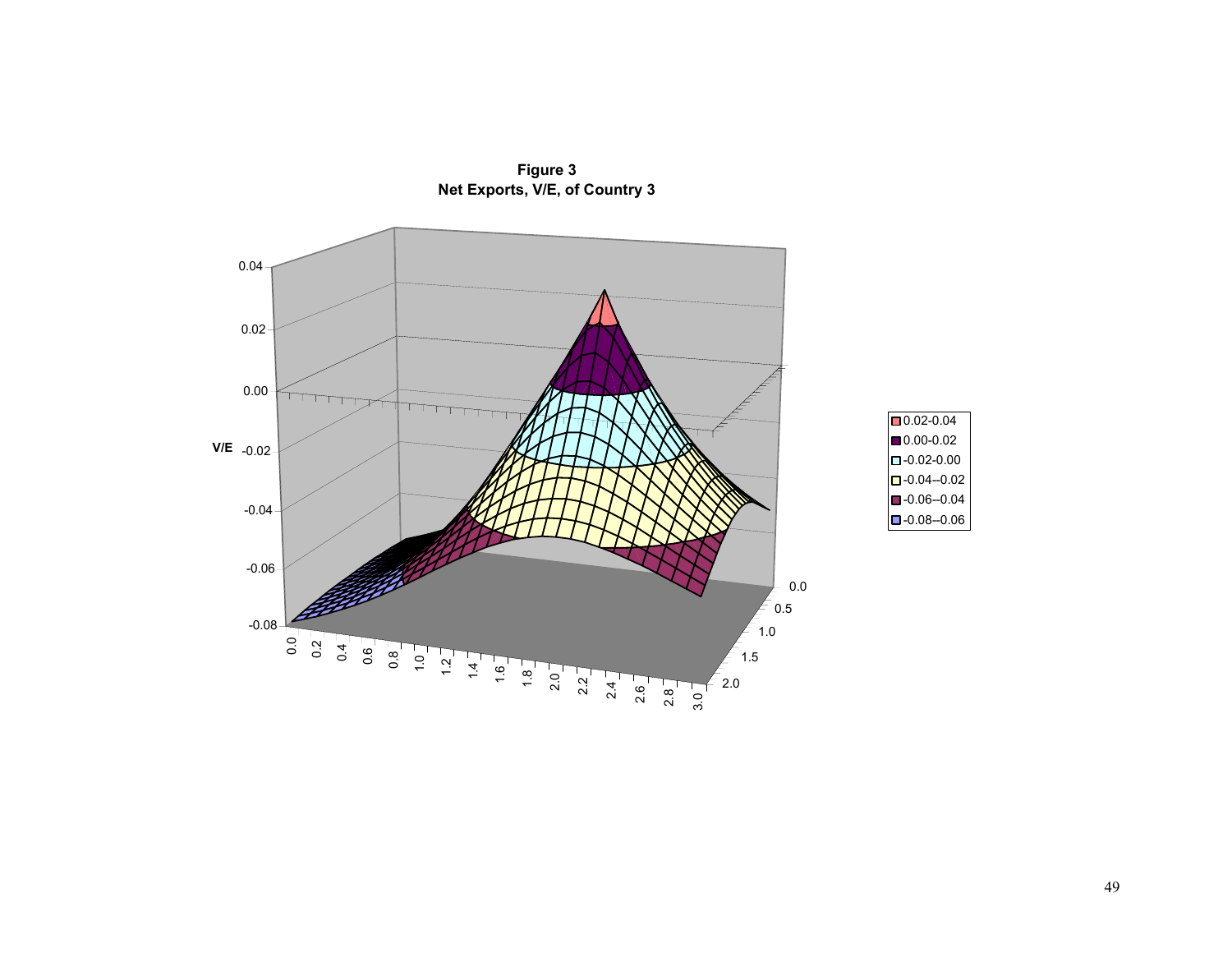| Cases                            | y: | 2.0 |            |                          |         |         |         |         |         |   |          |   |   |        |   |                |   |           |          |                          |                |  |  |                                                                                                                                                                                             |  |                |  |
|----------------------------------|----|-----|------------|--------------------------|---------|---------|---------|---------|---------|---|----------|---|---|--------|---|----------------|---|-----------|----------|--------------------------|----------------|--|--|---------------------------------------------------------------------------------------------------------------------------------------------------------------------------------------------|--|----------------|--|
| #1 #2                            |    | 1.9 |            |                          |         |         |         |         |         |   |          |   |   |        |   |                |   |           |          |                          |                |  |  |                                                                                                                                                                                             |  |                |  |
| $\sigma = 2$                     |    | 1.8 |            |                          |         |         |         |         |         |   |          |   |   |        |   |                |   |           |          |                          |                |  |  |                                                                                                                                                                                             |  |                |  |
| -1<br>$T =$                      |    | 1.7 |            |                          |         |         |         |         |         |   |          |   |   |        |   |                |   |           |          |                          |                |  |  |                                                                                                                                                                                             |  |                |  |
| $E_3 = 1$                        |    | 1.6 |            |                          |         |         |         |         |         |   |          |   |   |        |   |                |   |           |          |                          |                |  |  |                                                                                                                                                                                             |  |                |  |
| $a_1 =$<br>1                     |    | 1.5 |            |                          |         |         |         |         |         |   |          |   |   |        |   |                |   |           |          |                          |                |  |  |                                                                                                                                                                                             |  |                |  |
| $a_2 = 2$                        |    | 1.4 |            |                          |         |         |         |         |         |   |          |   |   |        |   |                |   |           |          |                          |                |  |  |                                                                                                                                                                                             |  |                |  |
|                                  |    |     |            |                          |         |         |         |         |         |   |          |   |   |        |   |                |   |           |          |                          |                |  |  |                                                                                                                                                                                             |  |                |  |
| $a_3 = 1.5$<br>1.40              |    | 1.3 |            |                          |         |         |         |         |         |   |          |   |   |        |   |                |   |           |          |                          |                |  |  |                                                                                                                                                                                             |  |                |  |
|                                  |    | 1.2 |            |                          |         |         |         |         |         |   |          |   |   |        |   | О              | ы | o         |          |                          |                |  |  |                                                                                                                                                                                             |  |                |  |
|                                  |    | 1.1 |            |                          |         |         |         |         |         |   |          |   |   |        |   | О              | О | о         |          |                          |                |  |  |                                                                                                                                                                                             |  |                |  |
| Key                              |    | 1.0 |            |                          |         |         |         |         |         |   |          |   |   | о      | o | o              | o | o         |          |                          | $\overline{2}$ |  |  |                                                                                                                                                                                             |  |                |  |
| NX>0                             |    | 0.9 |            |                          |         |         |         |         |         |   |          |   |   |        |   |                |   | о         |          |                          |                |  |  |                                                                                                                                                                                             |  |                |  |
| in cases                         |    | 0.8 |            |                          |         |         |         |         |         |   |          |   |   |        |   |                |   | $\bullet$ |          |                          |                |  |  |                                                                                                                                                                                             |  |                |  |
| none                             |    | 0.7 |            |                          |         |         |         |         |         |   |          |   |   |        |   |                |   |           |          |                          |                |  |  |                                                                                                                                                                                             |  |                |  |
| $\ddot{}$                        |    | 0.6 |            |                          |         |         |         |         |         |   |          |   |   |        |   |                |   |           |          |                          |                |  |  |                                                                                                                                                                                             |  |                |  |
| $\overline{2}$<br>$\blacksquare$ |    | 0.5 |            |                          |         |         |         |         |         |   |          |   |   |        |   |                |   |           |          |                          |                |  |  |                                                                                                                                                                                             |  |                |  |
| 1&2<br>$\ddagger$                |    | 0.4 |            |                          |         |         |         |         |         |   |          |   |   |        |   |                |   |           |          |                          |                |  |  |                                                                                                                                                                                             |  |                |  |
|                                  |    | 0.3 |            |                          |         |         |         |         |         |   |          |   |   |        |   |                |   |           |          |                          |                |  |  |                                                                                                                                                                                             |  |                |  |
|                                  |    | 0.2 |            |                          |         |         |         |         |         |   |          |   |   |        |   |                |   |           |          |                          |                |  |  |                                                                                                                                                                                             |  |                |  |
|                                  |    | 0.1 |            |                          |         |         |         |         |         |   |          |   |   |        |   |                |   |           |          |                          |                |  |  |                                                                                                                                                                                             |  |                |  |
|                                  |    | 0.0 |            |                          |         |         |         |         |         |   |          |   |   |        |   |                |   |           |          |                          |                |  |  |                                                                                                                                                                                             |  |                |  |
|                                  |    |     |            | $\overline{\phantom{0}}$ | $\sim$  | က       | 4       | ပ       | ڢ       |   | $\infty$ | တ | 0 | $\sim$ | ო | $\overline{a}$ | ഹ | $\circ$   | $\infty$ | ၜ                        |                |  |  |                                                                                                                                                                                             |  |                |  |
|                                  |    |     | $x: \circ$ | $\circ$                  | $\circ$ | $\circ$ | $\circ$ | $\circ$ | $\circ$ | ⊂ | ⊂        | ▭ |   |        |   |                |   |           |          | $\overline{\phantom{0}}$ |                |  |  | $\begin{array}{c c} \hline C & \tau & \gamma & \eta & \tau & \tau & \phi & \tau & \phi \\ \hline \hline \lambda & \lambda & \lambda & \lambda & \lambda & \lambda & \lambda \\ \end{array}$ |  | $2.9$<br>$3.0$ |  |

Figure 4a<br>Net trade of country 3 when added at location (x,y) to world of two countries: 1 at (1,1) and 2 at (2,1).<br>Effect of decreasing production cost in country 3.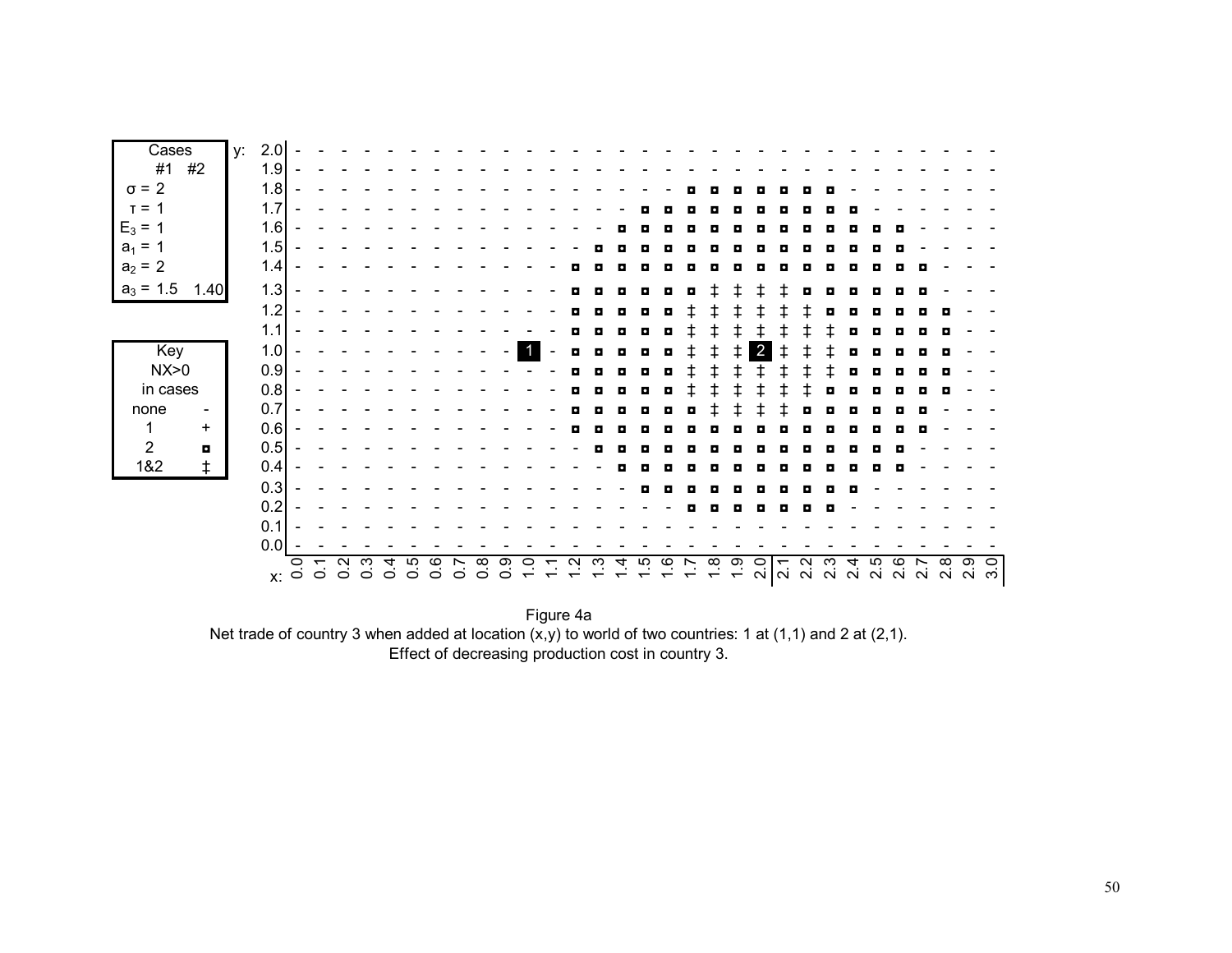| Cases                   | 2.0<br><b>y:</b> |                         |                           |              |              |              |               |              |         |              |   |   |        |   |   |   |   |          |                                |                      |   |                   |   |             |                        |   |               |                        |          |         |
|-------------------------|------------------|-------------------------|---------------------------|--------------|--------------|--------------|---------------|--------------|---------|--------------|---|---|--------|---|---|---|---|----------|--------------------------------|----------------------|---|-------------------|---|-------------|------------------------|---|---------------|------------------------|----------|---------|
| #1 #2                   | 1.9              |                         |                           |              |              |              |               |              |         |              |   |   |        |   |   |   |   |          |                                |                      |   |                   |   |             |                        |   |               |                        |          |         |
| $\sigma = 2$            | 1.8              |                         |                           |              |              |              |               |              |         |              |   |   |        |   |   |   |   |          |                                |                      |   |                   |   |             |                        |   |               |                        |          |         |
| $\overline{2}$<br>$T =$ | 1.7              |                         |                           |              |              |              |               |              |         |              |   |   |        |   |   |   |   |          |                                |                      |   |                   |   |             |                        |   |               |                        |          |         |
| $E_3 = 1$               | 1.6              |                         |                           |              |              |              |               |              |         |              |   |   |        |   |   |   |   |          |                                |                      |   |                   |   |             |                        |   |               |                        |          |         |
| $a_1 =$                 | 1.5              |                         |                           |              |              |              |               |              |         |              |   |   |        |   |   |   |   |          |                                |                      |   |                   |   |             |                        |   |               |                        |          |         |
| $a_2 = 2$               | 1.4              |                         |                           |              |              |              |               |              |         |              |   |   |        |   |   |   |   |          |                                |                      |   |                   |   |             |                        |   |               |                        |          |         |
| $a_3 = 1.5$             | 1.3              |                         |                           |              |              |              |               |              |         |              |   |   |        |   |   | ٠ |   |          |                                |                      |   |                   |   |             |                        |   |               |                        |          |         |
|                         | 1.2              |                         |                           |              |              |              |               |              |         |              |   |   |        |   |   | o |   |          |                                |                      |   |                   |   |             |                        |   |               |                        |          |         |
|                         | 1.1              |                         |                           |              |              |              |               |              |         |              |   |   |        |   |   |   |   |          |                                |                      |   |                   |   |             |                        |   |               |                        |          |         |
| Key                     | 1.0              |                         |                           |              |              |              |               |              |         |              |   |   |        |   |   | о | О |          |                                | 2                    |   |                   |   |             |                        |   |               |                        |          |         |
| NX>0                    | 0.9              |                         |                           |              |              |              |               |              |         |              |   |   |        |   |   |   | о |          |                                |                      |   |                   |   |             |                        |   |               |                        |          |         |
| in cases                | 0.8              |                         |                           |              |              |              |               |              |         |              |   |   |        |   |   |   |   |          |                                |                      |   |                   |   |             |                        |   |               |                        |          |         |
|                         | 0.7              |                         |                           |              |              |              |               |              |         |              |   |   |        |   |   |   |   |          |                                |                      |   |                   |   |             |                        |   |               |                        |          |         |
| none<br>1<br>$\pm$      | 0.6              |                         |                           |              |              |              |               |              |         |              |   |   |        |   |   |   |   |          |                                |                      |   |                   |   |             |                        |   |               |                        |          |         |
| $\overline{2}$          | 0.5              |                         |                           |              |              |              |               |              |         |              |   |   |        |   |   |   |   |          |                                |                      |   |                   |   |             |                        |   |               |                        |          |         |
| o<br>1&2<br>$\ddagger$  | 0.4              |                         |                           |              |              |              |               |              |         |              |   |   |        |   |   |   |   |          |                                |                      |   |                   |   |             |                        |   |               |                        |          |         |
|                         |                  |                         |                           |              |              |              |               |              |         |              |   |   |        |   |   |   |   |          |                                |                      |   |                   |   |             |                        |   |               |                        |          |         |
|                         | 0.3              |                         |                           |              |              |              |               |              |         |              |   |   |        |   |   |   |   |          |                                |                      |   |                   |   |             |                        |   |               |                        |          |         |
|                         | 0.2              |                         |                           |              |              |              |               |              |         |              |   |   |        |   |   |   |   |          |                                |                      |   |                   |   |             |                        |   |               |                        |          |         |
|                         | 0.1              |                         |                           |              |              |              |               |              |         |              |   |   |        |   |   |   |   |          |                                |                      |   |                   |   |             |                        |   |               |                        |          |         |
|                         | 0.0              |                         |                           |              |              |              |               |              |         |              | တ | ⊂ | $\sim$ | ო |   | ഥ | ဖ |          |                                |                      |   |                   | ო |             |                        | ဖ |               |                        |          |         |
|                         |                  | $\circ$<br>$x:$ $\circ$ | $\overline{ }$<br>$\circ$ | Ņ<br>$\circ$ | က<br>$\circ$ | 4<br>$\circ$ | က္<br>$\circ$ | ِ<br>$\circ$ | $\circ$ | œ<br>$\circ$ | ○ |   |        |   | 4 |   |   | $\infty$ | တ္<br>$\overline{\phantom{0}}$ | $\circ$<br>$N$  NNNN | ↽ | $\mathbf{\Omega}$ |   | 4<br>$\sim$ | ഥ<br>$\mathbf{\Omega}$ |   | $\sim$ $\sim$ | œ<br>$\mathbf{\Omega}$ | တ<br>വ ന | $\circ$ |

Figure 4b<br>Net trade of country 3 when added at location (x,y) to world of two countries: 1 at (1,1) and 2 at (2,1).<br>Effect of increasing the trade cost per unit distance.